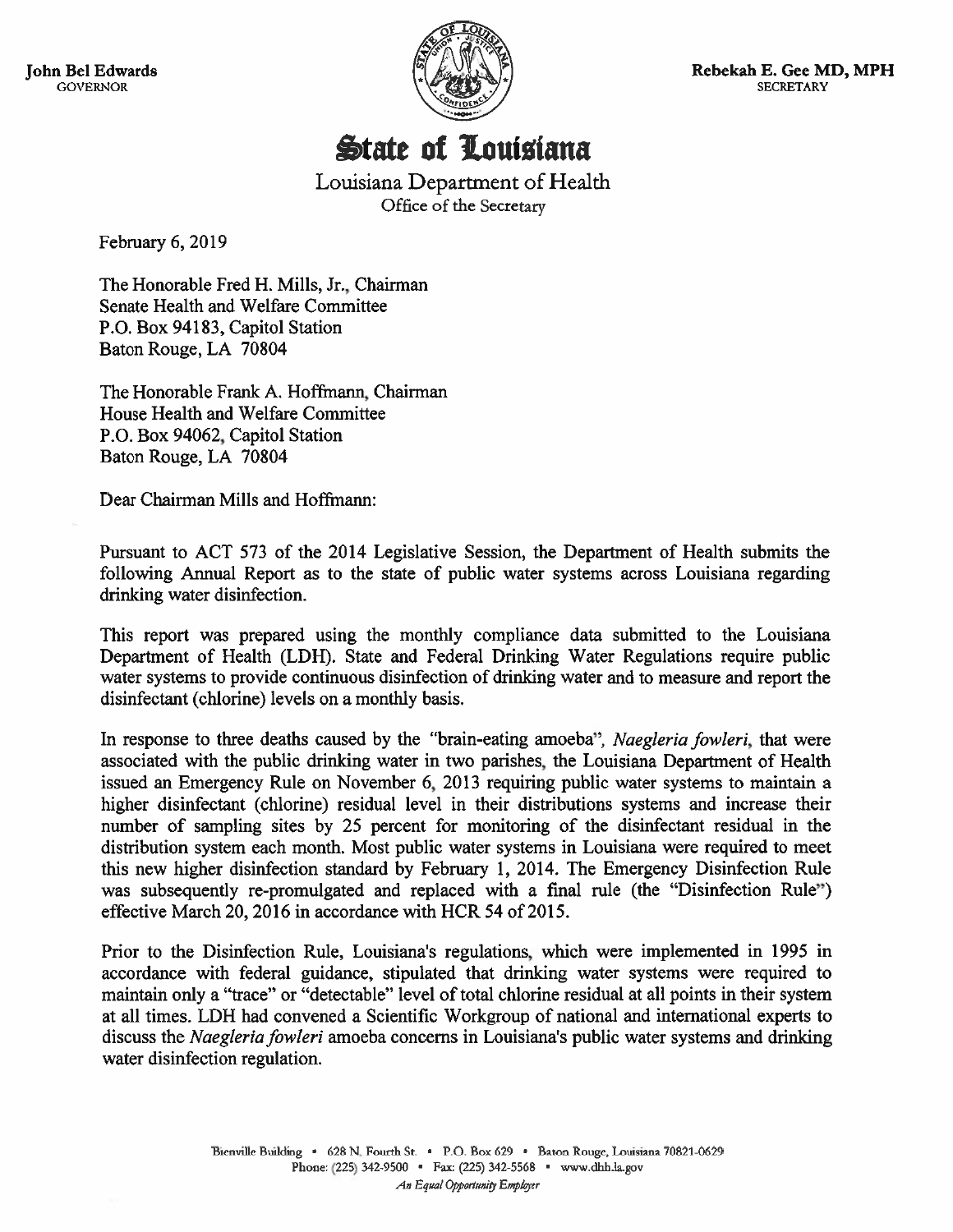The Disinfection Rule is based on scientific data, response protocols from Western Australia, and recommendations from the federal Centers for Disease Control and Prevention (CDC) relative to the control of the Naegleria fowleri amoeba. Under the Disinfection Rule, public water systems must maintain a minimum disinfectant residual level of 0.5 milligrams per liter (mg/l) at all points in their distribution system and finished water storage facilities at all times. This 0.5 mg/l level is known to control the *Naegleria fowleri* amoeba.

There are currently 1,311 public drinking water systems (PWS) in the state of Louisiana. Public water systems that reported at least one chlorine residual level below 0.5 mg/L in a one-month period were cited a monthly chlorine residual violation for non-compliance with the Disinfection Rule. Also, public water systems were cited with a monthly monitoring/reporting violation for failing to monitor and/or report the chlorine residual level in their drinking water. Below are some statistics on the public water system compliance with the Disinfection Rule for the period of January 1, 2018 through December 31, 2018:

- 947 public water systems (73%) were compliant with the minimum chlorine level for the entire year.
- 943 public water systems (72% of all systems) were compliant by monitoring and meeting the minimum chlorine level of 0.5 mg/L for the entire year.
- 356 public water systems (27%) were non-compliant by failing to meet the minimum chlorine level of 0.5 mg/L for at least one month during the year.
	- o Of the 356, 195 public water systems failed to meet the minimum chlorine level for only 1 month in the year.
- 25 public water systems (2%) were non-compliant by failing to monitor/report the chlorine level in the drinking water for at least one month for the entire year.
- Eight (8) public water systems that have potable water distribution piping comingled with onsite industrial processes retained their disinfection waiver and notify water system users of the risk in lieu of implementing disinfection.

The attached table provides the number of monthly chlorine residual (CR) violations and the number of monthly chlorine monitoring/reporting (MR) violations for the compliance period of January 1, 2018 through December 31, 2018 for each Louisiana public water systems. Should you have any questions regarding the information contained in this correspondence, please do not hesitate to contact my office at 225-342-3417.

Sincerely, Jimmy Guidry, M.D. State Health Officer/LDH Medical Director

Louisiana Department of Health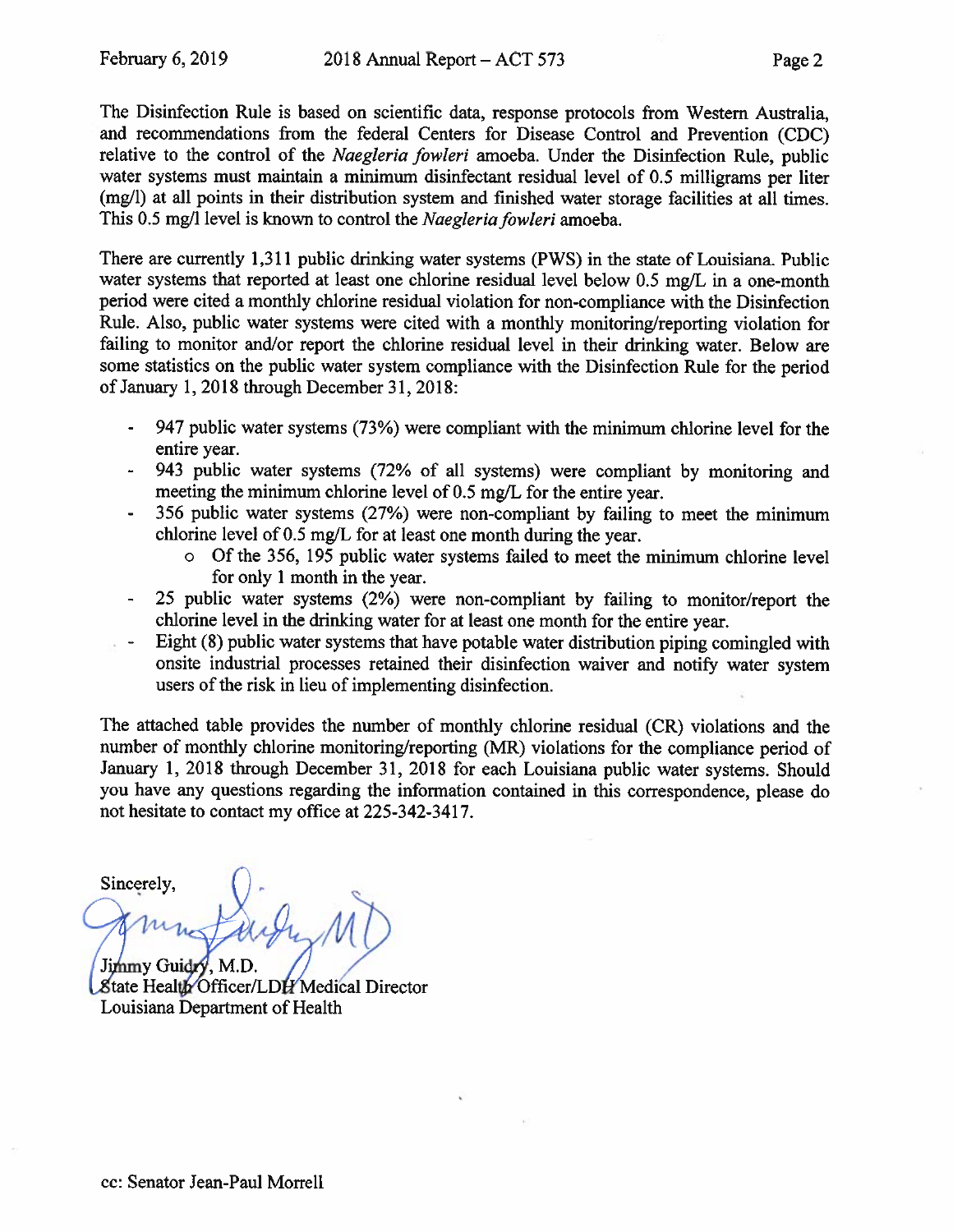

## **2018 Annual Report on Water Disinfection**

**Act 573 of 2014 Regular Session** 

## **Louisiana Public Water Systems Compliance History with the Final Rule on Drinking Water Disinfection January 1, 2018 through December 31, 2018**

| <b>PARISH</b>    | <b>PUBLIC WATER SYSTEM</b>                | <b>PWS ID#</b> | <b>NUMBER OF CR1</b><br><b>VIOLATIONS*</b> | NUMBER OF MR <sup>2</sup><br>VIOLATIONS* |
|------------------|-------------------------------------------|----------------|--------------------------------------------|------------------------------------------|
| ACADIA           | ARC OF ACADIANA                           | LA1001011      | 0                                          | 0                                        |
| <b>ACADIA</b>    | ARC OF ACADIANA                           | LA1001011      | 0                                          | 0                                        |
| <b>ACADIA</b>    | <b>CITY OF RAYNE WATER SYSTEM</b>         | LA1001007      | 0                                          | 0                                        |
| <b>ACADIA</b>    | CROWLEY WATER SYSTEM (LAWCO)              | LA1001002      | 0                                          | 0                                        |
| <b>ACADIA</b>    | EGAN WATER CORPORATION                    | LA1001025      | $\overline{2}$                             | 0                                        |
| <b>ACADIA</b>    | EGAN WATER CORPORATION NO 2               | LA1001026      | 4                                          | 0                                        |
| <b>ACADIA</b>    | MIRE BRANCH WATER CORPORATION             | LA1001024      | 1                                          | 0                                        |
| <b>ACADIA</b>    | NORTH CROWLEY WATER SYSTEM                | LA1001023      | 0                                          | $\mathbf 0$                              |
| <b>ACADIA</b>    | SOUTH RAYNE WATER CORPORATION             | LA1001022      | 0                                          | 0                                        |
| <b>ACADIA</b>    | TOWN OF CHURCH POINT WATER SYSTEM         | LA1001001      | 0                                          | 0                                        |
| <b>ACADIA</b>    | TOWN OF IOTA WATER SYSTEM                 | LA1001004      | 0                                          | 0                                        |
| <b>ACADIA</b>    | VILLAGE OF ESTHERWOOD WATER SYSTEM        | LA1001003      | $\overline{2}$                             | 0                                        |
| <b>ACADIA</b>    | VILLAGE OF MERMENTAU WATER SYSTEM         | LA1001005      | 1                                          | 0                                        |
| <b>ACADIA</b>    | VILLAGE OF MORSE WATER SYSTEM             | LA1001006      | 0                                          | 0                                        |
| ALLEN            | ALLEN PARISH WW DISTRICT NO 1             | LA1003001      | 0                                          | 0                                        |
| ALLEN            | CITY OF OAKDALE WATER SYSTEM              | LA1003006      | 0                                          | 0                                        |
| ALLEN            | EAST ALLEN PARISH WATER WORKS             | LA1003011      | 0                                          | 0                                        |
| ALLEN            | NORTHWEST ALLEN WWD WATER SYSTEM          | LA1003003      | $\mathbf{1}$                               | 0                                        |
| ALLEN            | SOUTH OAKDALE WATER SYSTEM                | LA1003008      | 1                                          | 0                                        |
| <b>ALLEN</b>     | SOUTHWEST ALLEN WW DISTRICT NO 2          | LA1003009      | 0                                          | 0                                        |
| ALLEN            | TOWN OF ELIZABETH WATER SYSTEM            | LA1003002      | 0                                          | 0                                        |
| ALLEN            | TOWN OF KINDER WATER SYSTEM               | LA1003005      | 0                                          | 0                                        |
| ALLEN            | TOWN OF OBERLIN WATER SYSTEM              | LA1003007      | $\overline{2}$                             | 0                                        |
| ALLEN            | WEST ALLEN PARISH WATER SYSTEM            | LA1003010      | 0                                          | 0                                        |
| ASCENSION        | AIR LIQUIDE GEISMAR UTILITY SERVICES      | LA2005256      | 1                                          | 0                                        |
| ASCENSION        | <b>ALMATIS</b>                            | LA2005165      | 0                                          | $\mathbf 0$                              |
| ASCENSION        | ASCENSION CHRISTIAN SCHOOL                | LA2005231      | 0                                          | 0                                        |
| ASCENSION        | ASCENSION CONSOLIDATED UTILITY DIST 1     | LA1005045      | 0                                          | 0                                        |
| ASCENSION        | ASCENSION PARISH WATER WORKS DISTRICT 2   | LA1005001      | 0                                          | 0                                        |
| <b>ASCENSION</b> | <b>BABY BEGINNINGS</b>                    | LA2005265      | 0                                          | 0                                        |
| ASCENSION        | <b>BASF CORPORATION</b>                   | LA2005003      | 0                                          | 0                                        |
| <b>ASCENSION</b> | <b>BELLE RINA</b>                         | LA1005006      | 0                                          | 0                                        |
| <b>ASCENSION</b> | <b>BEST STOP #5</b>                       | LA2005123      | 0                                          | 0                                        |
| ASCENSION        | <b>BON TERRE CORPORATION WATER SYSTEM</b> | LA1005004      | 0                                          | 0                                        |
| ASCENSION        | CITY OF GONZALES WATER SYSTEM             | LA1005030      | 0                                          | 0                                        |
| <b>ASCENSION</b> | <b>COUNTRYSIDE MOBILE HOME COURT</b>      | LA1005119      | 0                                          | 0                                        |
| ASCENSION        | COUNTRYVIEW MOBILE HOME COURT             | LA1005202      | 0                                          | 0                                        |
| <b>ASCENSION</b> | DIVERSION WATER - BAYOU ESTATES           | LA1005005      | 0                                          | 0                                        |
| <b>ASCENSION</b> | DIVERSION WATER - CYPRESS LAKES           | LA1005208      | 0                                          | 0                                        |
| <b>ASCENSION</b> | DIVERSION WATER - RIVER RUN ESTATES       | LA1005206      | 0                                          | 0                                        |
| <b>ASCENSION</b> | DOLLAR GENERAL #17790                     | LA2005278      | 0                                          | 0                                        |
| ASCENSION        | FAMILY COURT MOBILE HOME PARK             | LA1005118      | 3                                          | 0                                        |
| <b>ASCENSION</b> | <b>FISHERMANS ONE STOP</b>                | LA2005253      | 0                                          | 0                                        |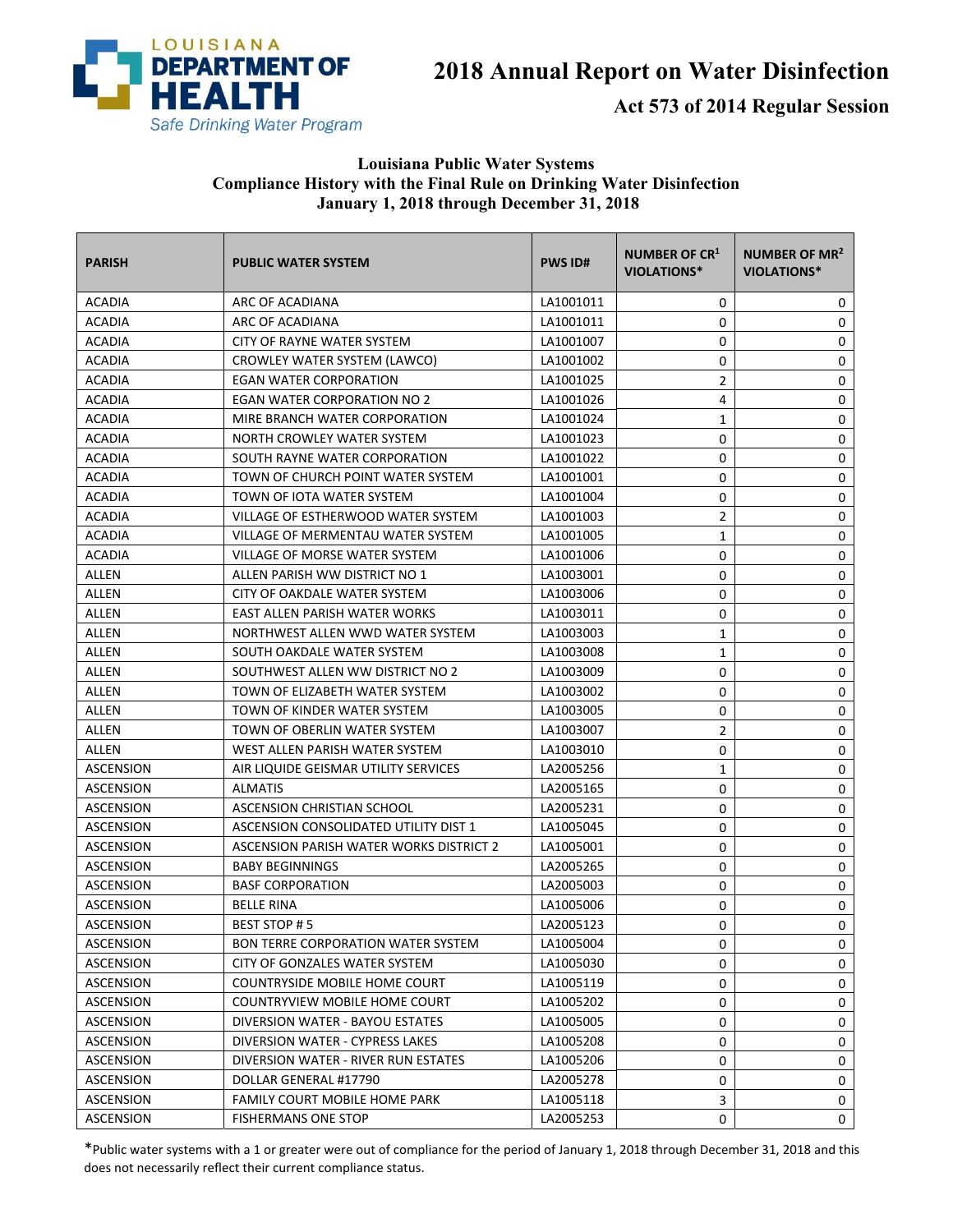| <b>PARISH</b>     | <b>PUBLIC WATER SYSTEM</b>               | <b>PWS ID#</b> | <b>NUMBER OF CR1</b><br><b>VIOLATIONS*</b> | NUMBER OF MR <sup>2</sup><br><b>VIOLATIONS*</b> |
|-------------------|------------------------------------------|----------------|--------------------------------------------|-------------------------------------------------|
| <b>ASCENSION</b>  | <b>FISHERMANS WHARF</b>                  | LA2005259      | 0                                          | 0                                               |
| <b>ASCENSION</b>  | <b>FREDS FOOD MART #1</b>                | LA2005005      | 0                                          | 0                                               |
| <b>ASCENSION</b>  | GO BEARS FOOD MART #24                   | LA2005252      | 0                                          | 0                                               |
| <b>ASCENSION</b>  | <b>JIMMY BABIN APARTMENTS</b>            | LA1005046      | 0                                          | 0                                               |
| ASCENSION         | KNIGHTS OF COLUMBUS 6389                 | LA2005271      | 0                                          | 0                                               |
| ASCENSION         | LA PETITE DAY CARE CENTER                | LA2005191      | 0                                          | 0                                               |
| <b>ASCENSION</b>  | LEBLANCS TRIPLE S                        | LA2005214      | 0                                          | $\pmb{0}$                                       |
| ASCENSION         | MARANATHA ACRES SUBDIVISION              | LA1005153      | 0                                          | $\mathbf 0$                                     |
| <b>ASCENSION</b>  | MCGAHA APARTMENTS                        | LA1005085      | 0                                          | 0                                               |
| ASCENSION         | NEESE INDUSTRIES, INC                    | LA2005267      | $\mathbf{1}$                               | 1                                               |
| ASCENSION         | OAK VILLAGE MOBILE HOME PARK WS          | LA1005171      | $\overline{2}$                             | 0                                               |
| <b>ASCENSION</b>  | OCCIDENTAL CHEMICAL CORPORATION          | LA2005042      | 0                                          | 0                                               |
| <b>ASCENSION</b>  | ORLEANS ROOM                             | LA2005232      | 0                                          | 0                                               |
| <b>ASCENSION</b>  | PARISH UTILITIES OF ASCENSION            | LA1005035      | 0                                          | 0                                               |
| <b>ASCENSION</b>  | PINE TRAILER PARK                        | LA1005152      | 6                                          | 0                                               |
| <b>ASCENSION</b>  | PLANTATION MOBILE HOME VILLAGE           | LA1005148      | 0                                          | 0                                               |
| ASCENSION         | RODDY ROAD VILLAGE ASCENSION, LLC        | LA1005112      | 0                                          | 0                                               |
| ASCENSION         | RYANS FAMILY GROCERY                     | LA2005026      | 0                                          | 0                                               |
| ASCENSION         | SHADY OAKS MOBILE HOME PARK WATER SYSTEM | LA1005114      | 0                                          | $\pmb{0}$                                       |
| <b>ASCENSION</b>  | SHELL CHEMICAL COMPANY                   | LA2005034      | 0                                          | 0                                               |
| <b>ASCENSION</b>  | SORRENTO LUMBER COMPANY                  | LA2005255      | 0                                          | 0                                               |
| <b>ASCENSION</b>  | SPROUT LEARNING CENTER LLC               | LA2005266      | 0                                          | 0                                               |
| ASCENSION         | ST AMANT BAPTIST CHURCH SCHOOL           | LA2005268      | 0                                          | 0                                               |
| <b>ASCENSION</b>  | ST AMANT TRAILER PARK                    | LA1005210      | $\mathbf{1}$                               | 0                                               |
| <b>ASCENSION</b>  | SUMMERFIELD SUBDIVISION                  | LA1005036      | 0                                          | $\pmb{0}$                                       |
| <b>ASCENSION</b>  | TREYVILLE COURTS TRAILER PARK            | LA1005175      | 0                                          | 0                                               |
| <b>ASCENSION</b>  | WESTLAKE VINYLS COMPANY, LP              | LA2005006      | 1                                          | 0                                               |
| <b>ASCENSION</b>  | WHITE ROAD MOBILE HOME PARK              | LA1005147      | 0                                          | 0                                               |
| <b>ASSUMPTION</b> | <b>ASSUMPTION PARISH WW DISTRICT 1</b>   | LA1007001      | 0                                          | 0                                               |
| AVOYELLES         | AVOYELLES PARISH WATERWORKS DISTRICT 1   | LA1009002      | 0                                          | 0                                               |
| <b>AVOYELLES</b>  | AVOYELLES WARD 3 WATERWORKS DISTRICT     | LA1009017      | 0                                          | $\pmb{0}$                                       |
| AVOYELLES         | AVOYELLES WARD ONE WATER SYSTEM INC      | LA1009016      | 2                                          | 0                                               |
| <b>AVOYELLES</b>  | AVOYELLES WATER COMMISSION               | LA1009021      | $\Omega$                                   | 0                                               |
| AVOYELLES         | <b>BROUILLETTE WATER SYSTEM INC</b>      | LA1009003      | 0                                          | 0                                               |
| <b>AVOYELLES</b>  | CITY OF MARKSVILLE WATER SYSTEM          | LA1009011      | 0                                          | 0                                               |
| AVOYELLES         | FIFTH WARD WATER SYSTEM                  | LA1009007      | 0                                          | 0                                               |
| AVOYELLES         | LAWCO MANSURA                            | LA1009010      | 0                                          | 0                                               |
| AVOYELLES         | SOUTHWEST AVOYELLES WATER DISTRICT       | LA1009015      | 1                                          | 0                                               |
| <b>AVOYELLES</b>  | SPRING BAYOU WATER WORKS DISTRICT        | LA1009020      | 0                                          | 0                                               |
| <b>AVOYELLES</b>  | TOWN OF BUNKIE WATER SYSTEM              | LA1009004      | 0                                          | 0                                               |
| AVOYELLES         | TOWN OF COTTONPORT WATER SYSTEM          | LA1009005      | 1                                          | 0                                               |
| AVOYELLES         | TOWN OF EVERGREEN WATER SYSTEM           | LA1009006      | 2                                          | 0                                               |
| AVOYELLES         | TOWN OF PLAUCHEVILLE WATER SYSTM         | LA1009013      | 0                                          | 0                                               |
| AVOYELLES         | TOWN OF SIMMESPORT WATER SYSTEM          | LA1009014      | 2                                          | 0                                               |
| AVOYELLES         | VILLAGE OF HESSMER WATER SYSTEM          | LA1009008      | 0                                          | 0                                               |
| AVOYELLES         | VILLAGE OF MOREAUVILLE WATER SYSTEM      | LA1009012      | 1                                          | 0                                               |
| BEAUREGARD        | BEAUREGARD DISTRICT NO 2 WARD NO 5       | LA1011012      | 0                                          | 0                                               |
| BEAUREGARD        | BEAUREGARD WATER DISTRICT #5             | LA1011009      | 0                                          | 0                                               |
| BEAUREGARD        | BEAUREGARD WATER WORKS DIST #3           | LA1011008      | 2                                          | 0                                               |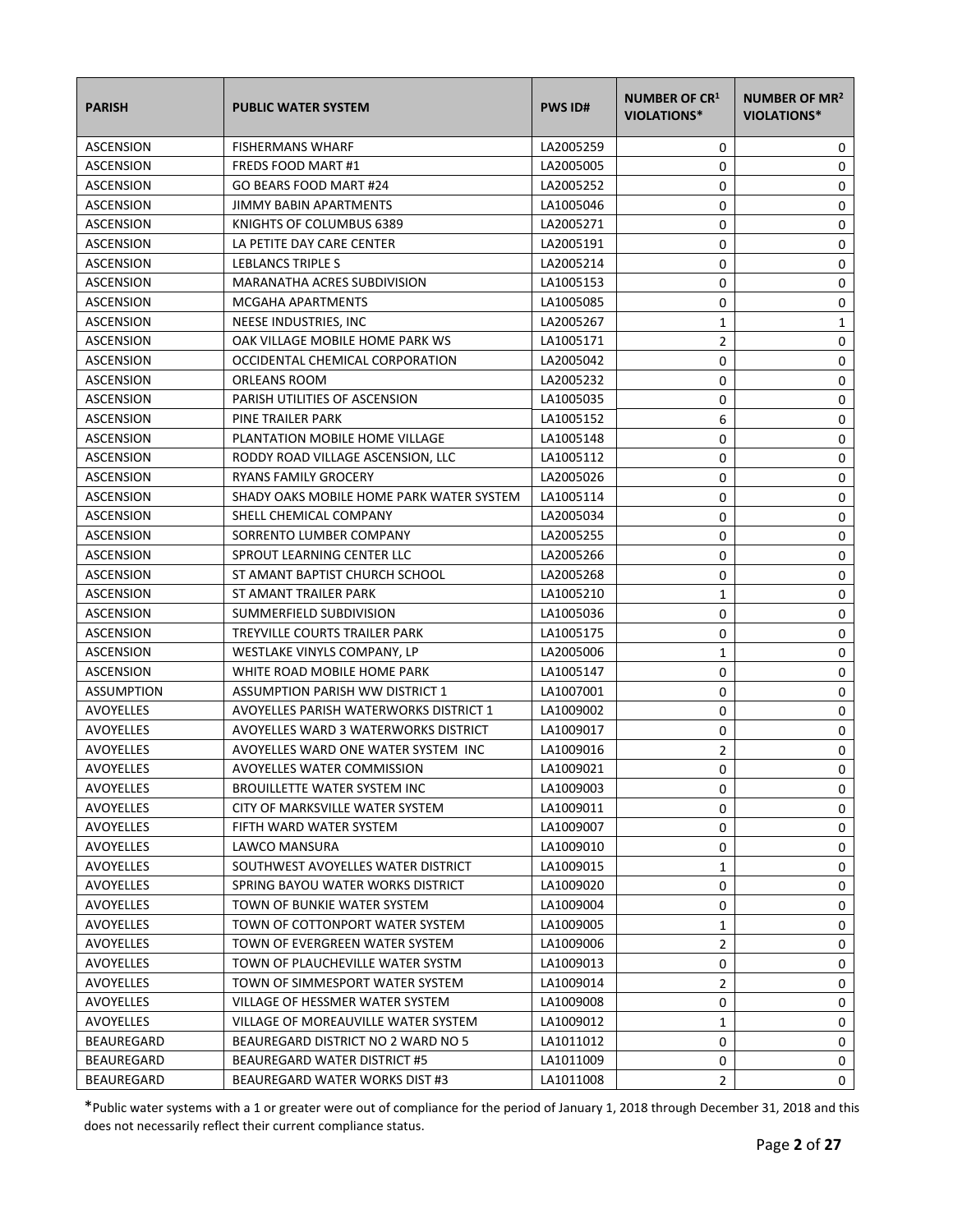| <b>PARISH</b>     | <b>PUBLIC WATER SYSTEM</b>                  | <b>PWS ID#</b> | <b>NUMBER OF CR1</b><br><b>VIOLATIONS*</b> | NUMBER OF MR <sup>2</sup><br>VIOLATIONS* |
|-------------------|---------------------------------------------|----------------|--------------------------------------------|------------------------------------------|
| BEAUREGARD        | CITY OF DERIDDER WATER SYSTEM               | LA1011001      | 0                                          | 0                                        |
| <b>BEAUREGARD</b> | <b>GREEN ACRES SUBDIVISION WATER SYSTEM</b> | LA1011004      | 0                                          | 0                                        |
| <b>BEAUREGARD</b> | INGEVITY SOUTH CAROLINA - DERIDDER WS       | LA2011029      | 1                                          | 0                                        |
| BEAUREGARD        | PACKAGING CORP OF AMERICA - DERIDDER        | LA2011002      | 0                                          | 0                                        |
| BEAUREGARD        | TOWN OF MERRYVILLE WATER SYSTEM             | LA1011007      | $\mathbf{1}$                               | 0                                        |
| <b>BIENVILLE</b>  | ALABAMA WATER SYSTEM                        | LA1013001      | 1                                          | 0                                        |
| <b>BIENVILLE</b>  | ALBERTA WATER SYSTEM                        | LA1013002      | 2                                          | 0                                        |
| <b>BIENVILLE</b>  | ARCADIA WATER SYSTEM                        | LA1013003      | 0                                          | 0                                        |
| <b>BIENVILLE</b>  | <b>BIENVILLE WATER SYSTEM</b>               | LA1013004      | 0                                          | 0                                        |
| <b>BIENVILLE</b>  | <b>BONNIE &amp; CLYDE TRADE DAYS</b>        | LA2013011      | 3                                          | 0                                        |
| <b>BIENVILLE</b>  | BRYCELAND WATER SYSTEM                      | LA1013005      | $\mathbf{1}$                               | 0                                        |
| <b>BIENVILLE</b>  | <b>CASTOR WATER SYSTEM</b>                  | LA1013006      | 4                                          | 0                                        |
| <b>BIENVILLE</b>  | <b>CYPRESS WATER SYSTEM</b>                 | LA1013019      | 0                                          | 0                                        |
| <b>BIENVILLE</b>  | EDWARDS MILLCREEK WATER SYSTEM              | LA1013010      | 0                                          | 0                                        |
| <b>BIENVILLE</b>  | FOSTER POULTRY FARMS (ARCADIA FEEDMILL)     | LA2013012      | 0                                          | 0                                        |
| <b>BIENVILLE</b>  | FRIENDSHIP WATER SYSTEM                     | LA1013007      | 0                                          | 0                                        |
| <b>BIENVILLE</b>  | <b>GIBSLAND WATER SYSTEM</b>                | LA1013008      | 0                                          | 0                                        |
| <b>BIENVILLE</b>  | <b>HOUSE OF RAEFORD</b>                     | LA2013015      | 0                                          | 0                                        |
| <b>BIENVILLE</b>  | JAMESTOWN FRYEBURG WATER SYSTEM             | LA1013022      | 0                                          | 0                                        |
| <b>BIENVILLE</b>  | LUCKY WATERWORKS                            | LA1013009      | 0                                          | 0                                        |
| <b>BIENVILLE</b>  | MILLCREEK WATER SYSTEM                      | LA1013021      | 0                                          | 0                                        |
| <b>BIENVILLE</b>  | <b>MOUNT CALM WATER SYSTEM</b>              | LA1013018      | 0                                          | 0                                        |
| <b>BIENVILLE</b>  | MT LEBANON WATER SYSTEM                     | LA1013011      | 0                                          | 0                                        |
| <b>BIENVILLE</b>  | MT OLIVE WATER SYSTEM                       | LA1013012      | 0                                          | 0                                        |
| <b>BIENVILLE</b>  | OLD SALINE COMMUNITY WATER SYSTEM           | LA1013020      | 3                                          | 0                                        |
| <b>BIENVILLE</b>  | RINGGOLD WATER SYSTEM                       | LA1013013      | 1                                          | 0                                        |
| <b>BIENVILLE</b>  | SALINE WATER SYSTEM                         | LA1013014      | 0                                          | 0                                        |
| <b>BIENVILLE</b>  | SHILOH WATERWORKS DISTRICT                  | LA1013016      | 1                                          | 0                                        |
| <b>BIENVILLE</b>  | SOUTHEAST BIENVILLE WATER SYSTEM            | LA1013017      | 0                                          | 0                                        |
| <b>BIENVILLE</b>  | SPRINGHILL COMMUNITY WATER SYSTEM           | LA1013023      | 0                                          | 0                                        |
| <b>BIENVILLE</b>  | <b>TAYLOR WATER SYSTEM</b>                  | LA1013015      | 0                                          | 0                                        |
| <b>BOSSIER</b>    | BARKSDALE AFB WATER SYSTEM                  | LA1015022      | 0                                          | 0                                        |
| <b>BOSSIER</b>    | <b>BELLEVUE WATER SYSTEM</b>                | LA1015041      | $\mathbf{1}$                               | 0                                        |
| <b>BOSSIER</b>    | <b>BODCAU WATER WORKS</b>                   | LA1015021      | 0                                          | 0                                        |
| <b>BOSSIER</b>    | CAMP JOY MARINA WATER SYSTEM                | LA2015020      | 1                                          | 0                                        |
| <b>BOSSIER</b>    | <b>CASH POINT LANDING</b>                   | LA2015021      | 0                                          | 0                                        |
| <b>BOSSIER</b>    | CITY OF BOSSIER CITY WATER SYSTEM           | LA1015004      | 1                                          | 0                                        |
| <b>BOSSIER</b>    | CONSOLIDATED WWKS DISTRICT 1 OF BOSSIER     | LA1015026      | 0                                          | 0                                        |
| <b>BOSSIER</b>    | <b>COUNTRY PLACE SUBD WATER SYSTEM</b>      | LA1015005      | 1                                          | 0                                        |
| <b>BOSSIER</b>    | CYPRESS BLACK BAYOU WATER SYSTEM            | LA1015040      | 0                                          | 0                                        |
| <b>BOSSIER</b>    | DOWNTOWN KORAN STORE WATER SYSTEM           | LA2015026      | $\overline{2}$                             | 0                                        |
| <b>BOSSIER</b>    | EAST CENTRAL BOSSIER WATER SYSTEM           | LA1015039      | $\mathbf{1}$                               | 0                                        |
| <b>BOSSIER</b>    | EVANGELINE OAKS WATER SYSTEM                | LA1015009      | 4                                          | 3                                        |
| <b>BOSSIER</b>    | <b>GREEN PARK CAMP WATER SYSTEM</b>         | LA2015004      | 8                                          | 0                                        |
| <b>BOSSIER</b>    | HIGHLAND WATER WORKS                        | LA1015047      | 1                                          | 0                                        |
| <b>BOSSIER</b>    | HILLCREST MHP WATER SYSTEM                  | LA1015012      | 2                                          | 0                                        |
| <b>BOSSIER</b>    | OUR PLACE BAR & GRILL WS                    | LA2015027      | 6                                          | 0                                        |
| <b>BOSSIER</b>    | PEACEFUL PINES MHP WATER SYSTEM             | LA1015036      | 1                                          | 0                                        |
| <b>BOSSIER</b>    | PLANTATION TRACE MOBILE HOME PARK           | LA1015006      | 0                                          | $\mathbf{1}$                             |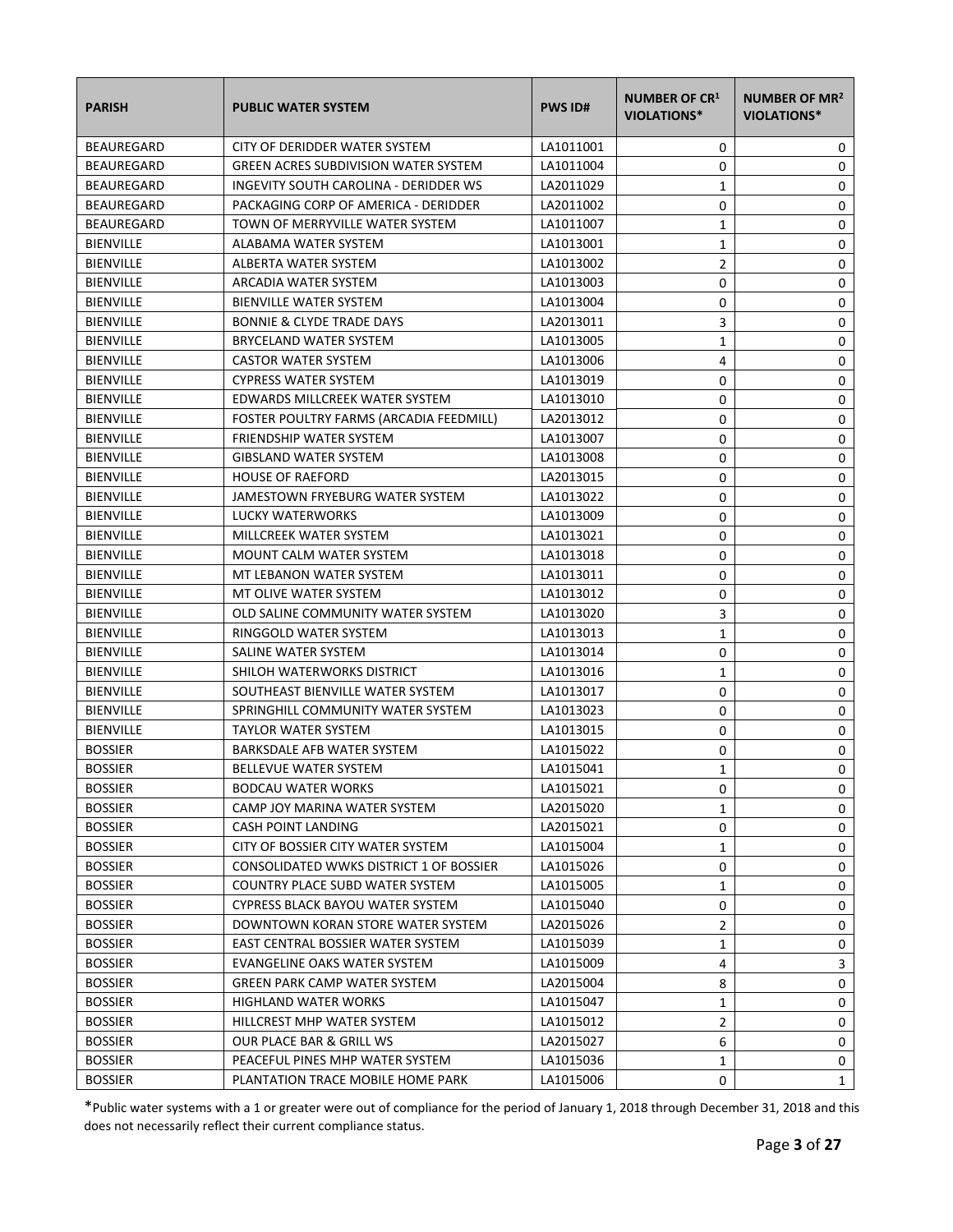| <b>PARISH</b>  | <b>PUBLIC WATER SYSTEM</b>                   | <b>PWS ID#</b> | <b>NUMBER OF CR1</b><br><b>VIOLATIONS*</b> | NUMBER OF MR <sup>2</sup><br>VIOLATIONS* |
|----------------|----------------------------------------------|----------------|--------------------------------------------|------------------------------------------|
| <b>BOSSIER</b> | RIVER POINT WATER SYSTEM                     | LA1015030      | 9                                          | 0                                        |
| <b>BOSSIER</b> | RODGERS MARINA                               | LA2015025      | 0                                          | 0                                        |
| <b>BOSSIER</b> | SLIGO WATER SYSTEM INCORPORATED              | LA1015044      | 2                                          | 0                                        |
| <b>BOSSIER</b> | SOUTH BOSSIER WATER SYSTEM                   | LA1015029      | 0                                          | 0                                        |
| <b>BOSSIER</b> | SOUTHGATE MHP WATER SYSTEM                   | LA1015024      | 0                                          | 0                                        |
| <b>BOSSIER</b> | ST MARYS WATER SYSTEM                        | LA1015023      | 3                                          | 0                                        |
| <b>BOSSIER</b> | TOWN OF BENTON WATER SYSTEM                  | LA1015002      | 1                                          | 0                                        |
| <b>BOSSIER</b> | TOWN OF HAUGHTON WATER SYSTEM                | LA1015011      | 0                                          | 0                                        |
| <b>BOSSIER</b> | TOWN OF PLAIN DEALING WATER SYSTEM           | LA1015016      | 4                                          | 0                                        |
| <b>BOSSIER</b> | VILLAGE WATER SYSTEM                         | LA1015018      | 0                                          | 0                                        |
| <b>BOSSIER</b> | WEST CENTRAL BOSSIER WATER SYSTEM            | LA1015048      | 0                                          | 0                                        |
| <b>BOSSIER</b> | WILSON'S STEAK AND SEAFOOD                   | LA2015009      | 3                                          | 0                                        |
| CADDO          | AUTUMN ACRES MHP WATER SYSTEM                | LA1017002      | 0                                          | 0                                        |
| CADDO          | <b>BARRON RIDGE SUBDIVISION WATER SYSTEM</b> | LA1017072      | 0                                          | 0                                        |
| CADDO          | <b>BEL-DI-GIL WATER SYSTEM</b>               | LA1017004      | 2                                          | 0                                        |
| CADDO          | <b>BELLA VISTA MHP WATER SYSTEM</b>          | LA1017005      | 0                                          | 0                                        |
| CADDO          | <b>BIG OAKS WATER SYSTEM</b>                 | LA1017081      | 0                                          | 0                                        |
| CADDO          | <b>BLANCHARD WATER SYSTEM</b>                | LA1017006      | 0                                          | 0                                        |
| CADDO          | <b>BRADY MOBILE HOME PARK</b>                | LA1017090      | 0                                          | 0                                        |
| CADDO          | CAMP BETHANY WATER SYSTEM                    | LA2017028      | 1                                          | 0                                        |
| CADDO          | <b>COLWORTH PLACE WATER SUPPLY</b>           | LA1017073      | 0                                          | 0                                        |
| CADDO          | COUNTRY LIVING ESTATES WATER SYSTEM          | LA1017076      | 0                                          | 0                                        |
| CADDO          | CRAWDADDYS TRUCK STOP WATER SYSTEM           | LA2017027      | 0                                          | 0                                        |
| CADDO          | DEEPWOODS UTILITIES INC                      | LA1017058      | 2                                          | 0                                        |
| CADDO          | DENNY DRIVE WATER SYSTEM                     | LA1017009      | 0                                          | 0                                        |
| CADDO          | DIXIE GARDEN - KINGS HWY WATER SYSTEM        | LA1017087      | 0                                          | 0                                        |
| CADDO          | DIXIE GARDEN WATER SUPPLY                    | LA1017075      | 0                                          | 0                                        |
| CADDO          | <b>EAGLE WATER SYSTEM</b>                    | LA1017012      | 0                                          | 0                                        |
| CADDO          | EL PATIO RESTAURANT WATER SYSTEM             | LA2017032      | 3                                          | 0                                        |
| CADDO          | EVERGREEN ESTATES WATER SYSTEM               | LA1017051      | $\overline{2}$                             | 0                                        |
| CADDO          | <b>FOUR FORKS WATER SYSTEM</b>               | LA1017062      | 0                                          | $\pmb{0}$                                |
| CADDO          | <b>GLEN LEAF MOBILE HOME COMMUNITY</b>       | LA1017089      | 0                                          | 0                                        |
| CADDO          | HILLSIDE WATER AND SEWAGE LLC                | LA1017015      | $\Omega$                                   | 0                                        |
| <b>CADDO</b>   | <b>HOSSTON MIRA WATER SYSTEM</b>             | LA1017016      | 0                                          | 0                                        |
| CADDO          | HUNTINGTON MOBILE HOME PARK WATER<br>SYSTEM  | LA1017084      | 0                                          | 0                                        |
| <b>CADDO</b>   | <b>IDA WATER SYSTEM</b>                      | LA1017017      | 0                                          | 0                                        |
| CADDO          | JONES ROLLING RIDGE WATER COMPANY            | LA1017029      | 0                                          | 0                                        |
| CADDO          | KEITHVILLE ELEMENTARY AND MIDDLE SCHOOL      | LA2017018      | 0                                          | 0                                        |
| CADDO          | LAKE SHREVE ESTATES WATER SYSTEM             | LA1017083      | 0                                          | 1                                        |
| CADDO          | LAKEVIEW WATER SYSTEM                        | LA1017019      | 3                                          | 0                                        |
| CADDO          | LINDA LANE WATER SYSTEM                      | LA1017018      | 0                                          | 0                                        |
| CADDO          | LOUISIANA CLARKLIFT                          | LA2017020      | 1                                          | 0                                        |
| CADDO          | MEADOWWOOD ESTATES WATER SYSTEM              | LA1017063      | 0                                          | 0                                        |
| CADDO          | MOORINGSPORT WATER SYSTEM                    | LA1017023      | 0                                          | 0                                        |
| CADDO          | OIL CITY WATER WORKS                         | LA1017026      | 1                                          | 0                                        |
| CADDO          | PINECREST MOBILE HOME VILLAGE                | LA1017092      | 0                                          | 0                                        |
| CADDO          | PINEHILL WATERWORKS DISTRICT                 | LA1017027      | 0                                          | 0                                        |
| CADDO          | RAW POWER INDUSTRIES MHC WATER SYSTEM        | LA1017001      | 4                                          | $\mathbf{1}$                             |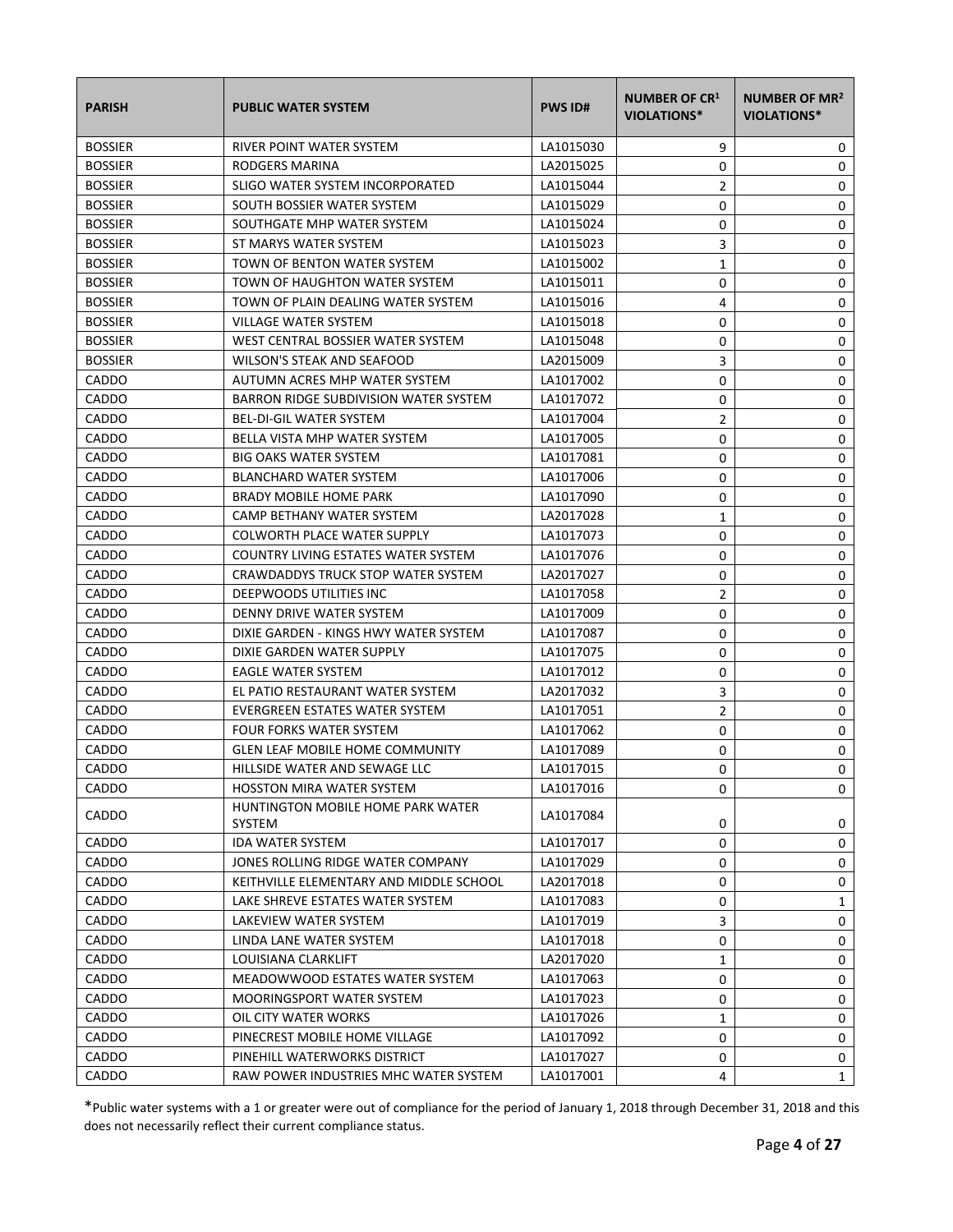| <b>PARISH</b> | <b>PUBLIC WATER SYSTEM</b>               | <b>PWS ID#</b> | <b>NUMBER OF CR1</b><br><b>VIOLATIONS*</b> | NUMBER OF MR <sup>2</sup><br>VIOLATIONS* |
|---------------|------------------------------------------|----------------|--------------------------------------------|------------------------------------------|
| CADDO         | <b>RELAY STATION</b>                     | LA2017026      | 1                                          | 0                                        |
| CADDO         | RODESSA WATER SYSTEM                     | LA1017028      | 0                                          | 0                                        |
| CADDO         | SHADOW LAKE MHP WATER SYSTEM             | LA1017082      | 0                                          | 0                                        |
| CADDO         | SHERWOOD APARTMENTS WATER SYSTEM         | LA1017066      | 2                                          | 0                                        |
| CADDO         | SHREVEPORT WATER SYSTEM                  | LA1017031      | 0                                          | 0                                        |
| CADDO         | SILENT CEDARS MHP WATER SYSTEM           | LA1017035      | 0                                          | 0                                        |
| CADDO         | SPRINGLAKE MHP WATER SYSTEM              | LA1017033      | 0                                          | 0                                        |
| CADDO         | STONEGATE MANUFACTURED HOME COMMUNITY    | LA1017091      | 0                                          | 0                                        |
| CADDO         | STONEWALL BEVERAGE COMPANY               | LA2017033      | 3                                          | 0                                        |
| CADDO         | TOWN OF GREENWOOD WATER SYSTEM           | LA1017014      | 0                                          | 0                                        |
| CADDO         | TYSON COMMUNITY WATER SYSTEM             | LA1017036      | 0                                          | 0                                        |
| CADDO         | VIVIAN WATER SYSTEM                      | LA1017037      | 0                                          | 0                                        |
| CADDO         | <b>WATERWORKS DISTRICT 7</b>             | LA1017052      | 0                                          | 0                                        |
| CADDO         | WILDWOOD FOREST SUBDIVISION WATER SYSTEM | LA1017061      | 0                                          | 0                                        |
| <b>CADDO</b>  | WILDWOOD SOUTH WATER SYSTEM              | LA1017042      | 0                                          | 0                                        |
| CALCASIEU     | <b>BIG LAKE RV PARK WATER SYSTEM</b>     | LA2019146      | 0                                          | 0                                        |
| CALCASIEU     | BIOLAB, INC                              | LA2019053      | 1                                          | 0                                        |
| CALCASIEU     | <b>BORDER TOWN TRAVEL PLAZA</b>          | LA2019131      | 0                                          | 0                                        |
| CALCASIEU     | <b>BRIGAS ESTATES WATER SYSTEM</b>       | LA1019001      | 0                                          | 0                                        |
| CALCASIEU     | C K B TRAILER PARK WATER SYSTEM          | LA1019059      | 1                                          | 0                                        |
| CALCASIEU     | CALCASIEU PARISH WW 12 WARD 3            | LA1019126      | $\mathbf{1}$                               | 0                                        |
| CALCASIEU     | CALCASIEU PARISH WW DIST 9 CARLYSS       | LA1019116      | 0                                          | 0                                        |
| CALCASIEU     | CALCASIEU PARISH WW DISTRICT 7           | LA1019114      | 0                                          | 0                                        |
| CALCASIEU     | CALCASIEU PARISH WW DISTRICT 8           | LA1019118      | 1                                          | 0                                        |
| CALCASIEU     | CALCASIEU PARISH WW DISTRICT NO 1        | LA1019051      | 0                                          | 0                                        |
| CALCASIEU     | CALCASIEU PARISH WW DISTRICT NO 4        | LA1019053      | 0                                          | 0                                        |
| CALCASIEU     | CALCASIEU PARISH WW DISTRICT NO 5        | LA1019084      | 0                                          | 0                                        |
| CALCASIEU     | CALCASIEU WW #14 WARD 5                  | LA1019042      | 2                                          | 1                                        |
| CALCASIEU     | <b>CAMERON EXPRESS WATER SYSTEM</b>      | LA2019151      | $\mathbf{1}$                               | 0                                        |
| CALCASIEU     | CASH MAGIC-VINTON WATER SYSTEM           | LA2019129      | 0                                          | 0                                        |
| CALCASIEU     | CITGO PETROLEUM - CONTRACTOR COMP W S    | LA2019138      | 0                                          | 0                                        |
| CALCASIEU     | CITGO PETROLEUM REFINERY WATER SYSTEM    | LA2019015      | 0                                          | 0                                        |
| CALCASIEU     | CITGO-PECAN GROVE CENTER                 | LA2019141      | 0                                          | 1                                        |
| CALCASIEU     | CITY OF LAKE CHARLES WATER SYSTEM        | LA1019029      | 0                                          | 0                                        |
| CALCASIEU     | <b>CLEARVIEW MOBILE HOME PARK</b>        | LA1019122      | 0                                          | 0                                        |
| CALCASIEU     | COTTONS CORNER BINGO HALL WATER SYSTEM   | LA2019145      | 0                                          | 0                                        |
| CALCASIEU     | COUNTRY LIVING TRAILER PARK WATER SYSTEM | LA1019102      | 0                                          | 0                                        |
| CALCASIEU     | COUNTRY PINES SUBDIVISION WATER SYSTEM   | LA1019083      | 3                                          | 0                                        |
| CALCASIEU     | DELTA DOWNS INC WATER SYSTEM             | LA2019021      | 0                                          | 0                                        |
| CALCASIEU     | DELTA FOOD & FUEL WATER SYSTEM           | LA2019147      | 0                                          | 0                                        |
| CALCASIEU     | DEQUINCY WATER SYSTEM (LAWCO)            | LA1019008      | 0                                          | 0                                        |
| CALCASIEU     | DOLLAR GENERAL 8777 WATER SYSTEM         | LA2019158      | 0                                          | 0                                        |
| CALCASIEU     | DUNHAM PRICE GROUP WATER SYSTEM          | LA2019134      | 0                                          | 0                                        |
| CALCASIEU     | EAGLE US 2 LLC FAMILY CENTER W S         | LA2019121      | 0                                          | 0                                        |
| CALCASIEU     | EAGLE US 2 LLC S COMPLEX WATER SYSTEM    | LA2019016      | 0                                          | 0                                        |
| CALCASIEU     | EAST PARK SUBDIVISION WATER SYSTEM       | LA1019079      | 0                                          | 0                                        |
| CALCASIEU     | <b>ENOS DERBONNE PARK WATER SYSTEM</b>   | LA2019169      | 6                                          | 0                                        |
| CALCASIEU     | ENTERGY GULF STATES LOUISIANA LLC        | LA2019103      | 0                                          | 0                                        |
| CALCASIEU     | FAIRVIEW MOBILE ESTATES NORTH WS         | LA1019080      | 0                                          | 0                                        |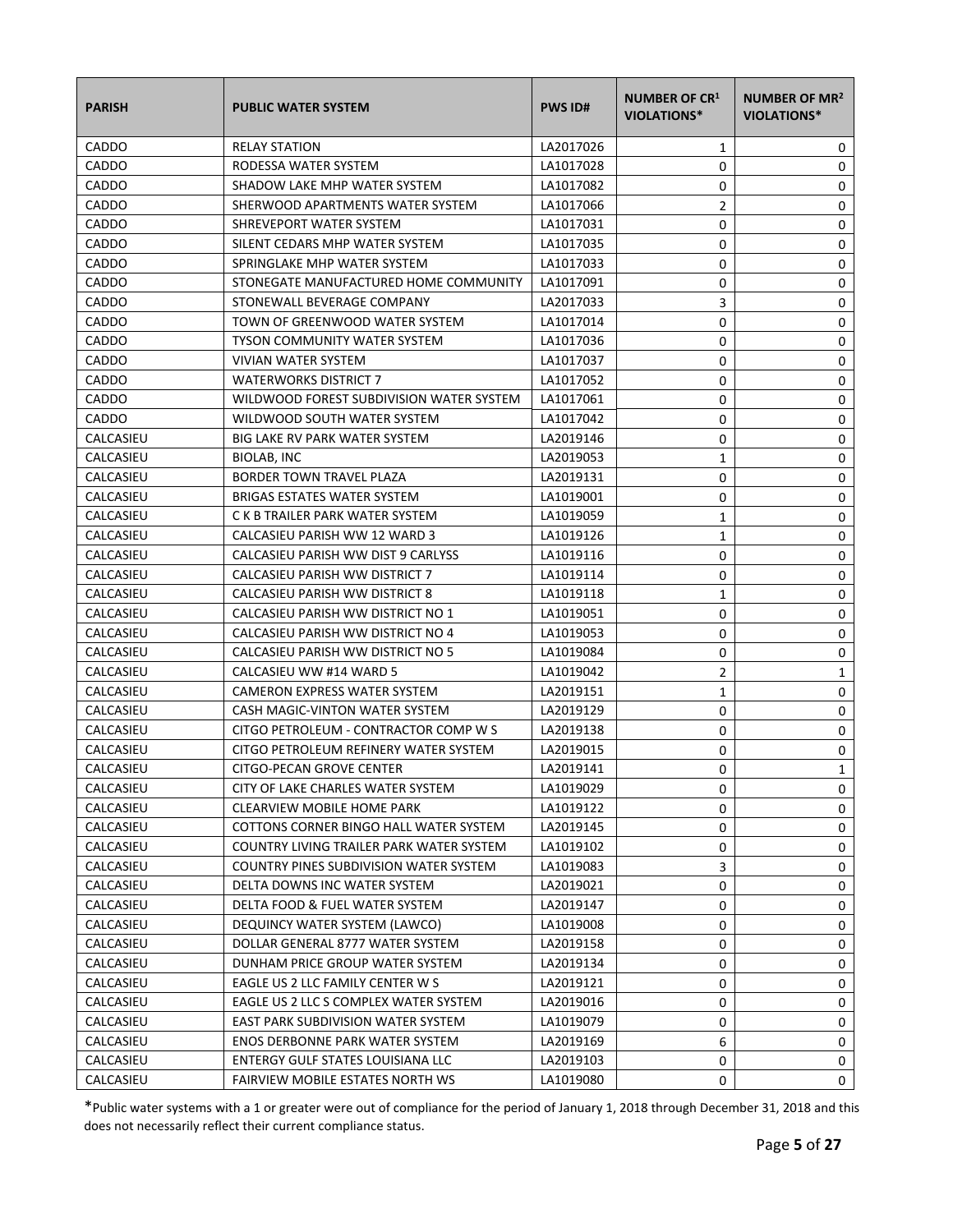| <b>PARISH</b> | <b>PUBLIC WATER SYSTEM</b>                  | <b>PWS ID#</b> | <b>NUMBER OF CR1</b><br><b>VIOLATIONS*</b> | NUMBER OF MR <sup>2</sup><br>VIOLATIONS* |
|---------------|---------------------------------------------|----------------|--------------------------------------------|------------------------------------------|
| CALCASIEU     | <b>FAIRVIEW MOBILE ESTATES SOUTH WS</b>     | LA1019096      | 1                                          | 0                                        |
| CALCASIEU     | FAMILY DOLLAR 5483 WATER SYSTEM             | LA2019157      | $\overline{2}$                             | 0                                        |
| CALCASIEU     | FOUR CORNERS WATER SYSTEM                   | LA2019136      | 0                                          | 0                                        |
| CALCASIEU     | <b>FREDS LOUNGE WATER SYSTEM</b>            | LA2019148      | 1                                          | 0                                        |
| CALCASIEU     | <b>GARDEN HEIGHTS WATER SYSTEM</b>          | LA1019018      | 0                                          | 0                                        |
| CALCASIEU     | <b>GIFFORD MOBILE HOME PARK I</b>           | LA1019101      | 1                                          | 0                                        |
| CALCASIEU     | <b>GIFFORD MOBILE HOME PARK II</b>          | LA1019115      | 1                                          | 0                                        |
| CALCASIEU     | <b>GRAB N GEAUX #4 WATER SYSTEM</b>         | LA2019171      | 0                                          | 0                                        |
| CALCASIEU     | <b>GRAB N GEAUX WATER SYSTEM</b>            | LA2019163      | 0                                          | 0                                        |
| CALCASIEU     | GULF STREAM MANOR WATER SYSTEM              | LA1019123      | 2                                          | 0                                        |
| CALCASIEU     | HACKETTS CAJUN KITCHEN WATER SYSTEM         | LA2019156      | 0                                          | 0                                        |
| CALCASIEU     | <b>HOUSTON RIVER WATERWORKS DISTRICT 11</b> | LA1019119      | 0                                          | 0                                        |
| CALCASIEU     | JAYS MELODY CLUB WATER SYSTEM               | LA2019155      | 0                                          | 0                                        |
| CALCASIEU     | JESSE DUB JAMES T P WATER SYSTEM            | LA1019028      | 0                                          | 0                                        |
| CALCASIEU     | K & P MH & RV PARK WATER SYSTEM             | LA1019127      | 1                                          | 0                                        |
| CALCASIEU     | <b>LACC WATER SYSTEM</b>                    | LA2019170      | 0                                          | 0                                        |
| CALCASIEU     | LAKE CHARLES CARBON CO-REYNOLDS METALS      | LA2019018      | NA - DI Waiver <sup>3</sup>                | NA - DI Waiver <sup>3</sup>              |
| CALCASIEU     | LAKE CHARLES HARBOR & TERMINAL COKE PLNT    | LA2019087      | 0                                          | 0                                        |
| CALCASIEU     | LAKE CHARLES HARBOR TERMINAL DISTRICT WS    | LA2019165      | 0                                          | 0                                        |
| CALCASIEU     | LAKE CHARLES LNG CO WATER SYSTEM            | LA2019098      | 0                                          | 0                                        |
| CALCASIEU     | MILES MOBILE HOME PARK                      | LA1019125      | $\overline{2}$                             | 0                                        |
| CALCASIEU     | <b>MOSSVILLE WW DISTRICT NO 2</b>           | LA1019052      | 0                                          | 0                                        |
| CALCASIEU     | NIBBLETTS BLUFF PARK WATER SYSTEM           | LA2019125      | 2                                          | 0                                        |
| CALCASIEU     | OAK MEADOWS SUBDIVISION WATER SYSTEM        | LA1019076      | $\mathbf{1}$                               | 0                                        |
| CALCASIEU     | OAK PINE MOBILE HOME PARK WATER SYSTEM      | LA1019112      | 0                                          | 0                                        |
| CALCASIEU     | OSPREY LAKES RV PARK WATER SYSTEM           | LA2019166      | 0                                          | 0                                        |
| CALCASIEU     | PHILLIPS 66 LAKE CHARLES REFINERY           | LA2019017      | 0                                          | 0                                        |
| CALCASIEU     | PHOENIX MHP OF LAKE CHARLES LLC W S         | LA1019109      | 0                                          | 0                                        |
| CALCASIEU     | PRAIRIE PLAZA WATER SYSTEM                  | LA2019143      | 0                                          | 0                                        |
| CALCASIEU     | PUTTERS GOLF COMPLEX WATER SYSTEM           | LA2019154      | 0                                          | 0                                        |
| CALCASIEU     | QUAIL RIDGE ESTATES WATER SYSTEM            | LA1019105      | 0                                          | $\mathbf 0$                              |
| CALCASIEU     | RIVER CHURCH WATER SYSTEM                   | LA2019162      | 0                                          | 0                                        |
| CALCASIEU     | RUTHERFORD TRAILER PARK WATER SYSTEM        | LA1019124      | 0                                          | 0                                        |
| CALCASIEU     | SMITH MOBILE HOME VILLAGE WATER SYSTEM      | LA1019085      | 0                                          | 0                                        |
| CALCASIEU     | SMOKERS PARADISE #3 WATER SYSTEM            | LA2019161      | 0                                          | 0                                        |
| CALCASIEU     | SMOKERS PARADISE WATER SYSTEM               | LA2019128      | 1                                          | 0                                        |
| CALCASIEU     | SOUTH CALCASIEU ESTATES SUBDIVISION W S     | LA1019098      | 0                                          | 0                                        |
| CALCASIEU     | SOUTHTOWNER MOBILE ESTATES WATER SYSTEM     | LA1019039      | 3                                          | 0                                        |
| CALCASIEU     | SULPHUR CITY OF WATER SYSTEM                | LA1019044      | 0                                          | 0                                        |
| CALCASIEU     | <b>TESI LAKE STREET</b>                     | LA1019091      | 0                                          | 0                                        |
| CALCASIEU     | TEXAS PELICAN COMPLEX                       | LA2019070      | 0                                          | 0                                        |
| CALCASIEU     | THE BOARDING HOUSE WATER SYSTEM             | LA2019153      | 0                                          | 0                                        |
| CALCASIEU     | THE BOOT WATER SYSTEM                       | LA2019172      | 0                                          | 0                                        |
| CALCASIEU     | THE LONGHORN TRUCK STOP AND RESTAURANT      | LA2019126      | 1                                          | 0                                        |
| CALCASIEU     | TIGER TOUCHDOWN #4                          | LA2019144      | 3                                          | 2                                        |
| CALCASIEU     | TOWN OF IOWA WATER SYSTEM                   | LA1019026      | 0                                          | 0                                        |
| CALCASIEU     | TOWN OF VINTON WATER SYSTEM                 | LA1019048      | 0                                          | 0                                        |
| CALCASIEU     | UTILITY SERVICE OF LAKE CHARLES W S         | LA1019024      | 0                                          | 0                                        |
| CALCASIEU     | WESTLAKE CITY OF WATER SYSTEM               | LA1019054      | 0                                          | 0                                        |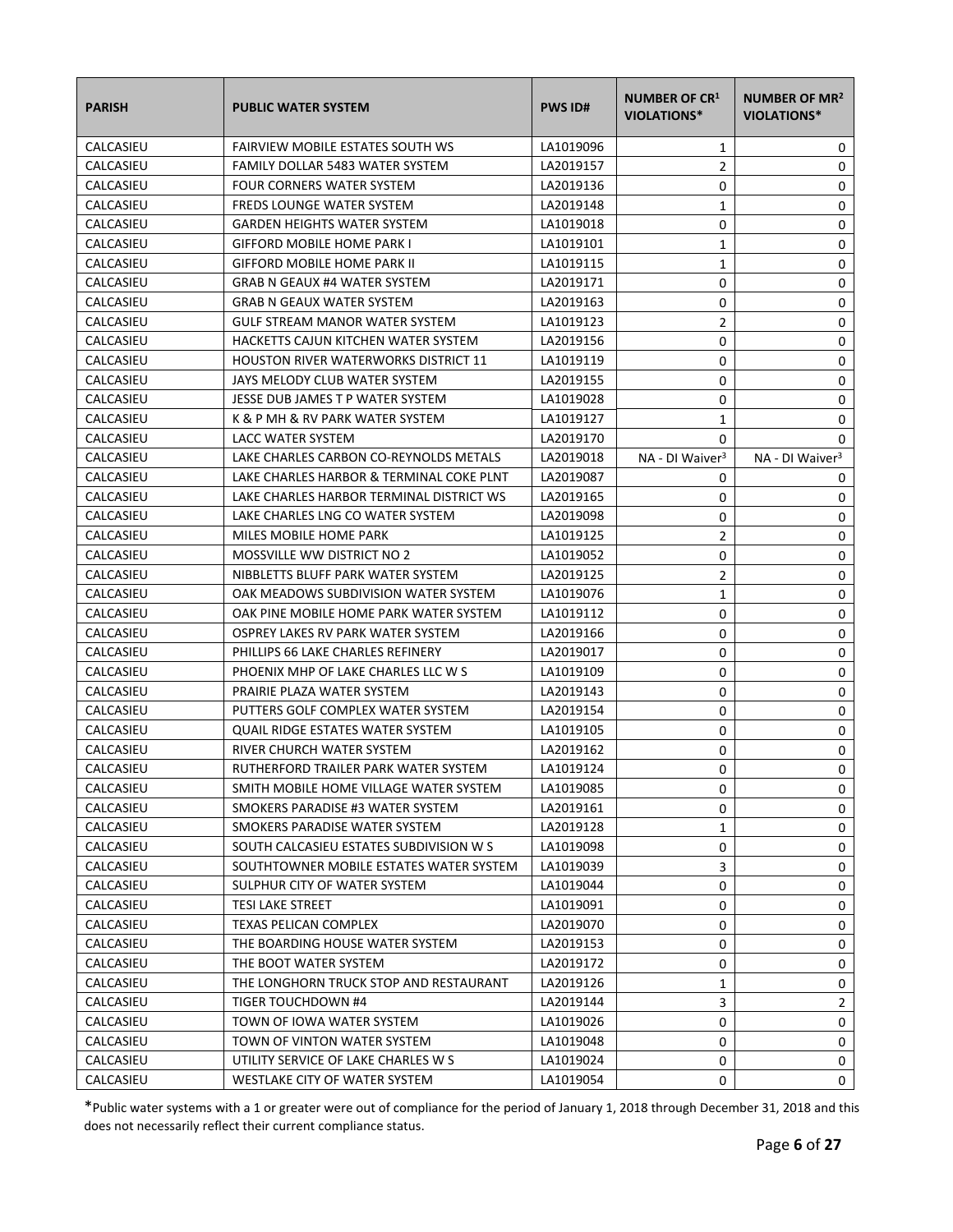| <b>PARISH</b>    | <b>PUBLIC WATER SYSTEM</b>               | <b>PWS ID#</b> | <b>NUMBER OF CR1</b><br><b>VIOLATIONS*</b> | NUMBER OF MR <sup>2</sup><br>VIOLATIONS* |
|------------------|------------------------------------------|----------------|--------------------------------------------|------------------------------------------|
| CALCASIEU        | WESTLAKE DISCOUNT TOBACCO WATER SYSTEM   | LA2019149      | 6                                          | 0                                        |
| CALDWELL         | <b>CLARKS WATER SYSTEM</b>               | LA1021001      | 3                                          | 0                                        |
| CALDWELL         | COLUMBIA HEIGHTS WATER DISTRICT          | LA1021003      | 0                                          | 0                                        |
| CALDWELL         | COLUMBIA WATER SYSTEM                    | LA1021002      | 0                                          | 0                                        |
| CALDWELL         | COTTON PLANT WATER SYSTEM                | LA1021009      | 1                                          | 0                                        |
| CALDWELL         | EAST COLUMBIA WATER SYSTEM               | LA1021004      | 8                                          | 0                                        |
| CALDWELL         | <b>GRAYSON WATER SYSTEM</b>              | LA1021005      | 1                                          | 0                                        |
| CALDWELL         | <b>HEBERT WATER SYSTEM</b>               | LA1021006      | 0                                          | 0                                        |
| CALDWELL         | <b>HOLUM WATER SYSTEM</b>                | LA1021007      | 4                                          | 0                                        |
| CALDWELL         | <b>KELLY WATER DISTRICT</b>              | LA1021008      | 0                                          | 0                                        |
| CALDWELL         | VIXEN WATER SYSTEM EAST                  | LA1021011      | $\mathbf{1}$                               | 0                                        |
| CALDWELL         | WARDS 4 & 5 WATER SYSTEM                 | LA1021010      | 0                                          | 0                                        |
| CAMERON          | CAMERON PARISH WATER AND WW DISTRICT 1   | LA1023001      | 3                                          | 0                                        |
| <b>CAMERON</b>   | CAMERON PARISH WW DISTRICT 10            | LA1023005      | 0                                          | 0                                        |
| CAMERON          | CAMERON PARISH WW DISTRICT 11 - BIG LAKE | LA1023013      | 0                                          | 0                                        |
| CAMERON          | CAMERON PARISH WW DISTRICT 11-SWEET LAKE | LA1023011      | 1                                          | 0                                        |
| CAMERON          | CAMERON PARISH WW DISTRICT 2             | LA1023002      | 0                                          | 0                                        |
| CAMERON          | CAMERON PARISH WW DISTRICT 7             | LA1023003      | 3                                          | 0                                        |
| CAMERON          | CAMERON PARISH WW DISTRICT 9             | LA1023012      | 3                                          | 0                                        |
| CATAHOULA        | <b>BLACK RIVER WATER SYSTEM</b>          | LA1025002      | 0                                          | 0                                        |
| CATAHOULA        | <b>ENTERPRISE WATER SYSTEM</b>           | LA1025003      | 2                                          | 0                                        |
| CATAHOULA        | LELAND WATER SYSTEM INC                  | LA1025007      | 0                                          | $\mathbf{1}$                             |
| CATAHOULA        | MAITLAND WATER WORKS DISTRICT            | LA1025011      | 0                                          | 0                                        |
| CATAHOULA        | SANDY LAKE WATER SUPPLY                  | LA1025008      | 0                                          | 0                                        |
| CATAHOULA        | TOWN OF JONESVILLE WATER SYSTEM          | LA1025006      | 0                                          | 0                                        |
| <b>CATAHOULA</b> | VILLAGE OF HARRISONBURG WATER SYSTEM     | LA1025004      | 0                                          | 0                                        |
| CATAHOULA        | VILLAGE OF SICILY ISLAND WATER SYSTEM    | LA1025009      | 0                                          | 0                                        |
| <b>CLAIBORNE</b> | ATHENS WATER SYSTEM                      | LA1027001      | 0                                          | 0                                        |
| <b>CLAIBORNE</b> | CENTRAL CLAIBORNE WATER SYSTEM           | LA1027009      | 0                                          | 0                                        |
| <b>CLAIBORNE</b> | DAVID WADE CORRECTIONAL CENTER WS        | LA1027008      | $\mathbf{1}$                               | 0                                        |
| <b>CLAIBORNE</b> | <b>HAYNESVILLE WATER SYSTEM</b>          | LA1027002      | 0                                          | 0                                        |
| <b>CLAIBORNE</b> | <b>HOMER WATER SYSTEM</b>                | LA1027003      | 0                                          | 0                                        |
| <b>CLAIBORNE</b> | LAKE CLAIBORNE STATE PARK                | LA2027003      | 0                                          | 0                                        |
| <b>CLAIBORNE</b> | LEATHERMAN CREEK WATER SYSTEM            | LA1027014      | 0                                          | 0                                        |
| <b>CLAIBORNE</b> | LISBON WATER SYSTEM                      | LA1027005      | 0                                          | 0                                        |
| <b>CLAIBORNE</b> | MIDDLE FORK WATER SYSTEM                 | LA1027012      | 1                                          | 0                                        |
| <b>CLAIBORNE</b> | NORTON SHOP WATER SYSTEM                 | LA1027010      | 0                                          | 0                                        |
| <b>CLAIBORNE</b> | PINE HILL WATER SYSTEM                   | LA1027007      | 0                                          | 0                                        |
| <b>CLAIBORNE</b> | SOUTH CLAIBORNE WATER SYSTEM             | LA1027006      | 0                                          | 0                                        |
| <b>CLAIBORNE</b> | SUMMERFIELD WATER SYSTEM                 | LA1027011      | 0                                          | 0                                        |
| <b>CLAIBORNE</b> | WARD NINE WATER SYSTEM                   | LA1027013      | 0                                          | 0                                        |
| <b>CONCORDIA</b> | CITY OF VIDALIA WATER SYSTEM             | LA1029011      | 0                                          | 0                                        |
| CONCORDIA        | CONCORDIA WATERWORKS DISTRICT 1          | LA1029003      | 0                                          | 0                                        |
| CONCORDIA        | LA HYDROELECTRIC LIMITED PARTNERSHIP     | LA2029001      | 0                                          | 0                                        |
| CONCORDIA        | LAKE ST JOHN WATERWORKS DISTRICT 1       | LA1029006      | 0                                          | 0                                        |
| CONCORDIA        | MONTEREY RURAL WATER SYSTEM INC          | LA1029007      | 0                                          | 0                                        |
| <b>CONCORDIA</b> | NORTH LAKE ST JOHN WATER SYSTEM          | LA1029014      | 0                                          | 0                                        |
| CONCORDIA        | TOWN OF CLAYTON WATER SYSTEM             | LA1029002      | 1                                          | 0                                        |
| <b>CONCORDIA</b> | TOWN OF FERRIDAY WATER SYSTEM            | LA1029005      | 3                                          | 0                                        |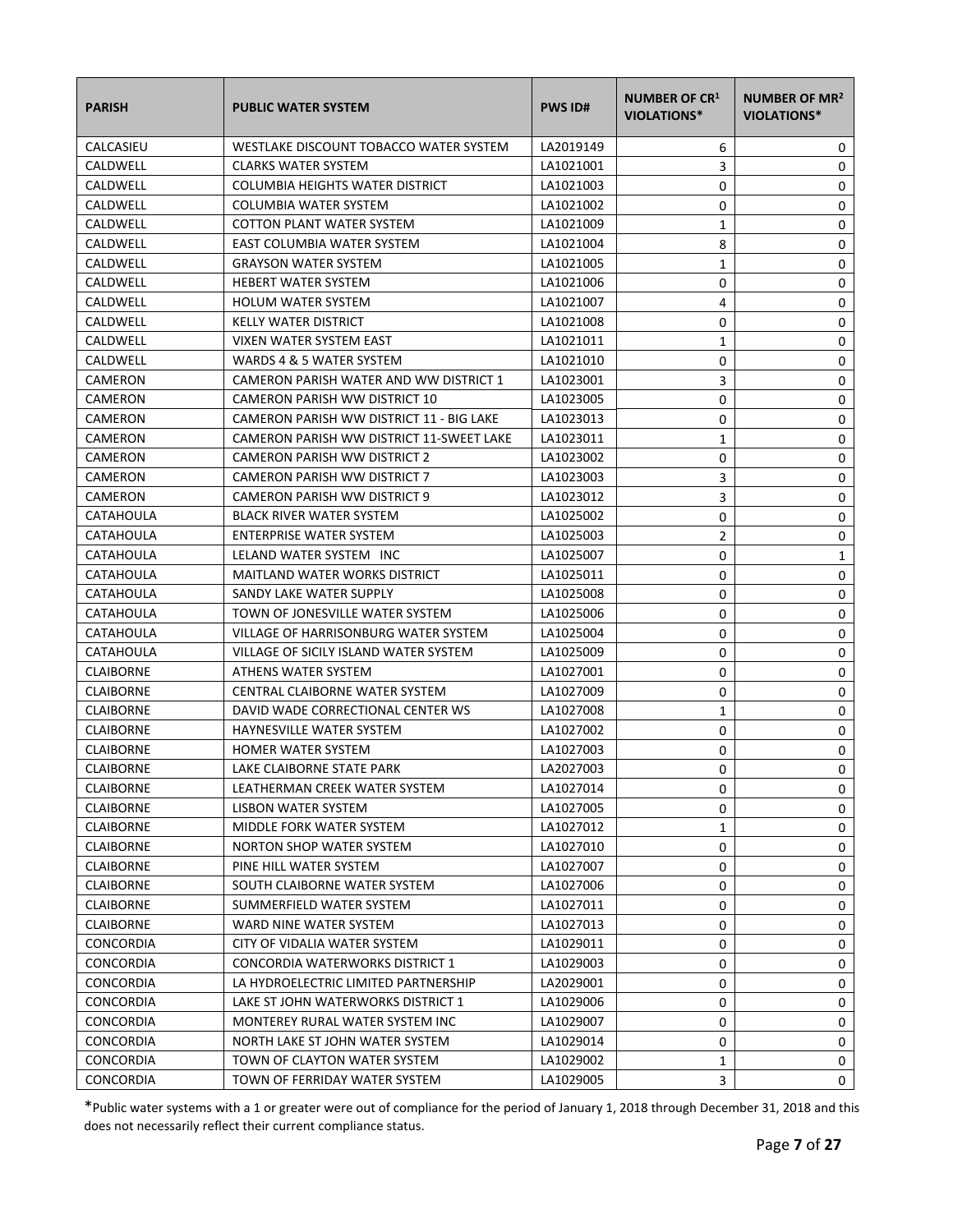| <b>PARISH</b>           | <b>PUBLIC WATER SYSTEM</b>               | <b>PWS ID#</b> | <b>NUMBER OF CR1</b><br><b>VIOLATIONS*</b> | NUMBER OF MR <sup>2</sup><br><b>VIOLATIONS*</b> |
|-------------------------|------------------------------------------|----------------|--------------------------------------------|-------------------------------------------------|
| <b>CONCORDIA</b>        | TOWN OF RIDGECREST WATER SUPPLY          | LA1029009      | 1                                          | 0                                               |
| DE SOTO                 | DESOTO PARISH WATER WORKS DISTRICT 1     | LA1031030      | $\overline{2}$                             | 0                                               |
| DE SOTO                 | <b>EAST DESOTO WATER SYSTEM</b>          | LA1031005      | 0                                          | 0                                               |
| DE SOTO                 | <b>GRAND CANE WATER SYSTEM</b>           | LA1031006      | 0                                          | 0                                               |
| DE SOTO                 | <b>HIGHWAY 513 WATER SUPPLY</b>          | LA1031028      | 0                                          | 0                                               |
| DE SOTO                 | INTERNATIONAL PAPER (MANSFIELD)          | LA2031009      | 0                                          | 0                                               |
| DE SOTO                 | <b>KEATCHIE WATER SYSTEM</b>             | LA1031007      | 0                                          | 0                                               |
| DE SOTO                 | KINSEY SCOUT RESERVATION WATER SYSTEM    | LA2031002      | 0                                          | 0                                               |
| DE SOTO                 | LOGANSPORT WATER SYSTEM                  | LA1031008      | 0                                          | 0                                               |
| DE SOTO                 | MANSFIELD WATER SYSTEM                   | LA1031009      | $\overline{2}$                             | 0                                               |
| DE SOTO                 | NORTH DESOTO WATER SYSTEM                | LA1031011      | $\overline{2}$                             | 0                                               |
| DE SOTO                 | RAMBIN-WALLACE WATER SYSTEM              | LA1031012      | 0                                          | 0                                               |
| DE SOTO                 | SOUTH DESOTO WATER SYSTEM                | LA1031029      | $\mathbf{1}$                               | 0                                               |
| DE SOTO                 | SOUTH MANSFIELD WATER SYSTEM             | LA1031014      | 6                                          | 0                                               |
| <b>EAST BATON ROUGE</b> | AUDUBON PARK APARTMENTS WATER SYSTEM     | LA1033133      | 0                                          | 0                                               |
| <b>EAST BATON ROUGE</b> | <b>BATON ROUGE WATER COMPANY</b>         | LA1033005      | 0                                          | 0                                               |
| <b>EAST BATON ROUGE</b> | CITY OF BAKER WATER SYSTEM               | LA1033003      | 1                                          | 0                                               |
| <b>EAST BATON ROUGE</b> | DELTECH CORPORATION                      | LA2033025      | 1                                          | 0                                               |
| <b>EAST BATON ROUGE</b> | ECO-SERVICES OPERATIONS BR PLANT         | LA2033065      | NA - DI Waiver <sup>3</sup>                | NA - DI Waiver <sup>3</sup>                     |
| <b>EAST BATON ROUGE</b> | <b>EXXON MOBIL BATON ROUGE PLASTICS</b>  | LA2033022      | NA - DI Waiver <sup>3</sup>                | NA - DI Waiver <sup>3</sup>                     |
| <b>EAST BATON ROUGE</b> | EXXON MOBILE BATON ROUGE CHEMICALS NORTH | LA2033014      | NA - DI Waiver <sup>3</sup>                | NA - DI Waiver <sup>3</sup>                     |
| <b>EAST BATON ROUGE</b> | EXXONMOBIL BATON ROUGE CHEMICAL PLANT    | LA2033118      | NA - DI Waiver <sup>3</sup>                | NA - DI Waiver <sup>3</sup>                     |
| <b>EAST BATON ROUGE</b> | EXXONMOBIL BATON ROUGE REFINERY          | LA2033021      | NA - DI Waiver <sup>3</sup>                | NA - DI Waiver <sup>3</sup>                     |
| <b>EAST BATON ROUGE</b> | EXXONMOBIL CHEMICAL BATON ROUGE POLYMER  | LA2033003      | 0                                          | 0                                               |
| <b>EAST BATON ROUGE</b> | EXXONMOBIL CHEMICAL BATON ROUGE RESINS   | LA2033036      | NA - DI Waiver <sup>3</sup>                | NA - DI Waiver <sup>3</sup>                     |
| <b>EAST BATON ROUGE</b> | FORMOSA PLASTICS CORPORATION             | LA2033102      | 1                                          | 0                                               |
| <b>EAST BATON ROUGE</b> | <b>GEORGIA-PACIFIC CORPORATION</b>       | LA2033028      | NA - DI Waiver <sup>3</sup>                | NA - DI Waiver <sup>3</sup>                     |
| <b>EAST BATON ROUGE</b> | JESTC                                    | LA1033132      | 0                                          | 0                                               |
| <b>EAST BATON ROUGE</b> | <b>MADE TO GO TRUCKSTOP</b>              | LA2033135      | 8                                          | 0                                               |
| <b>EAST BATON ROUGE</b> | OXBOW CALCINING, LLC                     | LA2033052      | 0                                          | 0                                               |
| <b>EAST BATON ROUGE</b> | PORT HUDSON NATIONAL CEMETERY            | LA2033133      | 0                                          | $\mathbf 0$                                     |
| <b>EAST BATON ROUGE</b> | UOP, LLC                                 | LA2033041      | 0                                          | 0                                               |
| <b>EAST BATON ROUGE</b> | ZACHARY WATER SYSTEM                     | LA1033030      | 0                                          | 0                                               |
| <b>EAST CARROLL</b>     | EAST CARROLL WS NORTH                    | LA1035006      | 1                                          | 0                                               |
| <b>EAST CARROLL</b>     | <b>EAST CARROLL WS SOUTH</b>             | LA1035007      | 3                                          | 0                                               |
| <b>EAST CARROLL</b>     | LAKE PROVIDENCE WATER SYSTEM             | LA1035002      | 0                                          | 0                                               |
| <b>EAST CARROLL</b>     | MONTICELLO WATER SYSTEM                  | LA1035004      | 4                                          | 0                                               |
| <b>EAST FELICIANA</b>   | DIXON CORRECTIONAL INSTITUTE             | LA1037002      | 0                                          | 0                                               |
| EAST FELICIANA          | EAST FELICIANA RURAL BLUFF CREEK WS      | LA1037015      | 0                                          | 0                                               |
| <b>EAST FELICIANA</b>   | EAST FELICIANA RURAL GURLEY RD WS        | LA1037004      | 0                                          | 0                                               |
| EAST FELICIANA          | EAST FELICIANA RURAL HWY 964 WS          | LA1037016      | 0                                          | 0                                               |
| EAST FELICIANA          | EAST FELICIANA RURAL PLANK-GROSS BATTLE  | LA1037017      | 0                                          | 0                                               |
| <b>EAST FELICIANA</b>   | EAST FELICIANA RURAL TURNER RD WS        | LA1037018      | 0                                          | 0                                               |
| <b>EAST FELICIANA</b>   | EAST FELICIANA RURAL-REEVES-MORGAN       | LA1037011      | 0                                          | 0                                               |
| EAST FELICIANA          | <b>EAST FELICIANA WWKS DISTRICT 7</b>    | LA1037014      | 0                                          | 0                                               |
| <b>EAST FELICIANA</b>   | EASTERN LOUISIANA MENTAL HEALTH SYSTEMS  | LA1037005      | 0                                          | 0                                               |
| EAST FELICIANA          | LOUISIANA WAR VETERANS                   | LA1037012      | 0                                          | 0                                               |
| EAST FELICIANA          | TOWN OF CLINTON                          | LA1037001      | 3                                          | 0                                               |
| <b>EAST FELICIANA</b>   | TOWN OF JACKSON WATER SYSTEM             | LA1037006      | 0                                          | 0                                               |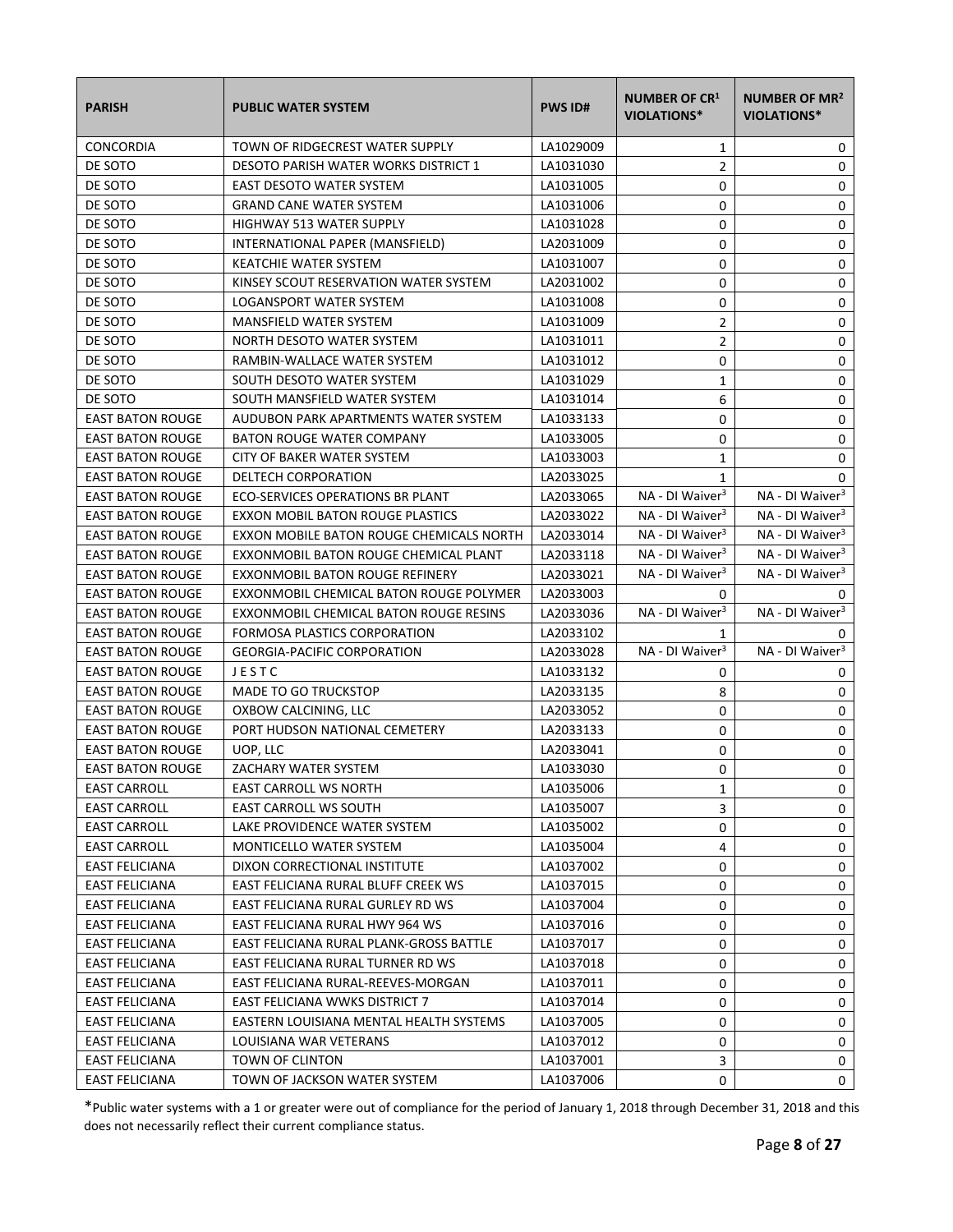| <b>PARISH</b>         | <b>PUBLIC WATER SYSTEM</b>                | <b>PWS ID#</b> | <b>NUMBER OF CR1</b><br><b>VIOLATIONS*</b> | NUMBER OF MR <sup>2</sup><br>VIOLATIONS* |
|-----------------------|-------------------------------------------|----------------|--------------------------------------------|------------------------------------------|
| <b>EAST FELICIANA</b> | TOWN OF SLAUGHTER WATER SYSTEM            | LA1037008      | 0                                          | 0                                        |
| <b>EAST FELICIANA</b> | VILLA FELICIANA MEDICAL COMPLEX           | LA1037009      | 0                                          | 0                                        |
| <b>EAST FELICIANA</b> | VILLAGE OF NORWOOD WATER SYSTEM           | LA1037007      | 0                                          | 0                                        |
| EAST FELICIANA        | VILLAGE OF WILSON WATER SYSTEM            | LA1037010      | 0                                          | 0                                        |
| EVANGELINE            | BAYOU DES CANNES WATER SYSTEM             | LA1039016      | 0                                          | 0                                        |
| EVANGELINE            | CHATAIGNIER WATER SYSTEM                  | LA1039002      | 3                                          | 0                                        |
| EVANGELINE            | CITY OF VILLE PLATTE WATER SYSTEM         | LA1039010      | 1                                          | 0                                        |
| EVANGELINE            | EAST SIDE WATER SYSTEM                    | LA1039003      | 0                                          | 0                                        |
| EVANGELINE            | EVANGELINE PARISH INDUSTRIAL PARK W S     | LA1039014      | 0                                          | 0                                        |
| EVANGELINE            | EVANGELINE WW DISTRICT 1 - PINE PRAIRIE   | LA1039004      | 0                                          | 0                                        |
| EVANGELINE            | PINE PRAIRIE CORRECTIONAL FACILITY WS     | LA1039018      | $\mathbf{1}$                               | 0                                        |
| EVANGELINE            | POINT BLUE WATER SYSTEM INC               | LA1039006      | 0                                          | 0                                        |
| <b>EVANGELINE</b>     | REDDELL VIDRINE WATER DISTRICT            | LA1039007      | $\overline{2}$                             | 0                                        |
| <b>EVANGELINE</b>     | TE MAMOU WATER DISTRICT                   | LA1039009      | 0                                          | 0                                        |
| <b>EVANGELINE</b>     | TOWN OF BASILE WATER SYSTEM               | LA1039001      | 0                                          | 0                                        |
| EVANGELINE            | TOWN OF MAMOU WATER SYSTEM                | LA1039005      | 6                                          | 0                                        |
| EVANGELINE            | VILLAGE OF TURKEY CREEK WATER SYSTEM      | LA1039013      | 0                                          | 0                                        |
| EVANGELINE            | WARD 5 WW DISTRICT 1 - LONE PINE          | LA1039017      | 0                                          | 0                                        |
| EVANGELINE            | WARD IV WATER DISTRICT                    | LA1039015      | 0                                          | 0                                        |
| <b>FRANKLIN</b>       | <b>GILBERT WATER SYSTEM</b>               | LA1041002      | 0                                          | 0                                        |
| <b>FRANKLIN</b>       | LIDDIEVILLE WATER SYSTEM                  | LA1041010      | 0                                          | 0                                        |
| <b>FRANKLIN</b>       | NORTH FRANKLIN WATER WORKS                | LA1041003      | 0                                          | 0                                        |
| <b>FRANKLIN</b>       | SOUTH BAYOU MACON WS                      | LA1041008      | 0                                          | 0                                        |
| <b>FRANKLIN</b>       | TURKEY CREEK WATER SYSTEM                 | LA1041012      | 0                                          | 0                                        |
| <b>FRANKLIN</b>       | WEST WINNSBORO WATER SYSTEM               | LA1041009      | 0                                          | 0                                        |
| <b>FRANKLIN</b>       | <b>WINNSBORO WATER SYSTEM</b>             | LA1041006      | 2                                          | 0                                        |
| <b>FRANKLIN</b>       | WISNER WATER SYSTEM                       | LA1041007      | 3                                          | 0                                        |
| GRANT                 | <b>BOB COMMUNITY WATERWORKS</b>           | LA1043016      | 0                                          | 0                                        |
| GRANT                 | CENTRAL GRANT WATER SYSTEM                | LA1043013      | 0                                          | 0                                        |
| GRANT                 | POLLOCK AREA WATER SYSTEM INC             | LA1043017      | 0                                          | 0                                        |
| <b>GRANT</b>          | RED HILL WATERWORKS INC                   | LA1043018      | 5                                          | 0                                        |
| <b>GRANT</b>          | SOUTH GRANT WATER CORPORATION             | LA1043008      | $\mathbf{1}$                               | 0                                        |
| <b>GRANT</b>          | SOUTHEAST GRANT WATER SYSTEM              | LA1043015      | $\mathbf{1}$                               | 0                                        |
| GRANT                 | <b>TOWN OF COLFAX</b>                     | LA1043002      | 0                                          | 0                                        |
| <b>GRANT</b>          | TOWN OF MONTGOMERY WATER SYSTEM           | LA1043005      | 1                                          | 0                                        |
| <b>GRANT</b>          | TOWN OF POLLOCK WATER SYSTEM              | LA1043007      | $\mathbf{1}$                               | 0                                        |
| GRANT                 | VILLAGE OF DRY PRONG WATER SYSTEM         | LA1043003      | 0                                          | 0                                        |
| <b>GRANT</b>          | <b>VILLAGE OF GEORGETOWN WATER SUPPLY</b> | LA1043004      | 0                                          | 0                                        |
| <b>GRANT</b>          | WEST GRANT WATER ASSOCIATION              | LA1043014      | 1                                          | 0                                        |
| GRANT                 | ZONE 2 WATER SYSTEM INC                   | LA1043001      | 0                                          | 0                                        |
| <b>IBERIA</b>         | BACK TO BACK RV PARK WATER SYSTEM         | LA2045075      | 1                                          | 0                                        |
| <b>IBERIA</b>         | CHASES RV PARK WATER SYSTEM               | LA2045074      | 0                                          | 0                                        |
| <b>IBERIA</b>         | CITY OF JEANERETTE WATER SYSTEM           | LA1045004      | 3                                          | 0                                        |
| <b>IBERIA</b>         | DOLLAR GENERAL 14262 WATER SYSTEM         | LA2045079      | $\mathbf{1}$                               | 0                                        |
| <b>IBERIA</b>         | DUNCAN HEIGHTS MOBILE HOME PARK           | LA1045039      | 3                                          | 0                                        |
| <b>IBERIA</b>         | <b>IBERIA WATER WORKS DISTRICT 3</b>      | LA1045002      | 0                                          | 0                                        |
| <b>IBERIA</b>         | LAKE FAUSSE POINT STATE PARK WATER SYSTE  | LA2045068      | 0                                          | 0                                        |
| <b>IBERIA</b>         | LELEUX TRAILER PARK WATER SYSTEM          | LA1045027      | 5                                          | 0                                        |
| <b>IBERIA</b>         | MA PATOUT & SON SUGAR MILL WATER SYSTEM   | LA2045057      | 0                                          | 0                                        |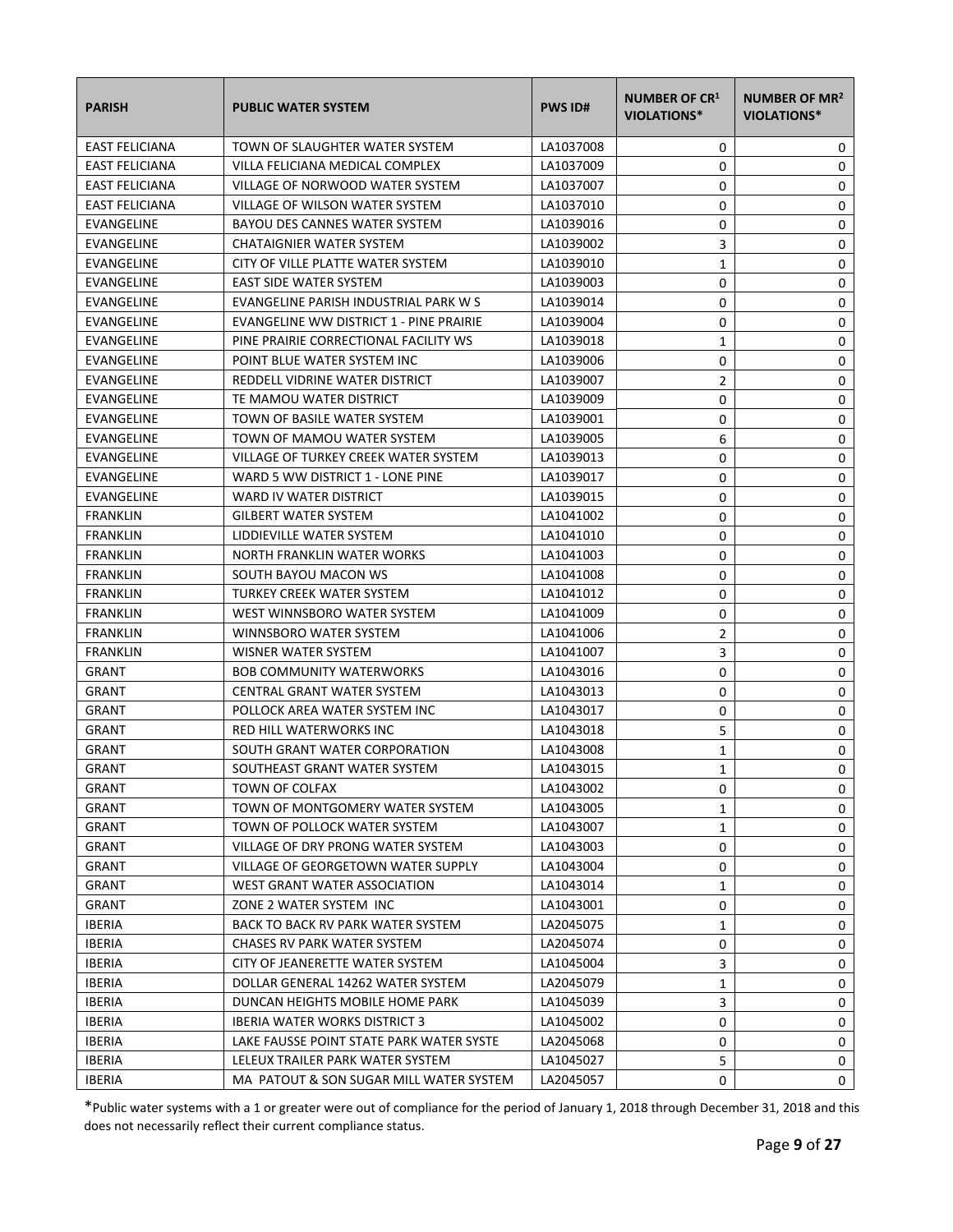| <b>PARISH</b>    | <b>PUBLIC WATER SYSTEM</b>              | <b>PWS ID#</b> | <b>NUMBER OF CR1</b><br><b>VIOLATIONS*</b> | NUMBER OF MR <sup>2</sup><br><b>VIOLATIONS*</b> |
|------------------|-----------------------------------------|----------------|--------------------------------------------|-------------------------------------------------|
| <b>IBERIA</b>    | MJS ESTATES LLC WATER SYSTEM            | LA1045040      | 3                                          | 0                                               |
| <b>IBERIA</b>    | <b>MORTON SALT INC WATER SYSTEM</b>     | LA2045053      | 0                                          | 0                                               |
| <b>IBERIA</b>    | NEW IBERIA WATER SYSTEM (LAWCO)         | LA1045009      | 1                                          | 0                                               |
| <b>IBERIA</b>    | PORT EAST SUBDIVISION (TESI)            | LA1045037      | 0                                          | 0                                               |
| <b>IBERIA</b>    | R & D PROPERTIES, LLC, MOBILE HOME PARK | LA1045041      | 0                                          | 0                                               |
| <b>IBERIA</b>    | RIP VAN WINKLE GARDENS                  | LA2045066      | 0                                          | 0                                               |
| <b>IBERVILLE</b> | CITY OF PLAQUEMINE WATER SYSTEM         | LA1047005      | 0                                          | 0                                               |
| <b>IBERVILLE</b> | DOW USA, LA DIVISION                    | LA2047003      | 0                                          | 0                                               |
| <b>IBERVILLE</b> | <b>GILLIS LONG CENTER</b>               | LA1047008      | 0                                          | 0                                               |
| <b>IBERVILLE</b> | <b>HIGHWAY 1148 WATER SYSTEM</b>        | LA1047026      | 0                                          | 0                                               |
| <b>IBERVILLE</b> | <b>IBERVILLE WATERWORKS DISTRICT #2</b> | LA1047007      | 0                                          | 0                                               |
| <b>IBERVILLE</b> | INTRACOASTAL WATER SYSTEM EAST          | LA1047030      | 0                                          | 0                                               |
| <b>IBERVILLE</b> | INTRACOASTAL WATER SYSTEM WEST          | LA1047002      | 0                                          | 0                                               |
| <b>IBERVILLE</b> | NORTH IBERVILLE WATER SYSTEM            | LA1047024      | 0                                          | 0                                               |
| <b>IBERVILLE</b> | <b>TESI PLANTATION GARDENS</b>          | LA1047028      | 0                                          | 0                                               |
| <b>IBERVILLE</b> | <b>TOWN OF MARINGOUIN</b>               | LA1047003      | 0                                          | 1                                               |
| <b>IBERVILLE</b> | TOWN OF WHITE CASTLE WATER SYSTEM       | LA1047009      | 0                                          | 0                                               |
| <b>IBERVILLE</b> | VILLAGE OF GROSSE TETE WATER SYSTEM     | LA1047001      | 0                                          | 0                                               |
| <b>IBERVILLE</b> | VILLAGE OF ROSEDALE WATER SYSTEM        | LA1047006      | 0                                          | 0                                               |
| <b>JACKSON</b>   | <b>BEAR CREEK WATER SYSTEM</b>          | LA1049001      | 0                                          | 0                                               |
| <b>JACKSON</b>   | CHATHAM WATER SYSTEM                    | LA1049004      | 5                                          | 0                                               |
| <b>JACKSON</b>   | EAST HODGE WATER SYSTEM                 | LA1049006      | 0                                          | 0                                               |
| <b>JACKSON</b>   | EBENEZER WATER SYSTEM                   | LA1049026      | 0                                          | 0                                               |
| <b>JACKSON</b>   | <b>EROS COMMUNITY WATER SYSTEM</b>      | LA1049022      | 1                                          | 0                                               |
| <b>JACKSON</b>   | <b>EROS WATER SYSTEM</b>                | LA1049007      | 1                                          | 0                                               |
| <b>JACKSON</b>   | HANCOCK HAVEN WATER SYSTEM              | LA1049033      | 0                                          | 0                                               |
| <b>JACKSON</b>   | <b>HODGE WATER SYSTEM</b>               | LA1049008      | 0                                          | 0                                               |
| <b>JACKSON</b>   | JONESBORO WATER SYSTEM                  | LA1049010      | 0                                          | 0                                               |
| <b>JACKSON</b>   | MCDONALD WATER SYSTEM                   | LA1049011      | 0                                          | 0                                               |
| <b>JACKSON</b>   | MT MORIAH WATER SYSTEM                  | LA1049036      | 1                                          | 0                                               |
| <b>JACKSON</b>   | NEW HOPE ST CLAIR WATER SYSTEM          | LA1049024      | 0                                          | 0                                               |
| <b>JACKSON</b>   | NORTH HODGE WATER SYSTEM                | LA1049012      | 1                                          | 0                                               |
| <b>JACKSON</b>   | PARADISE POINT WATER SYSTEM             | LA1049032      | 0                                          | 0                                               |
| <b>JACKSON</b>   | PUNKIN CENTER HILLTOP WS                | LA1049013      | 0                                          | 0                                               |
| <b>JACKSON</b>   | <b>QUITMAN WATER SYSTEM</b>             | LA1049014      | 0                                          | 0                                               |
| <b>JACKSON</b>   | ROBINSON CHAPEL WATER SYSTEM            | LA1049027      | 0                                          | 0                                               |
| <b>JACKSON</b>   | SHADY GROVE WATER SYSTEM                | LA1049016      | 0                                          | 0                                               |
| <b>JACKSON</b>   | SOUTHEAST HODGE WATER SYSTEM            | LA1049017      | 0                                          | 0                                               |
| <b>JACKSON</b>   | SPILLWAY ESTATES WATER SYSTEM           | LA1049030      | 0                                          | 0                                               |
| <b>JACKSON</b>   | SPRING CREEK SUBDIVISION WATER SYSTEM   | LA1049028      | 0                                          | 0                                               |
| <b>JACKSON</b>   | VIXEN WATER SYSTEM WEST                 | LA1049031      | 1                                          | 0                                               |
| <b>JACKSON</b>   | <b>WALKER COMMUNITY SYSTEM</b>          | LA1049023      | 0                                          | 0                                               |
| <b>JACKSON</b>   | <b>WESTON WATER SYSTEM</b>              | LA1049019      | 0                                          | 0                                               |
| <b>JEFFERSON</b> | E JEFFERSON WW DISTRICT 1               | LA1051001      | 4                                          | 0                                               |
| <b>JEFFERSON</b> | <b>GRETNA WATERWORKS</b>                | LA1051003      | 0                                          | 0                                               |
| <b>JEFFERSON</b> | W JEFFERSON WW DISTRICT 2               | LA1051004      | 8                                          | 0                                               |
| <b>JEFFERSON</b> | <b>WESTWEGO WATERWORKS</b>              | LA1051005      | 4                                          | 0                                               |
| JEFFERSON DAVIS  | CITY OF JENNINGS WATER SYSTEM           | LA1053003      | 0                                          | 0                                               |
| JEFFERSON DAVIS  | JEFF DAVIS CENTRAL WATERWORKS DISTRICT  | LA1053012      | 0                                          | 0                                               |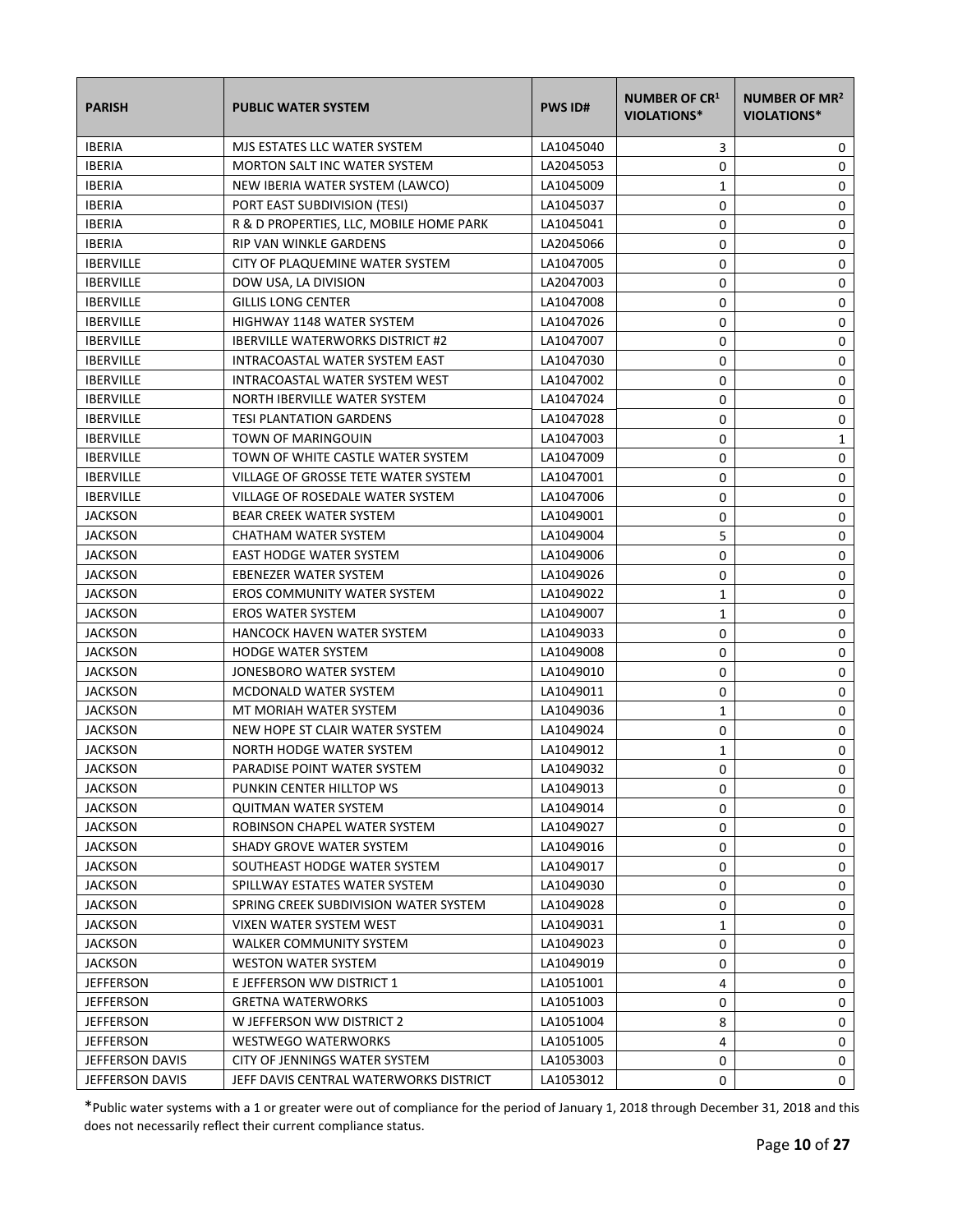| <b>PARISH</b>          | <b>PUBLIC WATER SYSTEM</b>                      | <b>PWS ID#</b> | <b>NUMBER OF CR1</b><br><b>VIOLATIONS*</b> | NUMBER OF MR <sup>2</sup><br>VIOLATIONS* |
|------------------------|-------------------------------------------------|----------------|--------------------------------------------|------------------------------------------|
| <b>JEFFERSON DAVIS</b> | JEFF DAVIS WATER AND SEWER COMMISSION 1         | LA1053014      | 1                                          | 0                                        |
| <b>JEFFERSON DAVIS</b> | JEFF DAVIS WATER DISTRICT 4                     | LA1053013      | 0                                          | 0                                        |
| <b>JEFFERSON DAVIS</b> | LACASSINE RV PARK WATER SYSTEM                  | LA2053010      | 0                                          | 0                                        |
| JEFFERSON DAVIS        | TOWN OF ELTON WATER SYSTEM                      | LA1053001      | 1                                          | 0                                        |
| <b>JEFFERSON DAVIS</b> | TOWN OF LAKE ARTHUR WATER SYSTEM                | LA1053005      | 1                                          | 0                                        |
| <b>JEFFERSON DAVIS</b> | TOWN OF WELSH WATER SYSTEM                      | LA1053006      | 0                                          | 0                                        |
| JEFFERSON DAVIS        | VILLAGE OF FENTON WATER SYSTEM                  | LA1053007      | 0                                          | 0                                        |
| LA SALLE               | BELAH FELLOWSHIP WATER SYSTEM                   | LA1059001      | 0                                          | 0                                        |
| LA SALLE               | EAST JENA WATER SYSTEM INC                      | LA1059017      | 0                                          | 0                                        |
| LA SALLE               | LASALLE WATERWORKS DISTRICT 1                   | LA1059002      | 0                                          | 0                                        |
| LA SALLE               | MANIFEST RHINEHART WATER SYSTEM                 | LA1059014      | 2                                          | 0                                        |
| LA SALLE               | NEBO WATER SYSTEM INC                           | LA1059005      | 0                                          | 0                                        |
| LA SALLE               | PLEASANT RIDGE WATER SYSTEM                     | LA1059006      | 1                                          | 0                                        |
| LA SALLE               | PLEASANT RIDGE WATER SYSTEM SOUTH               | LA1059019      | 0                                          | 0                                        |
| LA SALLE               | ROGERS COMMUNITY WATER SYSTEM INC               | LA1059013      | 1                                          | 0                                        |
| LA SALLE               | SUMMERVILLE WATER SYSTEM                        | LA1059009      | 0                                          | 0                                        |
| LA SALLE               | TOWN OF JENA WATER SYSTEM                       | LA1059003      | 0                                          | 0                                        |
| LA SALLE               | TOWN OF OLLA WATER SYSTEM                       | LA1059004      | 0                                          | 0                                        |
| LA SALLE               | TOWN OF TULLOS WATER SYSTEM                     | LA1059010      | 5                                          | 0                                        |
| LA SALLE               | TOWN OF URANIA WATER SYSTEM                     | LA1059011      | 0                                          | 0                                        |
| LA SALLE               | WHITEHALL WATER SYSTEM INC                      | LA1059012      | 0                                          | 0                                        |
| LAFAYETTE              | ACADIAN HEALTH SERVICE WATER SYSTEM             | LA2055094      | 0                                          | 0                                        |
| LAFAYETTE              | ACADIANA GYMNASTICS WATER SYSTEM                | LA2055095      | 12                                         | 0                                        |
| LAFAYETTE              | BELLE PLACE TRAILER PARK WATER SYSTEM           | LA1055082      | 0                                          | 0                                        |
| LAFAYETTE              | BELLEVILLE SUBDIVISION WATER SYSTEM             | LA1055094      | 1                                          | 0                                        |
| LAFAYETTE              | <b>BROOKHOLLOW SUBDIVISION WATER SYSTEM</b>     | LA1055166      | 0                                          | 0                                        |
| LAFAYETTE              | CAJUN MOBILE HOME PARK WATER SYSTEM             | LA1055121      | 0                                          | 0                                        |
| LAFAYETTE              | CHARTRES PLACE SUBDIVISION WATER SYSTEM         | LA1055173      | 0                                          | 0                                        |
| LAFAYETTE              | CHESTERS MOBILE HOME ESTATE WATER SYSTEM        | LA1055197      | 1                                          | 0                                        |
| LAFAYETTE              | CITY OF BROUSSARD HWY 90 WATER SYSTEM           | LA1055194      | 0                                          | 0                                        |
| LAFAYETTE              | CITY OF BROUSSARD PURCHASE WATER SYSTEM         | LA1055193      | 0                                          | 0                                        |
| <b>LAFAYETTE</b>       | CITY OF BROUSSARD WATER SYSTEM                  | LA1055003      | 0                                          | 0                                        |
| LAFAYETTE              | CITY OF CARENCRO WATER SYSTEM                   | LA1055005      | $\Omega$                                   | 0                                        |
| LAFAYETTE              | CITY OF SCOTT WATER SYSTEM                      | LA1055026      | 0                                          | 0                                        |
| LAFAYETTE              | CITY OF YOUNGSVILLE PURCHASE WS                 | LA1055195      | 0                                          | 0                                        |
| LAFAYETTE              | CITY OF YOUNGSVILLE WATER SYSTEM                | LA1055035      | 0                                          | 0                                        |
| LAFAYETTE              | CORNER MARKET WATER SYSTEM                      | LA2055093      | 0                                          | 0                                        |
| LAFAYETTE              | <b>G AND J MOBILE HOME ESTATES WATER SYSTEM</b> | LA1055014      | 0                                          | 0                                        |
| LAFAYETTE              | G AND R MOBILE HOME PARK WATER SYSTEM           | LA1055013      | 1                                          | 0                                        |
| LAFAYETTE              | <b>GARDEN HEIGHTS SUBD WATER SYSTEM</b>         | LA1055138      | 0                                          | 0                                        |
| LAFAYETTE              | HABERSHAM SUBDIVISION WATER SYSTEM              | LA1055174      | 0                                          | 0                                        |
| LAFAYETTE              | HOLIDAY MOBILE HOME VILLA WATER SYSTEM          | LA1055015      | 5                                          | 0                                        |
| LAFAYETTE              | KINGS COURT MHP WATER SYSTEM                    | LA1055132      | $\overline{2}$                             | 1                                        |
| LAFAYETTE              | LAFAYETTE UTILITIES WATER SYSTEM                | LA1055017      | 0                                          | 0                                        |
| LAFAYETTE              | LAKEVIEW TRAILER PARK WATER SYSTEM              | LA1055067      | 12                                         | 0                                        |
| LAFAYETTE              | LE TRIOMPHE SUBDIVISION WATER SYSTEM            | LA1055162      | 0                                          | 0                                        |
| LAFAYETTE              | LPWD NORTH PRODUCTION FACILITY                  | LA1055171      | 0                                          | 0                                        |
| LAFAYETTE              | LPWD SOUTH                                      | LA1055156      | 0                                          | 0                                        |
| LAFAYETTE              | LPWDN NORTH REGION                              | LA1055191      | 0                                          | 0                                        |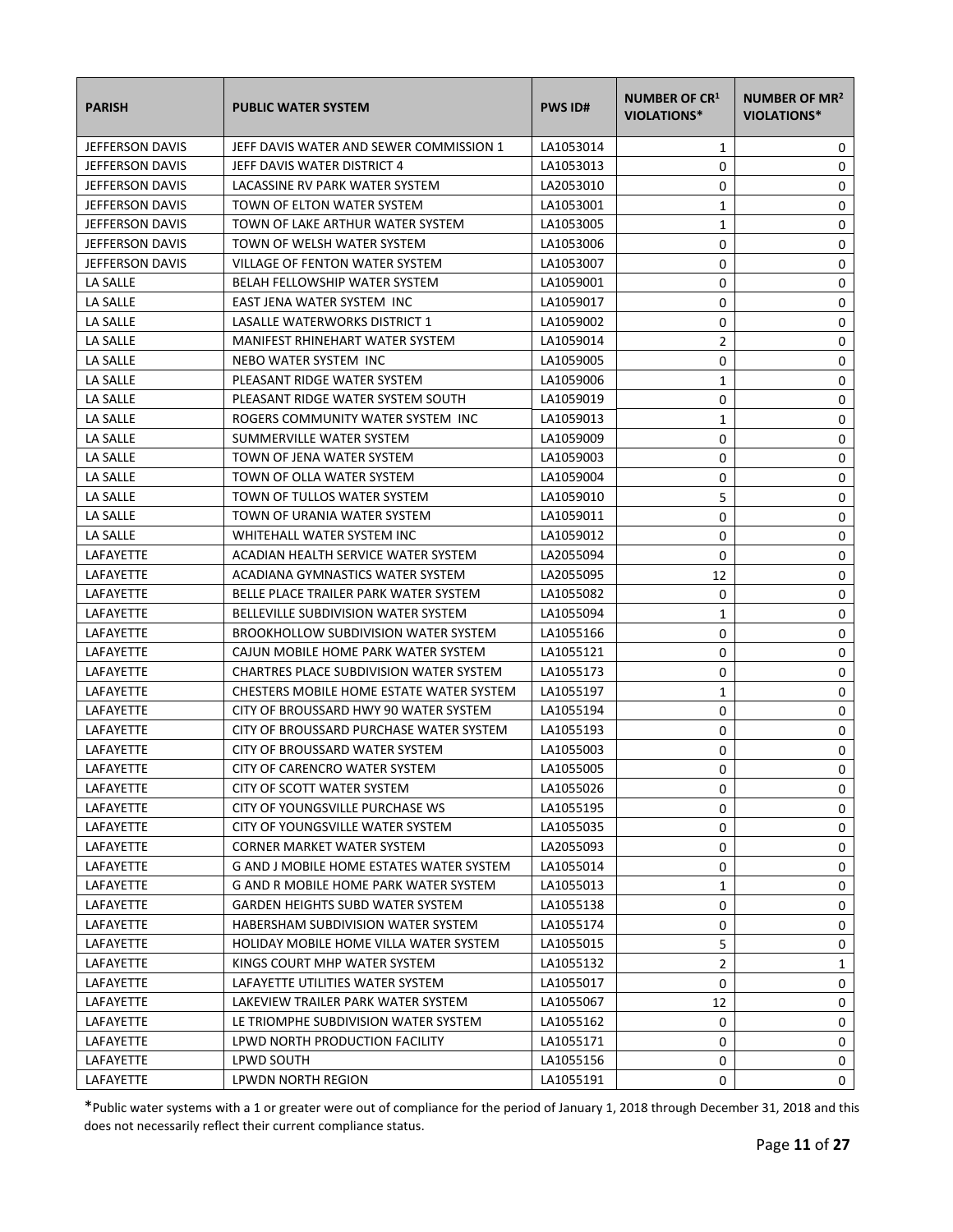| <b>PARISH</b>    | <b>PUBLIC WATER SYSTEM</b>                     | <b>PWS ID#</b> | NUMBER OF CR1<br><b>VIOLATIONS*</b> | NUMBER OF MR <sup>2</sup><br>VIOLATIONS* |
|------------------|------------------------------------------------|----------------|-------------------------------------|------------------------------------------|
| LAFAYETTE        | LPWDN PURCHASE WEST SCOTT                      | LA1055172      | 0                                   | 0                                        |
| <b>LAFAYETTE</b> | LPWDN SOUTH REGION                             | LA1055192      | 0                                   | 0                                        |
| LAFAYETTE        | <b>MARKRIDGE PARK SUBDIVISION WATER SYSTEM</b> | LA1055137      | 1                                   | 0                                        |
| <b>LAFAYETTE</b> | MAXIES MOBILE VALLEY WATER SYSTEM              | LA1055021      | 0                                   | 0                                        |
| LAFAYETTE        | MILTON PURCHASE WATER SYSTEM                   | LA1055196      | 0                                   | 2                                        |
| LAFAYETTE        | <b>MILTON WATER SYSTEM</b>                     | LA1055046      | 0                                   | 0                                        |
| LAFAYETTE        | OMNI GEOPHYSICAL LLC WATER SYSTEM              | LA2055086      | $\mathbf{1}$                        | $\pmb{0}$                                |
| LAFAYETTE        | PARKLAND TRAILER PARK WATER SYSTEM             | LA1055048      | 0                                   | $\mathbf 0$                              |
| LAFAYETTE        | PINNACLE PLACE SUBDIVISION WATER SYSTEM        | LA1055175      | 0                                   | 0                                        |
| LAFAYETTE        | ROYAL MOBILE ESTATES WATER SYSTEM              | LA1055074      | $\mathbf{1}$                        | 0                                        |
| LAFAYETTE        | ROYAL VISTA MHP WATER SYSTEM                   | LA1055123      | 0                                   | 0                                        |
| LAFAYETTE        | SHADY OAKS ESTATES WATER SYSTEM                | LA1055125      | $\mathbf{1}$                        | 0                                        |
| LAFAYETTE        | SUNRISE ADDITION TRAILER PARK WS               | LA1055103      | 0                                   | 0                                        |
| LAFAYETTE        | TESI BEAU PARTERRE WATER SYSTEM                | LA1055164      | 0                                   | 0                                        |
| LAFAYETTE        | <b>TESI CARENCRO VILLAGE</b>                   | LA1055088      | 0                                   | 0                                        |
| LAFAYETTE        | <b>TESI COACH HOUSE MANOR</b>                  | LA1055144      | 0                                   | 0                                        |
| LAFAYETTE        | <b>TESI COTE GELEE</b>                         | LA1055131      | 0                                   | 0                                        |
| LAFAYETTE        | <b>TESI COUNTRY LANE</b>                       | LA1055124      | 0                                   | 0                                        |
| LAFAYETTE        | <b>TESI COUNTRY PINES</b>                      | LA1055040      | 0                                   | 0                                        |
| LAFAYETTE        | <b>TESI FOX RUN</b>                            | LA1055043      | 0                                   | 0                                        |
| LAFAYETTE        | <b>TESI GRANDE STAKES</b>                      | LA1055116      | 0                                   | 0                                        |
| LAFAYETTE        | TESI JACKSON SQUARE WATER SYSTEM               | LA1055101      | 1                                   | 0                                        |
| LAFAYETTE        | <b>TESI LEXINGTON HEIGHTS</b>                  | LA1055147      | 0                                   | 0                                        |
| LAFAYETTE        | <b>TESI OSSUN HEIGHTS</b>                      | LA1055140      | 0                                   | 0                                        |
| LAFAYETTE        | <b>TESI SHENANDOAH</b>                         | LA1055155      | 0                                   | 0                                        |
| LAFAYETTE        | TESI SOUTHFIELD SQUARE WATER SYSTEM            | LA1055128      | 1                                   | 0                                        |
| LAFAYETTE        | <b>TESI TREWHILL</b>                           | LA1055148      | 0                                   | 0                                        |
| LAFAYETTE        | <b>TESI WINDY MEADOWS</b>                      | LA1055169      | 0                                   | 0                                        |
| <b>LAFAYETTE</b> | TOWN OF DUSON WATER SYSTEM                     | LA1055011      | 0                                   | 0                                        |
| <b>LAFAYETTE</b> | VILLAGE QUEST SUBDIVISION WATER SYSTEM         | LA1055070      | 1                                   | 0                                        |
| LAFAYETTE        | WEST GATE TRAILER PARK WATER SYSTEM            | LA1055149      | 1                                   | $\pmb{0}$                                |
| LAFOURCHE        | LAFOURCHE WATER DISTRICT 1                     | LA1057001      | 0                                   | 0                                        |
| <b>LAFOURCHE</b> | THIBODAUX WATERWORKS                           | LA1057003      | $\Omega$                            | 0                                        |
| LINCOLN          | ARDAGH GLASS WATER SYSTEM                      | LA2061003      | 0                                   | 0                                        |
| LINCOLN          | <b>CHOUDRANT WATER SYSTEM</b>                  | LA1061002      | 2                                   | 0                                        |
| LINCOLN          | <b>CULBERTSON WATER SYSTEM</b>                 | LA1061024      | 0                                   | 0                                        |
| LINCOLN          | DUBACH WATER SYSTEM                            | LA1061003      | 0                                   | 0                                        |
| LINCOLN          | FELLOWSHIP WATER SYSTEM                        | LA1061004      | 0                                   | 0                                        |
| LINCOLN          | <b>GRAMBLING STATE UNIV WEST</b>               | LA1061016      | 1                                   | 0                                        |
| <b>LINCOLN</b>   | <b>GRAMBLING STATE UNIVERSITY WS</b>           | LA1061005      | 1                                   | 0                                        |
| LINCOLN          | <b>GRAMBLING WATER SYSTEM</b>                  | LA1061006      | 1                                   | 0                                        |
| LINCOLN          | <b>GREATER WARD 1 WATERWORKS DISTRICT</b>      | LA1061007      | 0                                   | 0                                        |
| LINCOLN          | HICO WATER SYSTEM                              | LA1061008      | 0                                   | 0                                        |
| LINCOLN          | HILLY-GREENWOOD WATER SYSTEM                   | LA1061027      | 0                                   | 0                                        |
| LINCOLN          | LINCOLN PARISH WATERWORKS DISTRICT #1          | LA1061009      | 0                                   | 0                                        |
| <b>LINCOLN</b>   | LINCOLN PARISH WATERWORKS DISTRICT #2          | LA1061029      | 0                                   | 0                                        |
| LINCOLN          | LINCOLN PARISH WATERWORKS DISTRICT #3          | LA1061010      | 0                                   | 0                                        |
| LINCOLN          | MINERAL SPRINGS WATER SYSTEM                   | LA1061013      | 0                                   | 0                                        |
| <b>LINCOLN</b>   | MT OLIVE WATERWORKS DISTRICT                   | LA1061014      | 0                                   | 0                                        |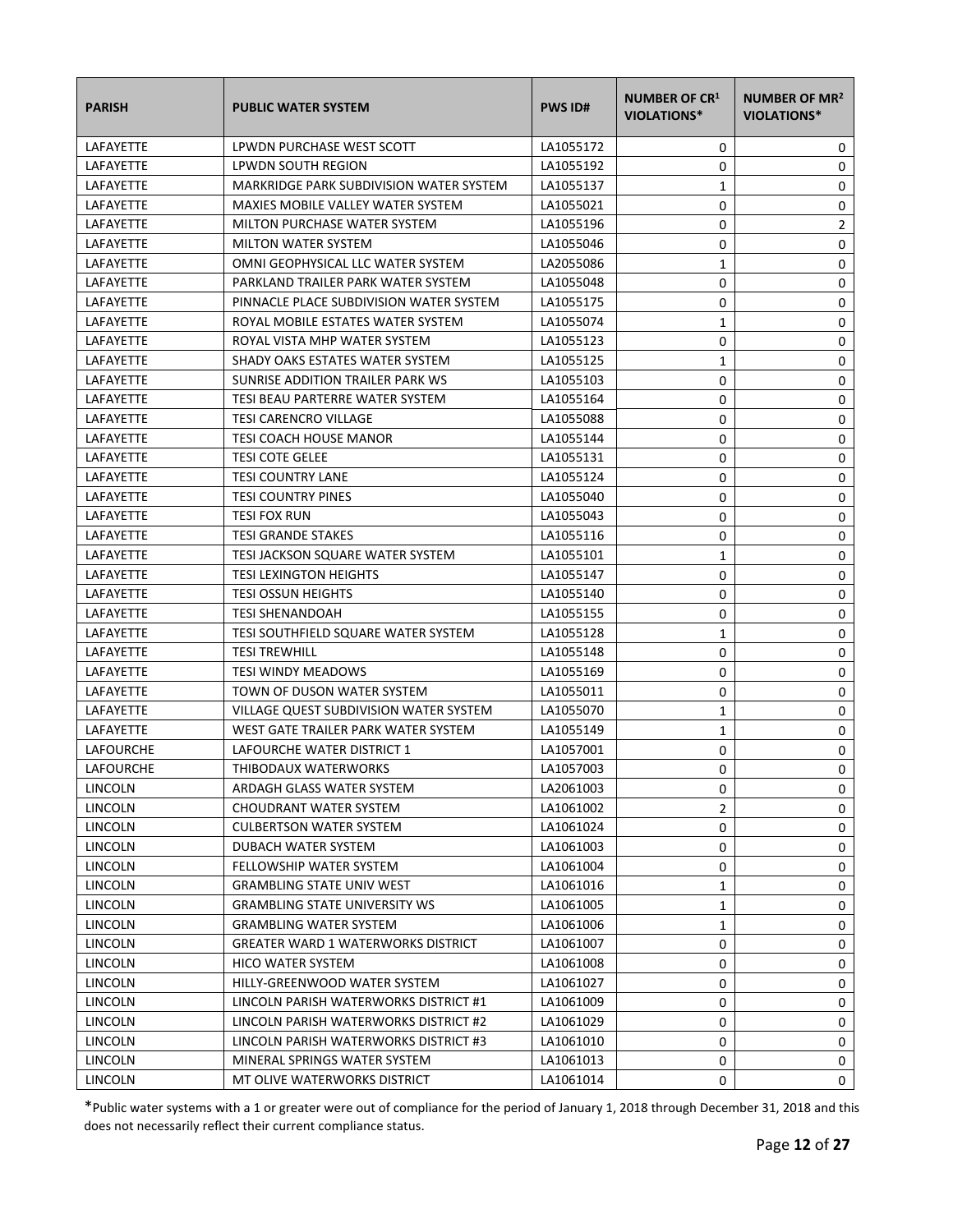| <b>PARISH</b>     | <b>PUBLIC WATER SYSTEM</b>               | <b>PWS ID#</b> | <b>NUMBER OF CR1</b><br><b>VIOLATIONS*</b> | NUMBER OF MR <sup>2</sup><br><b>VIOLATIONS*</b> |
|-------------------|------------------------------------------|----------------|--------------------------------------------|-------------------------------------------------|
| LINCOLN           | MT ZION WATER SYSTEM                     | LA1061015      | 0                                          | 0                                               |
| LINCOLN           | RISER ROAD WATER SYSTEM                  | LA1061021      | 0                                          | 0                                               |
| LINCOLN           | <b>RUSTON WATER SYSTEM</b>               | LA1061017      | 0                                          | 0                                               |
| LINCOLN           | SIMSBORO WATER SYSTEM                    | LA1061018      | 0                                          | 0                                               |
| LINCOLN           | TREMONT WATER DISTRICT                   | LA1061031      | 0                                          | 0                                               |
| <b>LINCOLN</b>    | WESLEY CHAPEL WATER SYSTEM               | LA1061020      | 0                                          | 0                                               |
| LINCOLN           | WEYERHAEUSER NR - ARCADIA OSB            | LA2061009      | 1                                          | 0                                               |
| <b>LIVINGSTON</b> | <b>BEST STOP 15</b>                      | LA2063044      | 0                                          | 0                                               |
| LIVINGSTON        | CA INST OF TECH - LIGO OBSERVATORY       | LA2063042      | 0                                          | 0                                               |
| LIVINGSTON        | <b>CARTER PLANTATION</b>                 | LA1063119      | 0                                          | 0                                               |
| LIVINGSTON        | CARTHAGE BLUFF MARINA                    | LA1063125      | 0                                          | 0                                               |
| LIVINGSTON        | CITY OF DENHAM SPRINGS WATER SYSTEM      | LA1063004      | $\overline{2}$                             | 0                                               |
| LIVINGSTON        | <b>COLYELL COMMUNITY WATER</b>           | LA1063003      | 0                                          | 0                                               |
| LIVINGSTON        | DIVERSION WATER - CHINQUAPIN             | LA1063114      | 0                                          | 0                                               |
| LIVINGSTON        | DIVERSION WATER - CYPRESS POINT          | LA1063118      | 0                                          | 0                                               |
| LIVINGSTON        | DIVERSION WATER - MONTROSE SUBDIVISION   | LA1063103      | 0                                          | 0                                               |
| LIVINGSTON        | DIVERSION WATER - OLD MILL SETTLEMENT    | LA1063115      | 0                                          | 0                                               |
| LIVINGSTON        | DIVERSION WATER - STONEHILL              | LA1063123      | 1                                          | 0                                               |
| LIVINGSTON        | DIVERSION WATER - TERRY HARBOR CAMPSITES | LA1063036      | 0                                          | 0                                               |
| LIVINGSTON        | DIVERSION WATER- OLIVIA ROSE             | LA1063029      | $\mathbf{1}$                               | 0                                               |
| LIVINGSTON        | DIVERSION WATER RIVER HIGHLANDS          | LA1063109      | 0                                          | 0                                               |
| LIVINGSTON        | DIVERSION WATER-WATER FRONT WEST         | LA1063104      | 0                                          | 0                                               |
| LIVINGSTON        | FOURTH WARD WATER WORKS                  | LA1063005      | 0                                          | 0                                               |
| LIVINGSTON        | FSWC - FRENCH SETTLEMENT                 | LA1063019      | 0                                          | 0                                               |
| LIVINGSTON        | <b>FSWC - OAKRIDGE</b>                   | LA1063058      | 0                                          | 0                                               |
| LIVINGSTON        | <b>FSWC-PINE HEAVEN</b>                  | LA1063089      | 0                                          | 0                                               |
| LIVINGSTON        | <b>FSWC-SPRINGFIELD AREA</b>             | LA1063024      | 0                                          | 0                                               |
| LIVINGSTON        | <b>FSWC-STONEBRIDGE</b>                  | LA1063121      | 1                                          | 0                                               |
| LIVINGSTON        | <b>FSWC- VINCENT PLACE</b>               | LA1063041      | 0                                          | 0                                               |
| LIVINGSTON        | FSWC-WHITEHALL/HEAD OF ISLAND            | LA1063028      | 1                                          | 0                                               |
| LIVINGSTON        | <b>FSWC-JUSTIN HEIGHTS</b>               | LA1063101      | 1                                          | $\mathbf 0$                                     |
| LIVINGSTON        | <b>FSWC-SANDY RIDGE</b>                  | LA1063110      | 0                                          | 0                                               |
| LIVINGSTON        | <b>JIMS TRAILER PARK</b>                 | LA1063076      | 0                                          | 0                                               |
| LIVINGSTON        | KILLIAN WATER SYSTEM                     | LA1063030      | 1                                          | 0                                               |
| LIVINGSTON        | PORT VINCENT WATER SYSTEM                | LA1063033      | 0                                          | 0                                               |
| LIVINGSTON        | RIVER PINES PLANTATION UTILITIES         | LA1063018      | 1                                          | 0                                               |
| LIVINGSTON        | RIVERSCAPE @ CLIO SUBDIVISION            | LA1063106      | 1                                          | 0                                               |
| LIVINGSTON        | <b>TESI HIGHLAND RIDGE</b>               | LA1063087      | 0                                          | 0                                               |
| LIVINGSTON        | TESI LAKESIDE EAST                       | LA1063098      | 0                                          | 0                                               |
| LIVINGSTON        | <b>TICKFAW STATE PARK</b>                | LA2063043      | 0                                          | 0                                               |
| LIVINGSTON        | TOWN OF ALBANY WATER SYSTEM              | LA1063022      | 0                                          | 0                                               |
| LIVINGSTON        | TOWN OF LIVINGSTON WATER SYSTEM          | LA1063013      | 2                                          | 0                                               |
| LIVINGSTON        | WALKER WATER SYSTEM                      | LA1063017      | 0                                          | 0                                               |
| LIVINGSTON        | WARD II WATER DISTRICT                   | LA1063039      | 0                                          | 0                                               |
| <b>MADISON</b>    | BAYOU MACON WATER SYSTEM                 | LA1065005      | 2                                          | 0                                               |
| <b>MADISON</b>    | DELTA WATER SYSTEM                       | LA1065001      | 0                                          | 0                                               |
| <b>MADISON</b>    | TALLULAH WATER SYSTEM                    | LA1065003      | 1                                          | 0                                               |
| <b>MADISON</b>    | WALNUT BAYOU WATER ASSOCIATION           | LA1065004      | $\overline{2}$                             | 1                                               |
| <b>MOREHOUSE</b>  | <b>BASTROP WATER SYSTEM</b>              | LA1067003      | 0                                          | 0                                               |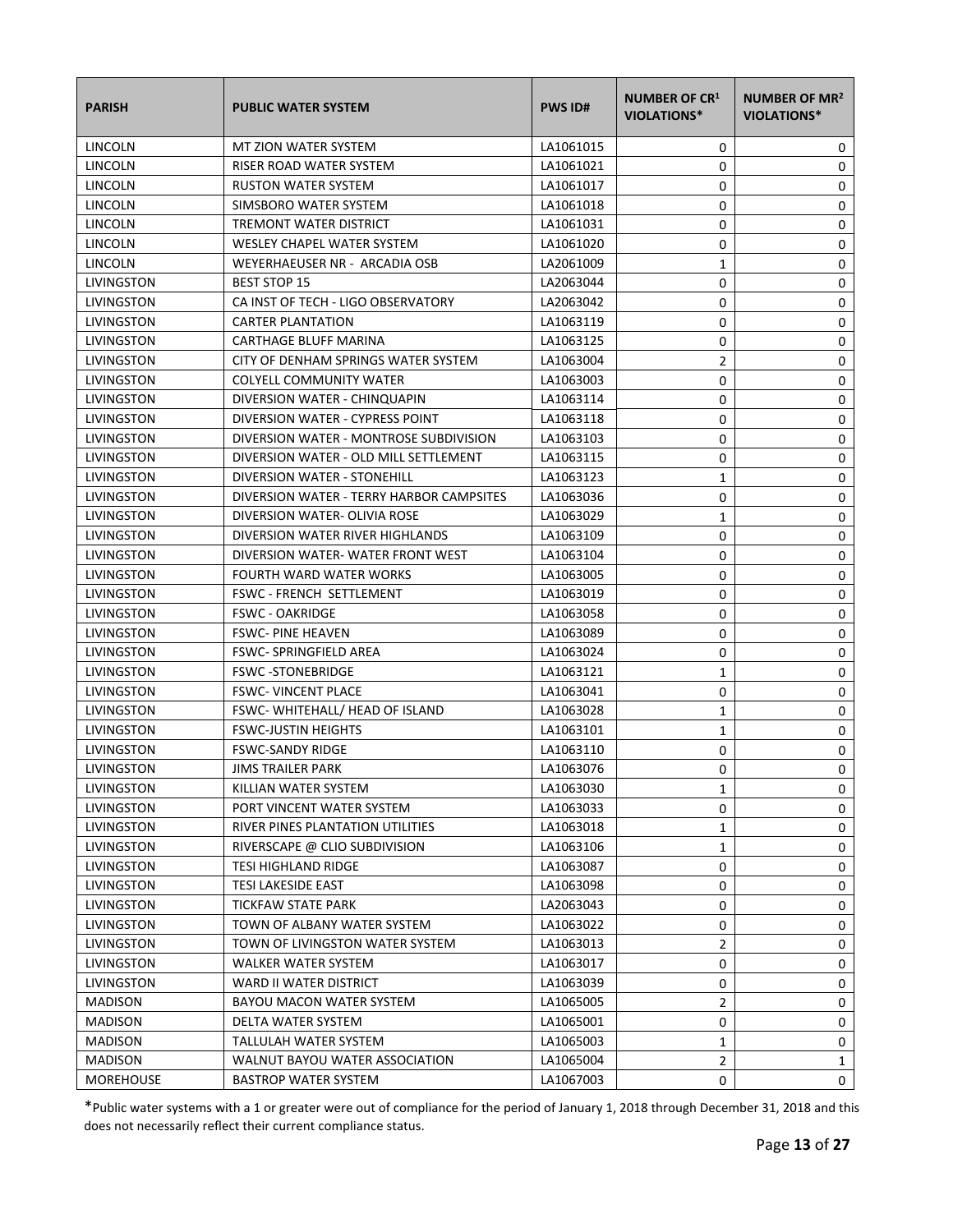| <b>PARISH</b>       | <b>PUBLIC WATER SYSTEM</b>              | <b>PWS ID#</b> | <b>NUMBER OF CR1</b><br><b>VIOLATIONS*</b> | NUMBER OF MR <sup>2</sup><br>VIOLATIONS* |
|---------------------|-----------------------------------------|----------------|--------------------------------------------|------------------------------------------|
| <b>MOREHOUSE</b>    | <b>BAYOU BONNE IDEE WS</b>              | LA1067002      | 0                                          | 0                                        |
| <b>MOREHOUSE</b>    | BEEKMAN WATER SYSTEM                    | LA1067018      | 0                                          | 0                                        |
| <b>MOREHOUSE</b>    | <b>BONITA WATER SYSTEM</b>              | LA1067004      | 0                                          | 0                                        |
| <b>MOREHOUSE</b>    | <b>COLLINSTON WATER SYSTEM</b>          | LA1067005      | 1                                          | 0                                        |
| <b>MOREHOUSE</b>    | CONSOLIDATED WATERWORKS DISTRICT 2      | LA1067012      | 0                                          | 0                                        |
| <b>MOREHOUSE</b>    | JONES MCGINTY WATER SYSTEM              | LA1067017      | 1                                          | 0                                        |
| <b>MOREHOUSE</b>    | LAKEVIEW ESTATES SUBD WS                | LA1067007      | 1                                          | 0                                        |
| <b>MOREHOUSE</b>    | MER ROUGE WATER SYSTEM                  | LA1067009      | $\mathbf{1}$                               | 0                                        |
| <b>MOREHOUSE</b>    | <b>MOREHOUSE CENTRAL WS</b>             | LA1067010      | $\overline{2}$                             | 0                                        |
| <b>MOREHOUSE</b>    | OAK RIDGE WATER SYSTEM                  | LA1067014      | 0                                          | 0                                        |
| <b>MOREHOUSE</b>    | SOUTH BONNE IDEE WATER SYSTEM           | LA1067020      | 0                                          | 0                                        |
| <b>MOREHOUSE</b>    | SPICEWOOD MOBILE HOME PARK WATER SYSTEM | LA1067022      | 0                                          | 0                                        |
| <b>MOREHOUSE</b>    | WARD 3 WATER ASSOCIATION                | LA1067016      | $\overline{2}$                             | 0                                        |
| <b>MOREHOUSE</b>    | WATERWORKS 1 OF MOREHOUSE, INC.         | LA1067011      | 1                                          | 0                                        |
| <b>NATCHITOCHES</b> | AJAX BEULAH WATER SYSTEM                | LA1069015      | 0                                          | 0                                        |
| <b>NATCHITOCHES</b> | AJAX COUNTRY LIVIN RV PARK WS           | LA2069033      | 0                                          | 0                                        |
| <b>NATCHITOCHES</b> | <b>BELLWOOD WATER SYSTEM</b>            | LA1069014      | 0                                          | 0                                        |
| <b>NATCHITOCHES</b> | CAMPTI WATER SYSTEM                     | LA1069001      | 0                                          | 0                                        |
| <b>NATCHITOCHES</b> | CHEE CHEE BAY WATER SYSTEM              | LA1069011      | 0                                          | $\pmb{0}$                                |
| <b>NATCHITOCHES</b> | CHESTNUT-READHIMER WATER SYSTEM         | LA1069012      | 0                                          | 0                                        |
| <b>NATCHITOCHES</b> | <b>CLARENCE WATER SYSTEM</b>            | LA1069002      | 0                                          | 0                                        |
| <b>NATCHITOCHES</b> | <b>CRESTON WATER SYSTEM</b>             | LA1069003      | 0                                          | 0                                        |
| <b>NATCHITOCHES</b> | <b>GOLDONNA WATER SYSTEM</b>            | LA1069004      | 0                                          | 0                                        |
| <b>NATCHITOCHES</b> | HAGEWOOD WATER SYSTEM                   | LA1069005      | 0                                          | 0                                        |
| <b>NATCHITOCHES</b> | NATCHITOCHES PARISH WWKS DISTRICT 2     | LA1069006      | 0                                          | 0                                        |
| <b>NATCHITOCHES</b> | NATCHITOCHES WATER SYSTEM               | LA1069007      | 0                                          | 0                                        |
| <b>NATCHITOCHES</b> | POWHATAN WATER SYSTEM                   | LA1069008      | 6                                          | 0                                        |
| <b>NATCHITOCHES</b> | PROVENCAL WATER SYSTEM                  | LA1069009      | 1                                          | 0                                        |
| <b>NATCHITOCHES</b> | SANDY POINT 480 WATER SYSTEM            | LA1069013      | 0                                          | 0                                        |
| <b>NATCHITOCHES</b> | ST LUKES RV PARK                        | LA2069037      | 0                                          | 0                                        |
| ORLEANS             | <b>CRAZY ALS LOUNGE</b>                 | LA2071116      | 4                                          | $\pmb{0}$                                |
| ORLEANS             | NEW ORLEANS CARROLLTON WW               | LA1071009      | 0                                          | 0                                        |
| <b>ORLEANS</b>      | NEW ORLEANS ALGIERS WATER WORKS         | LA1071001      | 0                                          | 0                                        |
| ORLEANS             | PNO 3401 JOURDAN ROAD                   | LA2071121      | 0                                          | 0                                        |
| <b>ORLEANS</b>      | PNO ALABO STREET WHARF                  | LA2071120      | 0                                          | 0                                        |
| <b>ORLEANS</b>      | <b>PNO CRUISE TERMINALS</b>             | LA2071117      | 0                                          | 0                                        |
| ORLEANS             | PNO ELAINE STREET WHARF                 | LA2071125      | 0                                          | 0                                        |
| <b>ORLEANS</b>      | PNO HARMONY ST. WHARF                   | LA2071122      | 0                                          | 0                                        |
| ORLEANS             | PNO LOUISIANA NEXT COTTON WAREHOUSE     | LA2071119      | 0                                          | 0                                        |
| ORLEANS             | <b>PNO UPTOWN FACILITIES</b>            | LA2071118      | 0                                          | 0                                        |
| <b>OUACHITA</b>     | BAYOU BOEUF RV PARK WATER SYSTEM        | LA2073056      | 0                                          | 0                                        |
| <b>OUACHITA</b>     | BETTER WATERWORKS WATER SYSTEM          | LA1073003      | 1                                          | 0                                        |
| <b>OUACHITA</b>     | <b>BROWNVILLE WATER SYSTEM</b>          | LA1073004      | 0                                          | 0                                        |
| <b>OUACHITA</b>     | CADEVILLE WATER DISTRICT                | LA1073060      | 0                                          | 0                                        |
| <b>OUACHITA</b>     | CALHOUN WATER SYSTEM                    | LA1073006      | 0                                          | 0                                        |
| <b>OUACHITA</b>     | CHENIERE DREW NORTH WATER SYSTEM        | LA1073100      | 0                                          | 0                                        |
| <b>OUACHITA</b>     | CHENIERE DREW SOUTH WATER SYSTEM        | LA1073099      | 0                                          | 0                                        |
| <b>OUACHITA</b>     | COUNTRY ESTATES WATER SYSTEM NORTH      | LA1073011      | 1                                          | 0                                        |
| <b>OUACHITA</b>     | COUNTRY ESTATES WATER SYSTEM SOUTH      | LA1073118      | 0                                          | 0                                        |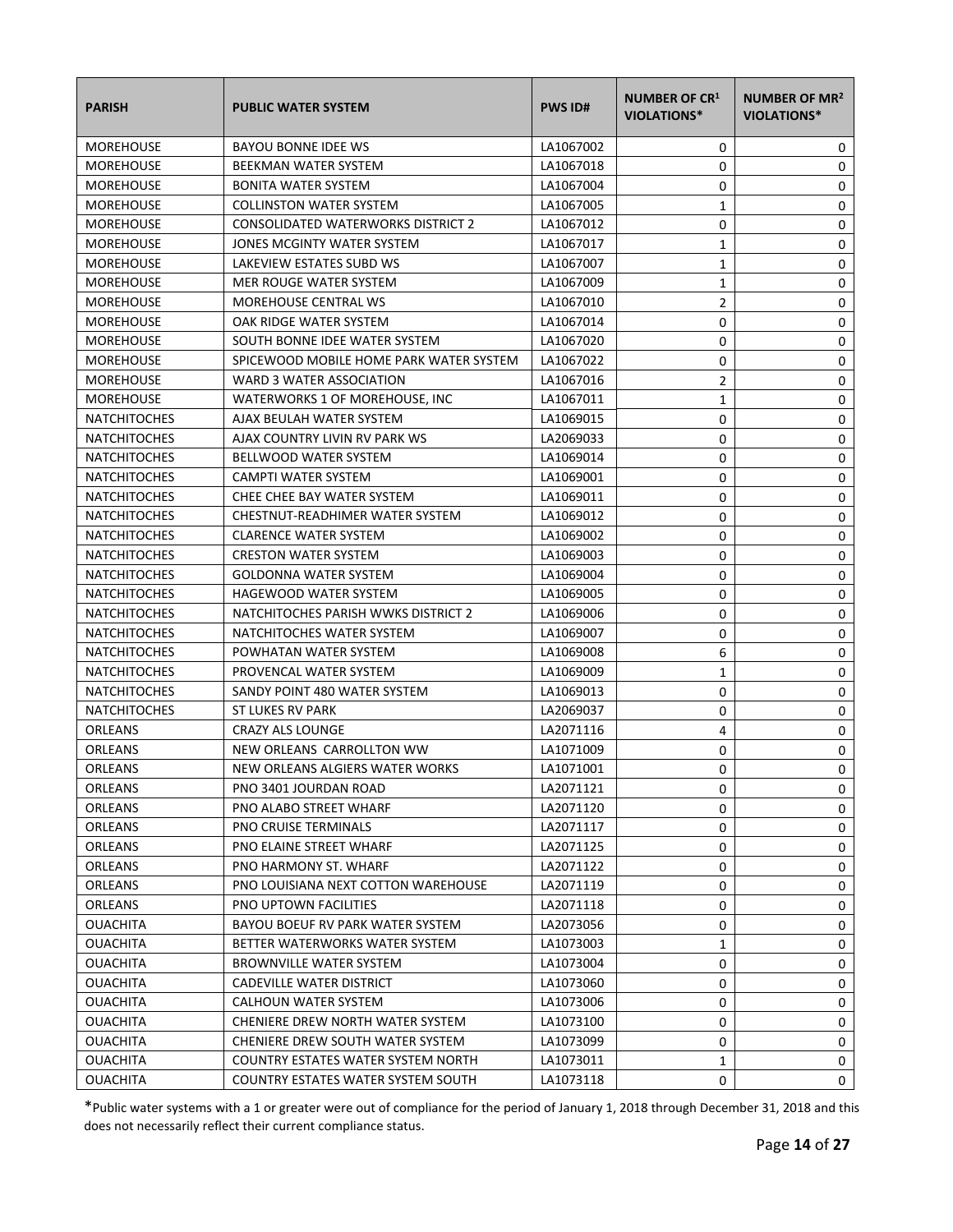| <b>PARISH</b>   | <b>PUBLIC WATER SYSTEM</b>                     | <b>PWS ID#</b> | <b>NUMBER OF CR1</b><br><b>VIOLATIONS*</b> | NUMBER OF MR <sup>2</sup><br>VIOLATIONS* |
|-----------------|------------------------------------------------|----------------|--------------------------------------------|------------------------------------------|
| <b>OUACHITA</b> | <b>FROST TOWN WATER SYSTEM</b>                 | LA1073014      | 0                                          | 0                                        |
| <b>OUACHITA</b> | <b>GEORGIA PACIFIC CORPORATION</b>             | LA2073042      | 0                                          | 0                                        |
| <b>OUACHITA</b> | <b>GRAPHIC PACKAGING INTERNATIONAL INC - A</b> | LA2073043      | 0                                          | 0                                        |
| <b>OUACHITA</b> | <b>GRAPHIC PACKAGING INTERNATIONAL INC - B</b> | LA2073044      | 0                                          | 0                                        |
| <b>OUACHITA</b> | <b>GREEN ACRES SUBDIVISION WS</b>              | LA1073016      | 0                                          | 0                                        |
| <b>OUACHITA</b> | HIDDEN OAKS SUBDIVISION WS                     | LA1073061      | 0                                          | 0                                        |
| <b>OUACHITA</b> | HILLSIDE PARK SUBDIVISION WS                   | LA1073064      | 0                                          | 0                                        |
| <b>OUACHITA</b> | INDIAN VILLAGE WATER SYSTEM                    | LA1073058      | 0                                          | 0                                        |
| <b>OUACHITA</b> | KIROLI DARBONNE WS                             | LA1073020      | 0                                          | 0                                        |
| <b>OUACHITA</b> | LAKESHORE SWARTZ WATER SYSTEM                  | LA1073071      | 0                                          | 0                                        |
| <b>OUACHITA</b> | LINCOLN HILLS SUBDIVISION WS                   | LA1073090      | 1                                          | 0                                        |
| OUACHITA        | MCCLENDON COMMUNITY WATER WELL                 | LA1073028      | 0                                          | 0                                        |
| <b>OUACHITA</b> | <b>MONROE WATER SYSTEM</b>                     | LA1073031      | 0                                          | 0                                        |
| <b>OUACHITA</b> | NORTH MONROE ET AL WATER SYSTEM                | LA1073035      | 0                                          | 0                                        |
| <b>OUACHITA</b> | PECAN LAKE SUBDIVISION WS                      | LA1073063      | 0                                          | 0                                        |
| <b>OUACHITA</b> | PRAIRIE ROAD WATER DISTRICT                    | LA1073040      | 0                                          | 0                                        |
| <b>OUACHITA</b> | RAMSEY WATER SYSTEM                            | LA1073025      | 0                                          | 0                                        |
| <b>OUACHITA</b> | SOUTH MONROE WS GOWC                           | LA1073046      | 0                                          | 0                                        |
| <b>OUACHITA</b> | SOUTHWEST OUACHITA WATERWORKS, INC             | LA1073047      | 0                                          | $\pmb{0}$                                |
| <b>OUACHITA</b> | <b>TOWN &amp; COUNTRY SERVICE</b>              | LA1073054      | 0                                          | 0                                        |
| <b>OUACHITA</b> | WEST HWY 80 ARK ROAD WS                        | LA1073055      | 0                                          | 0                                        |
| <b>OUACHITA</b> | WEST MONROE WATER SYSTEM                       | LA1073056      | 0                                          | 0                                        |
| OUACHITA        | WEST OUACHITA IND PARK                         | LA2073027      | 0                                          | 0                                        |
| OUACHITA        | WESTERN UTILITIES, INC                         | LA1073097      | 0                                          | 0                                        |
| OUACHITA        | WILDWOOD MHP WS                                | LA1073110      | 0                                          | 0                                        |
| PLAQUEMINES     | BELLE CHASSE WATER DISTRICT                    | LA1075001      | 0                                          | 0                                        |
| PLAQUEMINES     | DALCOUR WATERWORKS DISTRICT                    | LA1075004      | 0                                          | 0                                        |
| PLAQUEMINES     | POINTE A LA HACHE WATER SYSTEM                 | LA1075005      | 0                                          | 0                                        |
| PLAQUEMINES     | PORT SULPHUR WATER DISTRICT                    | LA1075006      | 0                                          | 0                                        |
| PLAQUEMINES     | WOODLAND INDUSTRIAL PARK WATER SYSTEM          | LA2075002      | 0                                          | 0                                        |
| POINTE COUPEE   | ALMA PLANTATION LTD                            | LA1077048      | 0                                          | $\pmb{0}$                                |
| POINTE COUPEE   | <b>BIG CAJUN II POWER PLANT</b>                | LA2077010      | 0                                          | 0                                        |
| POINTE COUPEE   | <b>FALSE RIVER WATER COMPANY</b>               | LA1077041      | 0                                          | 0                                        |
| POINTE COUPEE   | FORDOCHE, TOWN OF                              | LA1077009      | 0                                          | 0                                        |
| POINTE COUPEE   | INNIS WATER CORPORATION INC                    | LA1077013      | 0                                          | 0                                        |
| POINTE COUPEE   | LIVONIA WATER SYSTEM                           | LA1077022      | 0                                          | 0                                        |
| POINTE COUPEE   | M&S WATER SUPPLY COMPANY - VENTRESS            | LA1077024      | 1                                          | 0                                        |
| POINTE COUPEE   | MORGANZA WATER SYSTEM                          | LA1077025      | 0                                          | 0                                        |
| POINTE COUPEE   | NEW ROADS WATER SYSTEM                         | LA1077026      | 1                                          | 0                                        |
| POINTE COUPEE   | POINTE COUPEE DETENTION CENTER                 | LA1077046      | 0                                          | 0                                        |
| POINTE COUPEE   | POINTE COUPEE WATER WORKS DISTRICT 1           | LA1077043      | 0                                          | 0                                        |
| POINTE COUPEE   | POINTE COUPEE WWKS DISTRICT 2 - HWY 10         | LA1077047      | 0                                          | 0                                        |
| POINTE COUPEE   | POINTE COUPEE WWKS DISTRICT 2- BATCHELOR       | LA1077045      | 0                                          | 0                                        |
| POINTE COUPEE   | TORBERT- FRISCO WATER WORKS                    | LA1077037      | 0                                          | 1                                        |
| <b>RAPIDES</b>  | ASSEMBLY OF GOD CHURCH CAMP                    | LA2079017      | 0                                          | 0                                        |
| <b>RAPIDES</b>  | <b>BUCKEYE WATER DISTRICT 50</b>               | LA1079004      | 1                                          | 0                                        |
| RAPIDES         | CITY OF ALEXANDRIA WATER SYSTEM                | LA1079001      | 0                                          | 0                                        |
| RAPIDES         | CITY OF PINEVILLE WATER SYSTEM                 | LA1079016      | 0                                          | 0                                        |
| <b>RAPIDES</b>  | EMC WATER SYSTEM INC                           | LA1079006      | 0                                          | 0                                        |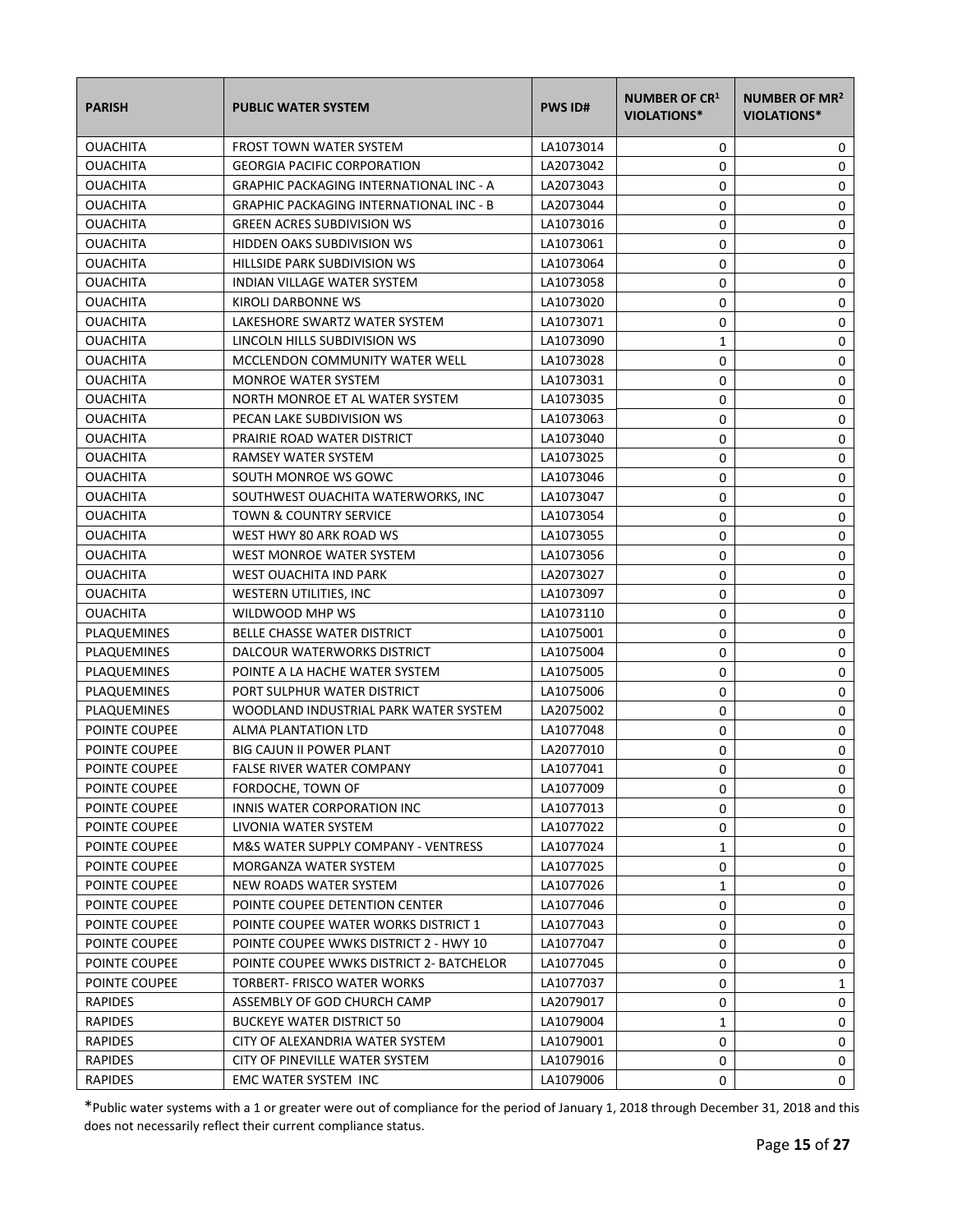| <b>PARISH</b>    | <b>PUBLIC WATER SYSTEM</b>              | <b>PWS ID#</b> | <b>NUMBER OF CR1</b><br><b>VIOLATIONS*</b> | NUMBER OF MR <sup>2</sup><br>VIOLATIONS* |
|------------------|-----------------------------------------|----------------|--------------------------------------------|------------------------------------------|
| <b>RAPIDES</b>   | <b>FOREST HILL UTILITIES</b>            | LA1079009      | 0                                          | 0                                        |
| <b>RAPIDES</b>   | <b>GARDNER COMMUNITY WATER SYSTEM</b>   | LA1079010      | 0                                          | 0                                        |
| <b>RAPIDES</b>   | <b>HAMMOCK WATER SUPPLY</b>             | LA1079030      | 0                                          | 0                                        |
| <b>RAPIDES</b>   | HINESTON WATER SYSTEM, INC              | LA1079012      | 0                                          | 1                                        |
| <b>RAPIDES</b>   | KOLIN RUBY WISE WATERWORK DISTRICT 11 A | LA1079023      | 0                                          | 0                                        |
| <b>RAPIDES</b>   | LATANIER WATER ASSOCIATION              | LA1079013      | 0                                          | 0                                        |
| <b>RAPIDES</b>   | LENA WATER SYSTEM INC                   | LA1079019      | 0                                          | 0                                        |
| <b>RAPIDES</b>   | LSU AT ALEXANDRIA                       | LA2079009      | 0                                          | 0                                        |
| <b>RAPIDES</b>   | POLAND WATER ASSOCIATION                | LA1079025      | 0                                          | 0                                        |
| <b>RAPIDES</b>   | RAPIDES ISLAND WATER ASSOCIATION INC    | LA1079020      | 2                                          | 0                                        |
| <b>RAPIDES</b>   | RAPIDES PARISH WATERWORKS DISTRICT 3    | LA1079017      | 0                                          | 0                                        |
| <b>RAPIDES</b>   | SIEPER AREA WATER SYSTEM                | LA1079032      | 0                                          | 0                                        |
| <b>RAPIDES</b>   | TOWN OF BOYCE WATER SYSTEM              | LA1079003      | 0                                          | 0                                        |
| <b>RAPIDES</b>   | TOWN OF CHENEYVILLE WATER SYSTEM        | LA1079005      | 0                                          | 0                                        |
| <b>RAPIDES</b>   | TOWN OF GLENMORA WATER SYSTEM           | LA1079011      | 0                                          | 0                                        |
| <b>RAPIDES</b>   | TOWN OF LECOMPTE (LAWCO)                | LA1079014      | 0                                          | 0                                        |
| <b>RAPIDES</b>   | TOWN OF WOODWORTH WATER SYSTEM          | LA1079027      | 0                                          | 0                                        |
| <b>RAPIDES</b>   | VALENTINE LAKE NORTH RECREATION AREA    | LA2079026      | 0                                          | 0                                        |
| <b>RAPIDES</b>   | <b>VETERANS ADMINISTRATION</b>          | LA1079028      | 2                                          | 0                                        |
| <b>RAPIDES</b>   | VILLAGE OF MCNARY WATER SYSTEM          | LA1079015      | $\mathbf{1}$                               | 0                                        |
| <b>RAPIDES</b>   | WARD 6 WATER ASSOCIATION OF RAPIDES     | LA1079037      | 0                                          | 0                                        |
| <b>RED RIVER</b> | <b>BAYOU PIERRE WATER SYSTEM</b>        | LA1081008      | 0                                          | 0                                        |
| <b>RED RIVER</b> | COUSHATTA WATER SYSTEM                  | LA1081001      | 4                                          | 0                                        |
| <b>RED RIVER</b> | <b>EAST CROSS WATER SYSTEM</b>          | LA1081002      | 0                                          | 0                                        |
| <b>RED RIVER</b> | EDGEFIELD WATER SYSTEM                  | LA1081003      | 1                                          | 0                                        |
| <b>RED RIVER</b> | <b>FAIRVIEW UNION WATER SYSTEM</b>      | LA1081012      | 0                                          | 0                                        |
| <b>RED RIVER</b> | HALFWAY-CARROLL WATER SYSTEM            | LA1081005      | $\overline{2}$                             | 0                                        |
| <b>RED RIVER</b> | <b>HALL SUMMIT WATER SYSTEM</b>         | LA1081004      | 1                                          | 0                                        |
| <b>RED RIVER</b> | HICKORY GROVE WATER SYSTEM              | LA1081010      | $\mathbf{1}$                               | 0                                        |
| <b>RED RIVER</b> | <b>MARTIN WATER SYSTEM</b>              | LA1081006      | 0                                          | 0                                        |
| <b>RED RIVER</b> | SOCIAL SPRINGS WATER SYSTEM NORTH       | LA1081009      | 0                                          | 0                                        |
| <b>RED RIVER</b> | SOCIAL SPRINGS WATER SYSTEM SOUTH       | LA1081011      | 0                                          | 0                                        |
| <b>RED RIVER</b> | WARE YOUTH CENTER WATER SYSTEM          | LA2081007      | 0                                          | 0                                        |
| RICHLAND         | ARCHIBALD WATER SYSTEM                  | LA1083012      | 1                                          | 0                                        |
| RICHLAND         | <b>BCC DETENTION CENTER WS</b>          | LA1083016      | 2                                          | 0                                        |
| RICHLAND         | DELHI WATER SUPPLY                      | LA1083002      | 0                                          | 0                                        |
| RICHLAND         | EAST RICHLAND WW DISTRICT               | LA1083003      | 0                                          | 0                                        |
| RICHLAND         | MANGHAM WATER SYSTEM                    | LA1083005      | 0                                          | 0                                        |
| RICHLAND         | PALMETTO ADDICTION RECOVERY             | LA1083017      | 0                                          | 0                                        |
| RICHLAND         | RAYVILLE WATER SYSTEM                   | LA1083006      | 0                                          | 0                                        |
| RICHLAND         | RICHLAND HEIGHTS SUBD WATER SYSTEM      | LA1083015      | 0                                          | 0                                        |
| RICHLAND         | RIVER ROAD WATER SYSTEM                 | LA1083008      | 1                                          | 0                                        |
| RICHLAND         | START WATER SYSTEM                      | LA1083007      | 0                                          | 0                                        |
| RICHLAND         | WARDEN WATER SYSTEM                     | LA1083011      | 0                                          | 0                                        |
| SABINE           | BELMONT WATERWORKS INC                  | LA1085053      | 0                                          | 0                                        |
| SABINE           | CITY OF MANY WATER SYSTEM               | LA1085016      | 0                                          | 0                                        |
| SABINE           | <b>CONVERSE WATER SYSTEM</b>            | LA1085007      | 0                                          | 0                                        |
| SABINE           | EBARB WWKS DIST # 1 - AIMWELL AREA      | LA1085059      | $\overline{2}$                             | 0                                        |
| SABINE           | EBARB WWKS DIST # 1 - N EBARB/BELMONT   | LA1085058      | 3                                          | 0                                        |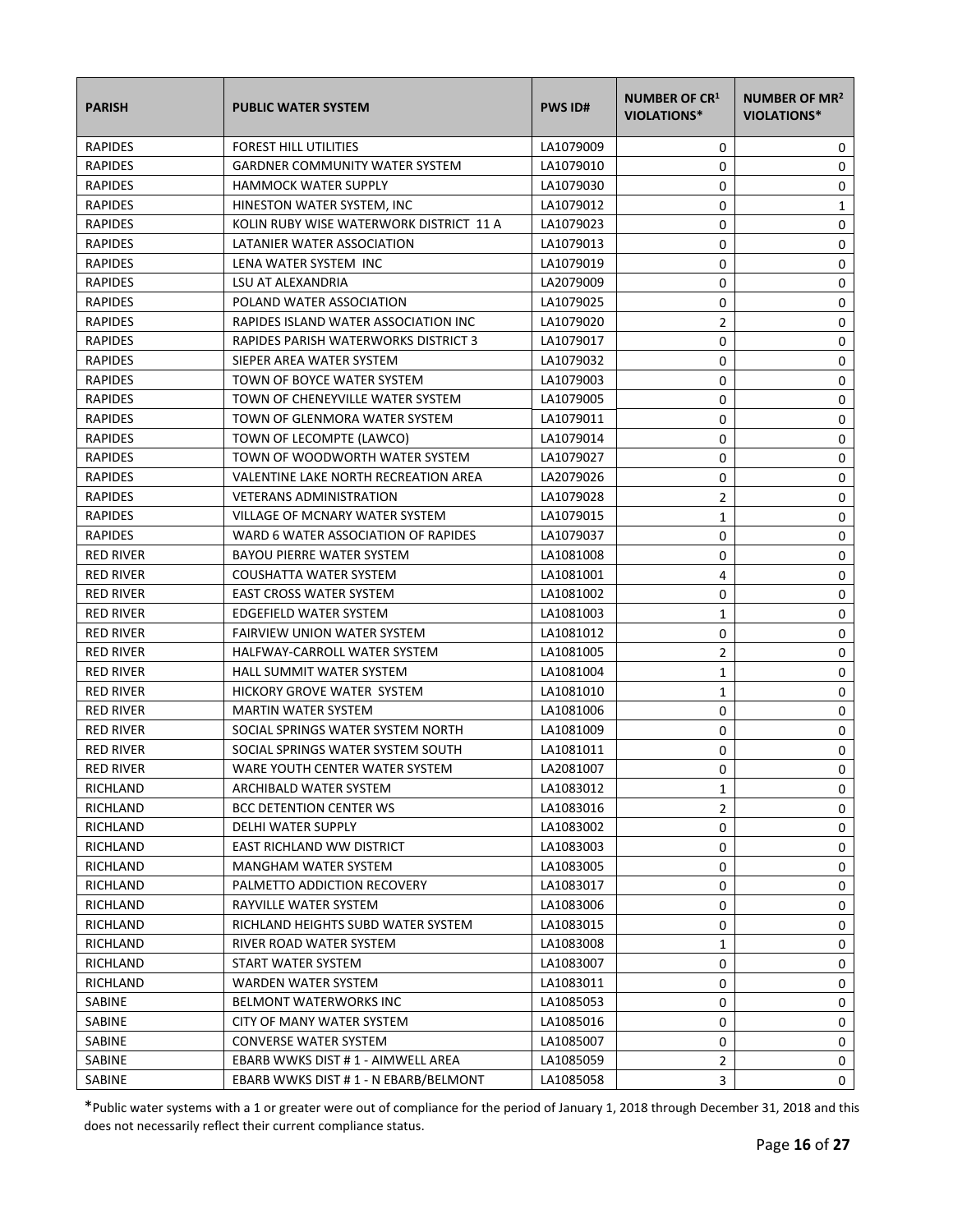| <b>PARISH</b>       | <b>PUBLIC WATER SYSTEM</b>                   | <b>PWS ID#</b> | <b>NUMBER OF CR1</b><br><b>VIOLATIONS*</b> | NUMBER OF MR <sup>2</sup><br><b>VIOLATIONS*</b> |
|---------------------|----------------------------------------------|----------------|--------------------------------------------|-------------------------------------------------|
| SABINE              | EBARB WWKS DIST #1 - NORTH EBARB             | LA1085043      | 3                                          | 0                                               |
| <b>SABINE</b>       | <b>FISHER WATER SYSTEM</b>                   | LA1085009      | 0                                          | 0                                               |
| <b>SABINE</b>       | <b>FLORIEN WATER SYSTEM</b>                  | LA1085011      | 0                                          | 0                                               |
| <b>SABINE</b>       | <b>HARBOR MHP WATER SYSTEM</b>               | LA2085079      | 0                                          | 0                                               |
| SABINE              | <b>MARSHS WATER AND SEWER</b>                | LA1085041      | 0                                          | 0                                               |
| SABINE              | NOBLE WATER SYSTEM                           | LA1085017      | 5                                          | 0                                               |
| <b>SABINE</b>       | PEG LEG COVE WATER SYSTEM                    | LA1085018      | 0                                          | 0                                               |
| SABINE              | PENDLETON WATER ASSOCIATION                  | LA1085046      | 0                                          | 0                                               |
| SABINE              | PLEASANT HILL WATER SYSTEM, TOWN OF          | LA1085021      | 0                                          | 0                                               |
| SABINE              | RR & L PARK                                  | LA2085087      | 0                                          | 0                                               |
| SABINE              | SABINE PARISH WATER DISTRICT 1               | LA1085036      | $\overline{2}$                             | 0                                               |
| SABINE              | SOUTH TOLEDO BEND WATER DISTRICT             | LA1085055      | 0                                          | 0                                               |
| <b>SABINE</b>       | TOWN OF ZWOLLE WATER SYSTEM                  | LA1085032      | 4                                          | 0                                               |
| <b>SABINE</b>       | UNION SPRINGS WATER SYSTEM                   | LA1085044      | 1                                          | 0                                               |
| <b>SABINE</b>       | WRIGHTS LANDING WATER SYSTEM                 | LA2085063      | 1                                          | 0                                               |
| <b>ST BERNARD</b>   | <b>DOMINO SUGAR</b>                          | LA2087001      | 0                                          | 0                                               |
| ST BERNARD          | ST BERNARD PARISH WATERWORKS                 | LA1087001      | 0                                          | 0                                               |
| <b>ST CHARLES</b>   | ST CHARLES WATER DISTRICT 1 EAST BANK        | LA1089001      | 0                                          | 0                                               |
| <b>ST CHARLES</b>   | ST CHARLES WATER DISTRICT 2 WEST BANK        | LA1089002      | 0                                          | 0                                               |
| <b>ST HELENA</b>    | <b>BEBOS CASINO</b>                          | LA2091034      | 0                                          | 0                                               |
| ST HELENA           | CAL MAINE FOODS, INC                         | LA2091030      | 1                                          | 0                                               |
| <b>ST HELENA</b>    | <b>GREENSBURG WATER SYSTEM</b>               | LA1091004      | $\mathbf{1}$                               | 0                                               |
| ST HELENA           | <b>MONTPELIER WATER SUPPLY</b>               | LA1091006      | $\mathbf{1}$                               | 0                                               |
| ST HELENA           | NATALBANY CREEK CAMPGROUND                   | LA2091032      | 0                                          | 0                                               |
| ST HELENA           | TALLTIMBERS CASINO                           | LA2091033      | 0                                          | 0                                               |
| <b>ST HELENA</b>    | WATER WORKS DISTRICT 2 - CROSS ROADS         | LA1091001      | $\mathbf{1}$                               | 0                                               |
| ST HELENA           | WATER WORKS DISTRICT 2 - PHASE 3             | LA1091008      | 0                                          | 0                                               |
| <b>ST HELENA</b>    | WWKS DISTRICT 2 OF ST HELENA                 | LA1091007      | 1                                          | 0                                               |
| <b>ST JAMES</b>     | <b>GRAMERCY WATERWORKS</b>                   | LA1093002      | 0                                          | 0                                               |
| <b>ST JAMES</b>     | LUTCHER WATERWORKS                           | LA1093003      | 0                                          | 0                                               |
| <b>ST JAMES</b>     | NORANDA ALUMINA, LLC                         | LA2093002      | 0                                          | 0                                               |
| <b>ST JAMES</b>     | ST JAMES WATER DISTRICT 1                    | LA1093004      | 1                                          | 0                                               |
| <b>ST JAMES</b>     | ST JAMES WATER DISTRICT 2                    | LA1093005      | $\mathbf{1}$                               | 0                                               |
| ST JOHN THE BAPTIST | <b>BEACON LOUNGE</b>                         | LA2095040      | 3                                          | 0                                               |
| ST JOHN THE BAPTIST | BEC'S AT THE LAKE RESTAURANT AND CATERIN     | LA2095043      | 0                                          | 0                                               |
| ST JOHN THE BAPTIST | CAJUN PRIDE WATER SYSTEM                     | LA2095042      | 0                                          | 0                                               |
| ST JOHN THE BAPTIST | FRENIER LANDING RESTAURANT                   | LA2095045      | 0                                          | 0                                               |
| ST JOHN THE BAPTIST | <b>GATORS DEN CAJUN CAFE</b>                 | LA2095009      | 2                                          | 0                                               |
| ST JOHN THE BAPTIST | <b>MARATHON PETROLEUM COMPANY LLC</b>        | LA2095008      | 0                                          | 0                                               |
| ST JOHN THE BAPTIST | PINNACLE POLYMERS                            | LA2095041      | $\overline{2}$                             | 0                                               |
| ST JOHN THE BAPTIST | PLEASURE BEND WATER SUPPLY                   | LA1095006      | 5                                          | 0                                               |
| ST JOHN THE BAPTIST | ST JOHN WATER DISTRICT 3                     | LA1095007      | 0                                          | 0                                               |
| ST JOHN THE BAPTIST | ST JOHN WATER DISTRICT 1                     | LA1095003      | $\mathbf{1}$                               | 0                                               |
| ST JOHN THE BAPTIST | ST JOHN WATER DISTRICT 2                     | LA1095002      | $\overline{2}$                             | 0                                               |
| ST LANDRY           | CITY OF OPELOUSAS WATER SYSTEM               | LA1097010      | 0                                          | 0                                               |
| ST LANDRY           | EUNICE WATER SYSTEM (LAWCO)                  | LA1097022      | 0                                          | 0                                               |
| ST LANDRY           | <b>GRAND PRAIRIE WATER SYSTEM</b>            | LA1097002      | 0                                          | 0                                               |
| ST LANDRY           | <b>GREENBRIAR PRAIRIE BASSE WATER SYSTEM</b> | LA1097032      | 2                                          | 0                                               |
| ST LANDRY           | HIDDEN HILLS SUBDIVISION WATER SYSTEM        | LA1097026      | $\mathbf{1}$                               | 0                                               |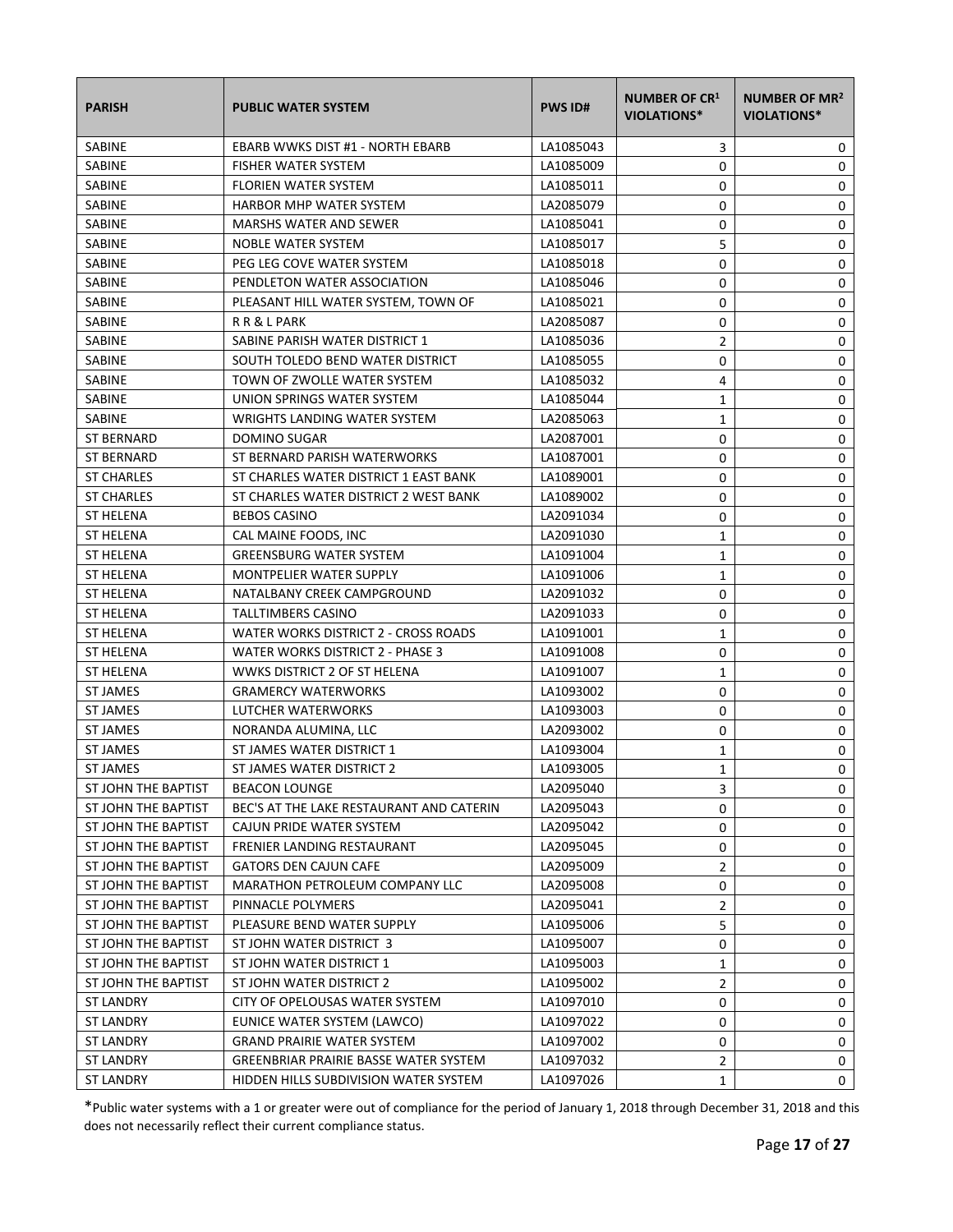| <b>PARISH</b>    | <b>PUBLIC WATER SYSTEM</b>               | <b>PWS ID#</b> | <b>NUMBER OF CR1</b><br><b>VIOLATIONS*</b> | NUMBER OF MR <sup>2</sup><br><b>VIOLATIONS*</b> |
|------------------|------------------------------------------|----------------|--------------------------------------------|-------------------------------------------------|
| <b>ST LANDRY</b> | LAWTELL WATER WORKS DISTRICT NO 1        | LA1097004      | 0                                          | 0                                               |
| <b>ST LANDRY</b> | LEWISBURG BELLEVUE WATER SYSTEM          | LA1097006      | 0                                          | 0                                               |
| <b>ST LANDRY</b> | MAMOU ROAD WATER DISTRICT. INC           | LA1097018      | 0                                          | 0                                               |
| <b>ST LANDRY</b> | MIDWAY WATER SYSTEM INC                  | LA1097008      | $\overline{7}$                             | 1                                               |
| <b>ST LANDRY</b> | <b>MORROW WATER SYSTEM INC</b>           | LA1097009      | 0                                          | 0                                               |
| <b>ST LANDRY</b> | PLAISANCE WATER SYSTEM                   | LA1097012      | 0                                          | 0                                               |
| <b>ST LANDRY</b> | PRAIRIE RONDE WATER SYSTEM INC           | LA1097014      | 0                                          | 1                                               |
| <b>ST LANDRY</b> | SAVOY SWORDS WATER SYSTEM INC            | LA1097024      | 0                                          | 0                                               |
| <b>ST LANDRY</b> | ST LANDRY WATER WORKS DISTRICT 2 RURAL   | LA1097033      | 0                                          | 0                                               |
| <b>ST LANDRY</b> | ST LANDRY WWD 3 PORT BARRE AREA A        | LA1097034      | 0                                          | 0                                               |
| <b>ST LANDRY</b> | ST LANDRY WWD 3 PORT BARRE AREA B        | LA1097035      | 1                                          | 0                                               |
| <b>ST LANDRY</b> | ST LANDRY WWD 3 PORT BARRE AREA C        | LA1097036      | 0                                          | 0                                               |
| <b>ST LANDRY</b> | ST LANDRY WWD 3 PORT BARRE AREA D        | LA1097037      | 0                                          | 0                                               |
| <b>ST LANDRY</b> | TOWN OF GRAND COTEAU WATER SYSTEM        | LA1097001      | 0                                          | 0                                               |
| <b>ST LANDRY</b> | TOWN OF KROTZ SPRINGS WATER SYSTEM       | LA1097003      | 1                                          | 0                                               |
| <b>ST LANDRY</b> | TOWN OF LEONVILLE WATER SYSTEM           | LA1097005      | 0                                          | 0                                               |
| <b>ST LANDRY</b> | TOWN OF MELVILLE WATER SYSTEM            | LA1097007      | 0                                          | 0                                               |
| <b>ST LANDRY</b> | TOWN OF PORT BARRE WATER SYSTEM          | LA1097013      | 0                                          | 0                                               |
| <b>ST LANDRY</b> | TOWN OF SUNSET WATER SYSTEM              | LA1097015      | 0                                          | 0                                               |
| <b>ST LANDRY</b> | TOWN OF WASHINGTON WATER SYSTEM          | LA1097016      | 1                                          | 0                                               |
| <b>ST LANDRY</b> | TYS MOBILE HOME PARK WATER SYSTEM        | LA1097031      | 1                                          | 0                                               |
| <b>ST LANDRY</b> | VILLAGE OF CANKTON WATER SYSTEM          | LA1097025      | $\mathbf{1}$                               | 0                                               |
| <b>ST LANDRY</b> | VILLAGE OF PALMETTO WATER SYSTEM         | LA1097011      | 12                                         | 0                                               |
| <b>ST LANDRY</b> | WALMART DISTRIBUTION CENTER WATER SYSTEM | LA2097051      | 0                                          | 0                                               |
| <b>ST LANDRY</b> | WATERWORKS DISTRICT NO 5 OF ST LANDRY PA | LA1097039      | 2                                          | 0                                               |
| ST MARTIN        | ATCHAFALAYA BASIN LANDING WATER SYSTEM   | LA2099008      | 1                                          | 0                                               |
| <b>ST MARTIN</b> | <b>BAYOU TECHE WATER WORKS</b>           | LA1099002      | 0                                          | 1                                               |
| ST MARTIN        | BREAUX BRIDGE CASINO TRUCK STOP WS       | LA2099091      | 0                                          | 1                                               |
| <b>ST MARTIN</b> | BREAUX BRIDGE GAMING WATER SYSTEM        | LA2099062      | 0                                          | 0                                               |
| <b>ST MARTIN</b> | BUTTE LAROSE REST AREA WATER SYSTEM      | LA2099036      | 0                                          | 0                                               |
| ST MARTIN        | CASH MAGIC BREAUX BRIDGE LLC             | LA2099076      | 0                                          | 0                                               |
| ST MARTIN        | CECILIA WATER CORPORATION                | LA1099005      | 0                                          | 0                                               |
| <b>ST MARTIN</b> | CITY OF BREAUX BRIDGE WATER SYSTEM       | LA1099003      | $\mathbf{1}$                               | 0                                               |
| <b>ST MARTIN</b> | CITY OF ST MARTINVILLE WATER SYSTEM      | LA1099007      | 0                                          | 0                                               |
| ST MARTIN        | ELM POINT ESTATES WATER SYSTEM           | LA1099024      | 1                                          | 0                                               |
| ST MARTIN        | <b>ENSO FITNESS WATER SYSTEM</b>         | LA2099067      | 3                                          | 0                                               |
| <b>ST MARTIN</b> | FRENCHMANS WILDERNESS WATER SYSTEM       | LA2099010      | 0                                          | 0                                               |
| ST MARTIN        | HENDERSON NINA WATER SYSTEM INC          | LA1099006      | 1                                          | 0                                               |
| ST MARTIN        | MINNOWS SHELL TRUCK STOP WATER SYSTEM    | LA2099064      | 0                                          | 0                                               |
| ST MARTIN        | MY PLACE MOBILE HOME PARK WATER SYSTEM   | LA1099025      | 4                                          | 0                                               |
| ST MARTIN        | RIVER RIDGE ESTATES WATER SYSTEM         | LA1099023      | 1                                          | 0                                               |
| ST MARTIN        | SOUTHEASTERN MILLS WATER SYSTEM          | LA2099094      | 0                                          | 0                                               |
| <b>ST MARTIN</b> | ST MARTIN INDUSTRIAL PARK WATER SYSTEM   | LA1099029      | 5                                          | 0                                               |
| ST MARTIN        | ST MARTIN PARISH WW DISTRICT 3 - CADE    | LA1099028      | 0                                          | 0                                               |
| ST MARTIN        | ST MARTIN WATER AND SEWER COMMISSION 1   | LA1099010      | 4                                          | 0                                               |
| ST MARTIN        | ST MARTIN WATER WORKS DIST 4 - CATAHOULA | LA1099004      | 7                                          | 0                                               |
| ST MARTIN        | TESI ATCHAFALAYA ACRES                   | LA1099013      | 1                                          | 0                                               |
| ST MARTIN        | TOWN OF ARNAUDVILLE WATER SYSTEM         | LA1099001      | 0                                          | 0                                               |
| ST MARTIN        | UNCLE DICK DAVIS RV PARK WATER SYSTEM    | LA2099078      | $\overline{2}$                             | 0                                               |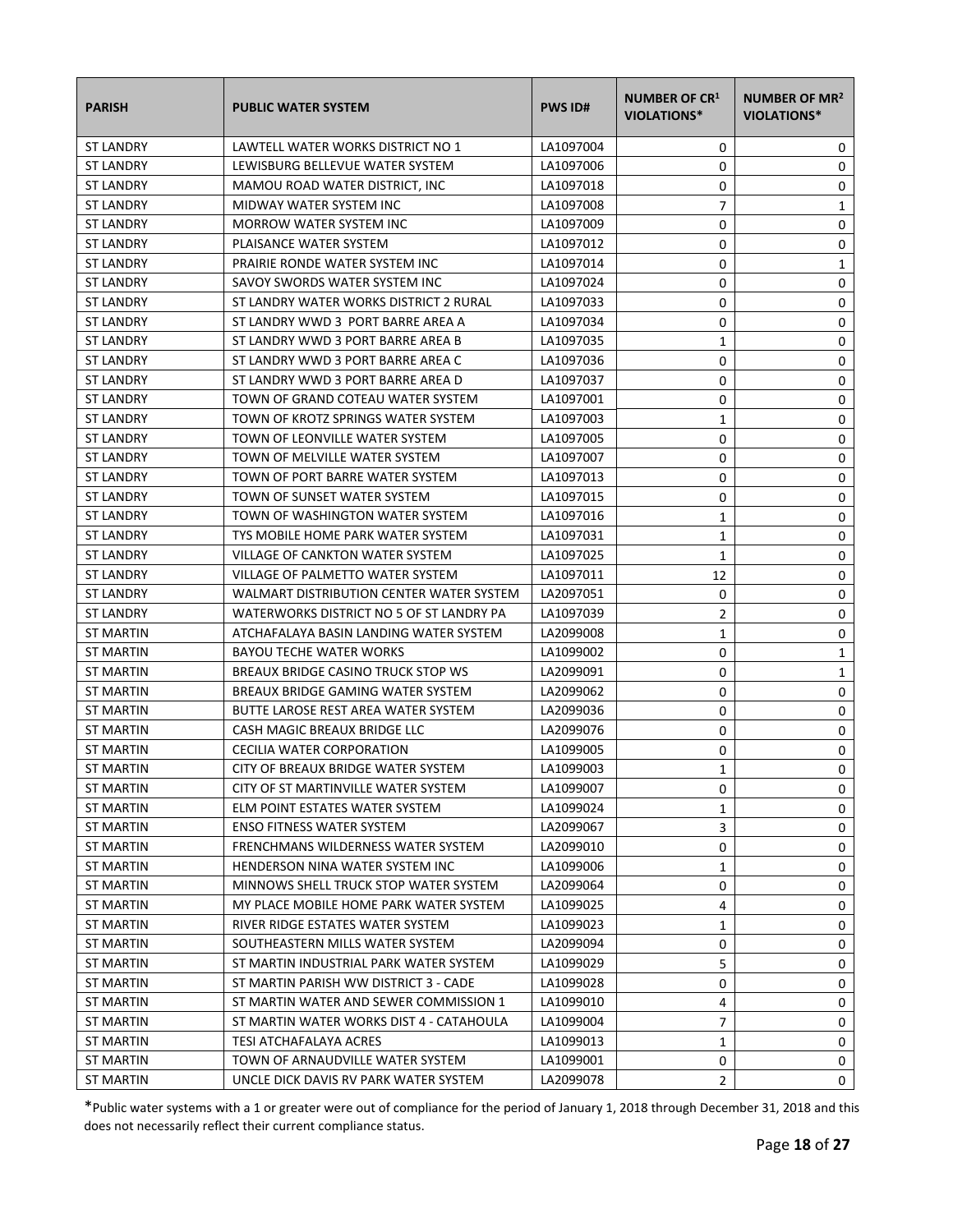| <b>PARISH</b>     | <b>PUBLIC WATER SYSTEM</b>              | <b>PWS ID#</b> | <b>NUMBER OF CR1</b><br><b>VIOLATIONS*</b> | NUMBER OF MR <sup>2</sup><br><b>VIOLATIONS*</b> |
|-------------------|-----------------------------------------|----------------|--------------------------------------------|-------------------------------------------------|
| ST MARTIN         | UNITED WATER SYSTEM                     | LA1099009      | 1                                          | 0                                               |
| ST MARTIN         | <b>VEGAS STYLE SOUTH</b>                | LA2099063      | 0                                          | 0                                               |
| <b>ST MARTIN</b>  | VILLAGE OF PARKS WATER SYSTEM           | LA1099008      | 0                                          | 0                                               |
| ST MARY           | <b>BAYVIEW DEVELOPMENT</b>              | LA2101026      | 0                                          | 0                                               |
| <b>ST MARY</b>    | BERWICK BAYOU VISTA WW COMMISSION       | LA1101002      | 0                                          | 0                                               |
| ST MARY           | <b>COMPASS MINERALS LA</b>              | LA2101032      | 0                                          | 0                                               |
| ST MARY           | CYPREMORT POINT STATE PARK              | LA2101023      | 0                                          | 0                                               |
| ST MARY           | <b>FRANKLIN WATER SUPPLY</b>            | LA1101003      | 0                                          | 0                                               |
| <b>ST MARY</b>    | <b>GLENCOE COMMUNITY WATER SYSTEM</b>   | LA1101004      | 0                                          | 0                                               |
| ST MARY           | MORGAN CITY WATER SYSTEM                | LA1101005      | 0                                          | 0                                               |
| <b>ST MARY</b>    | PATTERSON WATER SYSTEM                  | LA1101006      | 0                                          | 0                                               |
| ST MARY           | PORT OF WEST ST MARY                    | LA1101013      | 0                                          | 0                                               |
| ST MARY           | QUINTANA MARINA                         | LA2101028      | 0                                          | 0                                               |
| ST MARY           | ST MARY PAR JT WATER SEWER COMMISSION 5 | LA1101012      | 0                                          | 0                                               |
| <b>ST MARY</b>    | ST MARY PARISH W&S #2 BAYOU VISTA       | LA1101015      | 2                                          | 0                                               |
| <b>ST MARY</b>    | ST MARY PARISH WATER SEWERAGE COMM 1    | LA1101009      | 0                                          | 0                                               |
| ST MARY           | ST MARY WATER & SEWER COMM #3           | LA1101010      | 0                                          | 0                                               |
| <b>ST MARY</b>    | TOWN OF BALDWIN WATER SUPPLY            | LA1101001      | 0                                          | 0                                               |
| ST MARY           | <b>TOWN OF BERWICK</b>                  | LA1101014      | 0                                          | 0                                               |
| ST MARY           | WATER & SEWER COMMISSION 4 OF ST MARY   | LA1101011      | 0                                          | 0                                               |
| ST TAMMANY        | A TO Z DAYCARE CENTER                   | LA2103320      | 0                                          | 0                                               |
| ST TAMMANY        | <b>ABITA PETRO PLUS</b>                 | LA2103531      | 4                                          | 0                                               |
| ST TAMMANY        | ABITA RV PARK                           | LA2103512      | 0                                          | 0                                               |
| ST TAMMANY        | ABITA SPRINGS GOLF CLUB W S             | LA2103294      | 0                                          | 0                                               |
| ST TAMMANY        | ABITA SPRINGS WATER SYSTEM              | LA1103002      | 0                                          | 0                                               |
| ST TAMMANY        | ALEXANDER MILNE HOME FOR WOMEN          | LA1103196      | $\mathbf{1}$                               | 0                                               |
| ST TAMMANY        | ALICE RESTAURANT                        | LA2103312      | 0                                          | 0                                               |
| ST TAMMANY        | ARBY'S                                  | LA2103296      | 0                                          | 0                                               |
| ST TAMMANY        | ASSUNTAS RESTAURANT                     | LA2103317      | 0                                          | 0                                               |
| ST TAMMANY        | AZALEA LANE TRAILER PARK                | LA1103004      | 6                                          | 0                                               |
| <b>ST TAMMANY</b> | <b>B &amp; B GROCERY &amp; DELI</b>     | LA2103362      | 0                                          | 0                                               |
| ST TAMMANY        | <b>BACKROADS MERCANTILE</b>             | LA2103414      | 0                                          | 0                                               |
| ST TAMMANY        | <b>BAYOU ADVENTURE</b>                  | LA2103446      | 0                                          | 0                                               |
| ST TAMMANY        | <b>BAYOU INDUSTRIAL PARK</b>            | LA2103310      | 0                                          | 0                                               |
| ST TAMMANY        | BAYOU LACOMBE MIDDLE SCHOOL             | LA2103053      | 0                                          | 0                                               |
| ST TAMMANY        | BAYOU LIBERTY WATER ASSOCIATION         | LA1103005      | 0                                          | 0                                               |
| ST TAMMANY        | BEAU CHENE WATER SYSTEM                 | LA1103006      | 0                                          | 0                                               |
| ST TAMMANY        | <b>BEVERLY HEIGHTS MANOR</b>            | LA1103178      | 0                                          | 0                                               |
| ST TAMMANY        | <b>BIG BRANCH TRAILER PARK</b>          | LA1103182      | 0                                          | 0                                               |
| ST TAMMANY        | <b>BOASSO INDUSTRIES, LLC</b>           | LA2103397      | 0                                          | 0                                               |
| ST TAMMANY        | <b>BRIER LAKE UTILITIES INC</b>         | LA1103141      | 0                                          | 0                                               |
| ST TAMMANY        | BRIGGS OF HWY 190                       | LA2103231      | 0                                          | 0                                               |
| ST TAMMANY        | <b>BUSH SHELL 2</b>                     | LA2103026      | 0                                          | 0                                               |
| ST TAMMANY        | CAMP COVINGTON GIRL SCT                 | LA2103028      | 0                                          | 0                                               |
| ST TAMMANY        | CENTRAL PARK SUBDIVISION                | LA1103088      | 1                                          | 0                                               |
| ST TAMMANY        | CHAPMAN APARTMENTS                      | LA1103150      | 0                                          | 0                                               |
| ST TAMMANY        | CHARLOUS PIZZERIA                       | LA2103365      | 3                                          | 0                                               |
| ST TAMMANY        | CHATA MOBILE HOME PARK                  | LA1103125      | 1                                          | 0                                               |
| ST TAMMANY        | CHATA-IMA ELEMENTARY SCHOOL W S         | LA2103029      | $\mathbf{1}$                               | 0                                               |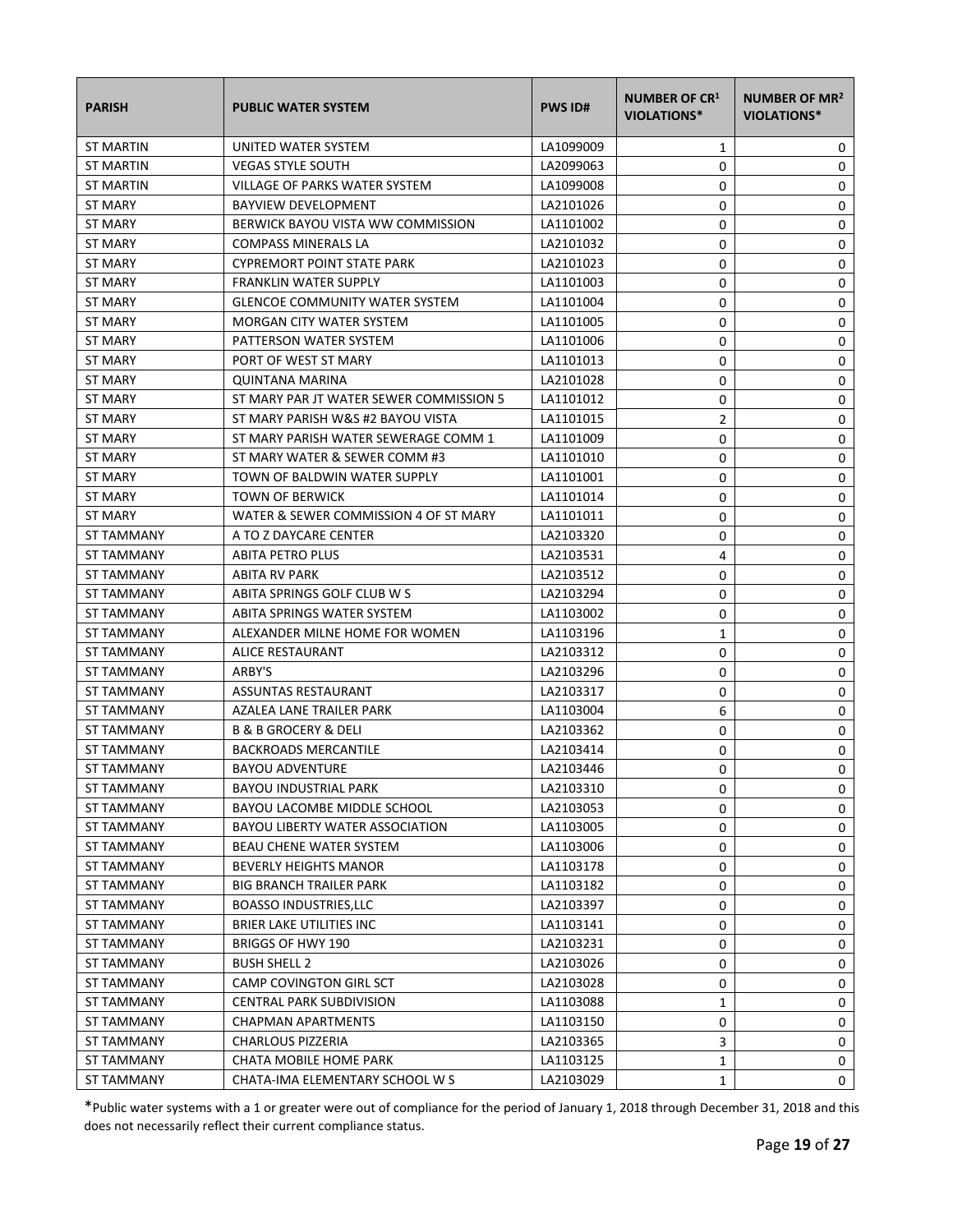| <b>PARISH</b>     | <b>PUBLIC WATER SYSTEM</b>                     | <b>PWS ID#</b> | <b>NUMBER OF CR1</b><br><b>VIOLATIONS*</b> | NUMBER OF MR <sup>2</sup><br>VIOLATIONS* |
|-------------------|------------------------------------------------|----------------|--------------------------------------------|------------------------------------------|
| ST TAMMANY        | CHEVRON FOOD AND GAS                           | LA2103468      | 0                                          | 0                                        |
| ST TAMMANY        | <b>COASTAL ENVIRONMENTAL SERVICES</b>          | LA2103511      | 0                                          | 0                                        |
| <b>ST TAMMANY</b> | <b>COROLLAS SHOPPING CENTER</b>                | LA2103471      | 0                                          | 0                                        |
| ST TAMMANY        | <b>COVINGTON WATER SUPPLY</b>                  | LA1103011      | 2                                          | 0                                        |
| ST TAMMANY        | <b>CULI - BEAU VILLAGE</b>                     | LA1103113      | 0                                          | 0                                        |
| ST TAMMANY        | DA CRAB TRAP                                   | LA2103532      | 0                                          | 0                                        |
| ST TAMMANY        | DAIQUIRIS NOW                                  | LA2103474      | 0                                          | 0                                        |
| ST TAMMANY        | DIRTY LAUNDRY LINEN SERVICE                    | LA2103340      | 0                                          | 0                                        |
| ST TAMMANY        | DOLLAR GENERAL STORE 18417                     | LA2103526      | 0                                          | 0                                        |
| ST TAMMANY        | DOLLAR GENERAL STORE NO 09535                  | LA2103523      | 0                                          | 0                                        |
| ST TAMMANY        | DOLLAR GENERAL STORE NO 12728                  | LA2103524      | 0                                          | 0                                        |
| ST TAMMANY        | DOLLAR GENERAL STORE NO 7594                   | LA2103520      | 0                                          | 0                                        |
| ST TAMMANY        | DREAM COURTS MOBILE HOME PARK                  | LA1103174      | 0                                          | 0                                        |
| ST TAMMANY        | <b>DUNAWAYS CENTER</b>                         | LA2103473      | 0                                          | 0                                        |
| ST TAMMANY        | EAGLE LAKE MOBILE HOME PARK                    | LA1103110      | 0                                          | 0                                        |
| ST TAMMANY        | EDEN ISLES WATER SUPPLY                        | LA1103013      | 0                                          | 0                                        |
| ST TAMMANY        | EURO INN                                       | LA2103297      | 0                                          | 0                                        |
| ST TAMMANY        | <b>FAT SPOON CAFE #2</b>                       | LA2103072      | 0                                          | 0                                        |
| ST TAMMANY        | FIFTH WARD JR HIGH W S                         | LA2103042      | 0                                          | 0                                        |
| ST TAMMANY        | FOLGER COFFEE CO-LACOMBE DISTRIB CNTR          | LA2103481      | 0                                          | 0                                        |
| ST TAMMANY        | <b>FOLSOM WATER SUPPLY</b>                     | LA1103014      | 0                                          | 0                                        |
| ST TAMMANY        | FONTAINEBLEAU STATE PARK                       | LA2103004      | 0                                          | 0                                        |
| ST TAMMANY        | FORD LINCOLN MERCURY OF SLIDELL                | LA2103431      | 0                                          | 0                                        |
| ST TAMMANY        | <b>FOREST GLEN SD</b>                          | LA1103137      | $\mathbf{1}$                               | 0                                        |
| ST TAMMANY        | FOUNTAINBLEAU SCHOOL                           | LA2103380      | $\mathbf{1}$                               | 0                                        |
| ST TAMMANY        | <b>GENES COUNTRY STORE</b>                     | LA2103530      | 0                                          | 0                                        |
| ST TAMMANY        | <b>GIVING HOPE RETREAT</b>                     | LA1103062      | 1                                          | 0                                        |
| ST TAMMANY        | <b>GOODBEE QUICKSTOP</b>                       | LA2103451      | 0                                          | 0                                        |
| ST TAMMANY        | H2O SYSTEMS INC - AUTUMN HAVEN                 | LA1103190      | 0                                          | 0                                        |
| ST TAMMANY        | H2O SYSTEMS INC - BLEU LAKE HILLS              | LA1103132      | 1                                          | 0                                        |
| ST TAMMANY        | <b>H2O SYSTEMS INC - GRANDE PALMS</b>          | LA1103142      | 0                                          | 0                                        |
| ST TAMMANY        | H2O SYSTEMS INC - GREENLEAVES UTILITIES        | LA1103118      | 0                                          | 0                                        |
| ST TAMMANY        | <b>H2O SYSTEMS INC - GUSTE ISLAND WATER SU</b> | LA1103189      | 0                                          | 0                                        |
| ST TAMMANY        | H2O SYSTEMS INC - I59 MOBILE HOME PARK         | LA1103179      | 0                                          | 0                                        |
| ST TAMMANY        | <b>H2O SYSTEMS INC - MONEY HILLS ESTATES</b>   | LA1103164      | 0                                          | 0                                        |
| ST TAMMANY        | <b>H2O SYSTEMS INC - MONTEREY SUBDIVISION</b>  | LA1103148      | 0                                          | 0                                        |
| ST TAMMANY        | H2O SYSTEMS INC - PENN MILL LAKES              | LA1103185      | 0                                          | 0                                        |
| <b>ST TAMMANY</b> | H2O SYSTEMS INC - PENN MILL PLACE              | LA1103200      | 0                                          | 0                                        |
| ST TAMMANY        | H2O SYSTEMS INC - PRUDEN CREEK                 | LA1103197      | 0                                          | 0                                        |
| ST TAMMANY        | <b>H2O SYSTEMS INC - RIVER PARK</b>            | LA1103198      | 0                                          | 0                                        |
| ST TAMMANY        | <b>H2O SYSTEMS INC - WHIPPOORWILL GROVE</b>    | LA1103165      | 0                                          | 0                                        |
| ST TAMMANY        | <b>HAPPY QUICK STOP</b>                        | LA2103492      | 9                                          | 0                                        |
| ST TAMMANY        | HILLCREST / SNEAD APARTMENTS                   | LA1103160      | 0                                          | 0                                        |
| ST TAMMANY        | HILLCREST LAKE VILLAS                          | LA2103292      | 0                                          | 0                                        |
| ST TAMMANY        | <b>HOMELAND HEIGHTS</b>                        | LA1103072      | 0                                          | 0                                        |
| ST TAMMANY        | HOSANNA LUTHERAN CHURCH                        | LA2103413      | 0                                          | 0                                        |
| ST TAMMANY        | <b>HOUSE OF SEAFOOD</b>                        | LA2103299      | 0                                          | 0                                        |
| ST TAMMANY        | <b>HYUNDIA OF SLIDELL</b>                      | LA2103460      | 0                                          | 0                                        |
| ST TAMMANY        | INDIAN HILLS TRAILER PARK                      | LA1103143      | 3                                          | 0                                        |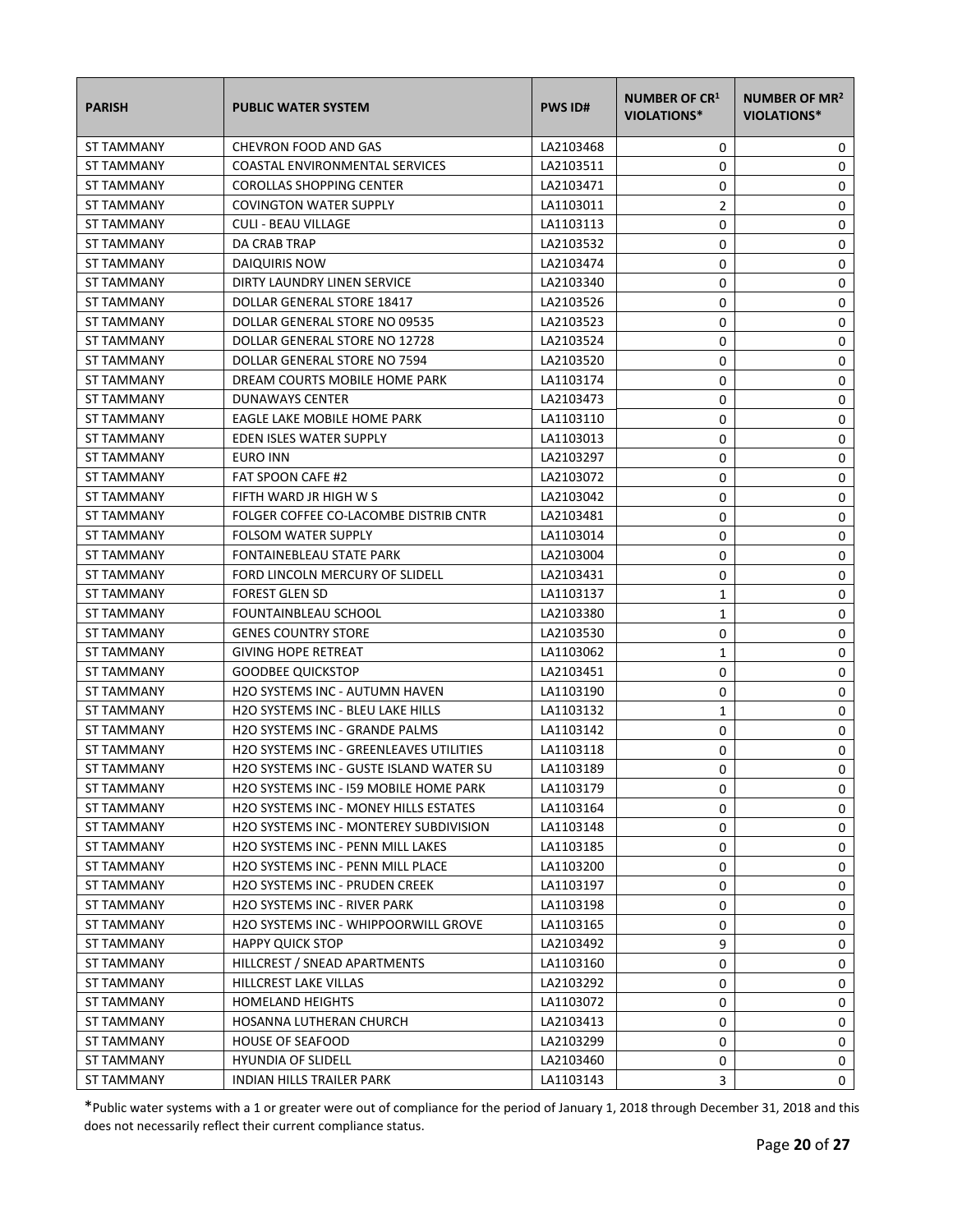| <b>PARISH</b>     | <b>PUBLIC WATER SYSTEM</b>           | <b>PWS ID#</b> | <b>NUMBER OF CR1</b><br><b>VIOLATIONS*</b> | NUMBER OF MR <sup>2</sup><br><b>VIOLATIONS*</b> |
|-------------------|--------------------------------------|----------------|--------------------------------------------|-------------------------------------------------|
| ST TAMMANY        | INDIAN VILLAGE TRADING POST          | LA2103500      | 0                                          | 0                                               |
| ST TAMMANY        | <b>INSTA-GATOR RANCH</b>             | LA2103513      | 0                                          | 0                                               |
| <b>ST TAMMANY</b> | J&S BAYOU GAS & GROCERY              | LA2103467      | 0                                          | 0                                               |
| ST TAMMANY        | K C ABBEY YOUTH CAMP W S             | LA2103050      | 0                                          | 0                                               |
| ST TAMMANY        | KEITH YOUNGS RESTAURANT              | LA2103485      | 0                                          | 0                                               |
| ST TAMMANY        | KIDZ KLUBHOUSE                       | LA2103461      | 0                                          | 0                                               |
| ST TAMMANY        | KINDERHAUS MONTESORRI                | LA2103304      | 0                                          | 0                                               |
| ST TAMMANY        | KNIGHTS OF COLUMBUS BINGO            | LA2103307      | 0                                          | 0                                               |
| ST TAMMANY        | <b>KTERI APARTMENTS</b>              | LA1103081      | 0                                          | 0                                               |
| ST TAMMANY        | LACOMBE NURSING CENTRE               | LA1103018      | 0                                          | 0                                               |
| ST TAMMANY        | LACOMBE STORES                       | LA2103487      | 0                                          | 0                                               |
| ST TAMMANY        | LACOMBE-MANDEVILLE HEADSTART         | LA2103356      | 0                                          | 0                                               |
| ST TAMMANY        | LAKE CASTLE SCHOOL                   | LA2103409      | 0                                          | 0                                               |
| <b>ST TAMMANY</b> | LAKE RAMSEY                          | LA1103139      | 4                                          | 0                                               |
| ST TAMMANY        | LAKESHORE CHRYSLER                   | LA2103430      | 0                                          | 0                                               |
| ST TAMMANY        | <b>LAKESHORE ESTATES</b>             | LA1103171      | 0                                          | 0                                               |
| ST TAMMANY        | LAKESHORE HIGH SCHOOL                | LA2103498      | 0                                          | 0                                               |
| ST TAMMANY        | LAND-O-PINES CAMPGROUND              | LA2103264      | 0                                          | 0                                               |
| ST TAMMANY        | LAZY WHEELS TRAILER PARK             | LA1103095      | 4                                          | 1                                               |
| ST TAMMANY        | LEE ROAD WATER CORPORATION           | LA1103020      | 1                                          | 0                                               |
| ST TAMMANY        | LEGACY BUICK GMC                     | LA2103429      | 0                                          | 0                                               |
| ST TAMMANY        | LEWISBURG ESTATES                    | LA1103156      | 0                                          | 0                                               |
| ST TAMMANY        | LIZ & JAX                            | LA2103377      | 0                                          | 0                                               |
| ST TAMMANY        | <b>LOCK 1 PANTRY</b>                 | LA2103386      | 0                                          | 0                                               |
| ST TAMMANY        | LOLLIPOP RANCH                       | LA2103319      | 0                                          | 0                                               |
| ST TAMMANY        | <b>MADISONVILLE ON THE LAKE</b>      | LA1103176      | $\overline{2}$                             | 0                                               |
| ST TAMMANY        | <b>MADISONVILLE WATER SUPPLY</b>     | LA1103022      | 0                                          | 0                                               |
| ST TAMMANY        | MANDABITA PLAZA                      | LA2103509      | 0                                          | 0                                               |
| ST TAMMANY        | <b>MANDEVILLE WATER SUPPLY</b>       | LA1103023      | 0                                          | 0                                               |
| ST TAMMANY        | <b>MANGANOS MOBILE HOME PARK</b>     | LA1103071      | 0                                          | 0                                               |
| ST TAMMANY        | MARINA DEL RAY WATER SYSTEM          | LA1103123      | 0                                          | 0                                               |
| ST TAMMANY        | <b>MAYFIELD ELEMENTARY SCHOOL</b>    | LA2103505      | 0                                          | 0                                               |
| ST TAMMANY        | MONTELEONE JR HIGH SCHOOL            | LA2103489      | 0                                          | 0                                               |
| ST TAMMANY        | <b>NAVARROS</b>                      | LA2103488      | 0                                          | 0                                               |
| ST TAMMANY        | NO PLACE LIKE HOME                   | LA2103147      | 0                                          | 0                                               |
| <b>ST TAMMANY</b> | NORTHMINSTER PRESBYTERIAN MONTESSORI | LA2103357      | 1                                          | 0                                               |
| ST TAMMANY        | NORTHSHORE 1 COMMERCIAL CONDO ASSOC  | LA2103412      | 0                                          | 0                                               |
| ST TAMMANY        | <b>OAK RIVER ESTATES</b>             | LA1103159      | 1                                          | 0                                               |
| ST TAMMANY        | OAK VILLA TRAILER PARK               | LA1103152      | 0                                          | 0                                               |
| <b>ST TAMMANY</b> | OM PEARL RIVER OIL                   | LA2103166      | 0                                          | 0                                               |
| ST TAMMANY        | <b>OZONE PINE SUBDIVISION</b>        | LA1103069      | 12                                         | 0                                               |
| ST TAMMANY        | PARALLEL LINES, LLC                  | LA2103517      | 0                                          | 0                                               |
| <b>ST TAMMANY</b> | PAVESTONE                            | LA2103507      | 1                                          | 0                                               |
| ST TAMMANY        | PEARL PLANTATION TOWNHSE             | LA1103131      | 0                                          | 0                                               |
| ST TAMMANY        | PELICAN PARK                         | LA2103306      | 0                                          | 1                                               |
| ST TAMMANY        | PILOT STREET WATER SUPPLY            | LA1103193      | 0                                          | 0                                               |
| ST TAMMANY        | PINE CREST TRAILER PARK              | LA1103078      | 1                                          | 0                                               |
| ST TAMMANY        | PLANET KIDS ACADEMY #2               | LA2103484      | 0                                          | 0                                               |
| ST TAMMANY        | PONDEROSA RANCHES SUBDIVISION        | LA1103077      | 1                                          | 0                                               |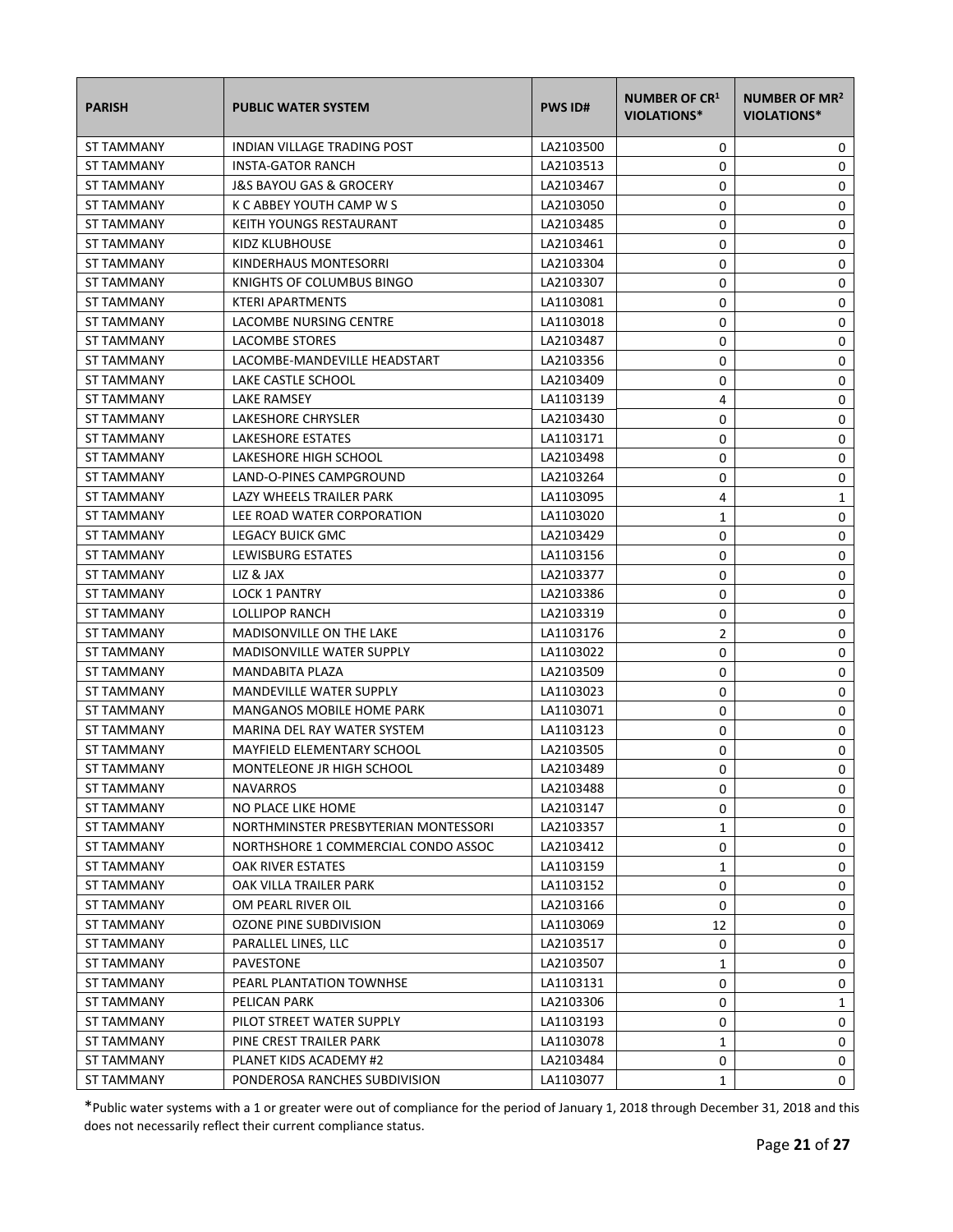| <b>PARISH</b>     | <b>PUBLIC WATER SYSTEM</b>             | <b>PWS ID#</b> | <b>NUMBER OF CR1</b><br><b>VIOLATIONS*</b> | NUMBER OF MR <sup>2</sup><br>VIOLATIONS* |
|-------------------|----------------------------------------|----------------|--------------------------------------------|------------------------------------------|
| ST TAMMANY        | POPEYES FRIED CHICKEN                  | LA2103244      | 0                                          | 0                                        |
| <b>ST TAMMANY</b> | PORT LOUIS TOWNHOMES                   | LA1103153      | 0                                          | 0                                        |
| ST TAMMANY        | <b>RALLYS HAMBURGERS</b>               | LA2103406      | 0                                          | 0                                        |
| ST TAMMANY        | RAMSEY GRILL AND CAFE                  | LA2103233      | 0                                          | 0                                        |
| ST TAMMANY        | REFUEL ON THE GO WITH JOE              | LA2103384      | 0                                          | 0                                        |
| ST TAMMANY        | RESOLVE WHISPERWOOD ESTATES SD WS      | LA1103046      | 0                                          | 0                                        |
| ST TAMMANY        | RIVERSIDE TRAVEL CENTER                | LA2103298      | 6                                          | 0                                        |
| ST TAMMANY        | RUSSELLS QUICK STOP                    | LA2103390      | 0                                          | 0                                        |
| ST TAMMANY        | S AND J RV PARK                        | LA1103175      | 2                                          | 1                                        |
| ST TAMMANY        | SAL & JUDYS WATER SUPPLY               | LA2103080      | 0                                          | 0                                        |
| ST TAMMANY        | <b>SCUTTLEBUTT</b>                     | LA2103372      | 12                                         | 0                                        |
| ST TAMMANY        | SHADY PINES TRAILER PARK               | LA1103040      | $\overline{2}$                             | 0                                        |
| ST TAMMANY        | SIXTH WARD CAFETERIA                   | LA2103378      | 0                                          | 0                                        |
| ST TAMMANY        | SIXTH WARD JR HIGH W S                 | LA2103239      | 0                                          | 0                                        |
| ST TAMMANY        | SLIDELL SEAFOOD                        | LA2103483      | 1                                          | 0                                        |
| ST TAMMANY        | SLIDELL WATER SUPPLY                   | LA1103041      | 0                                          | 0                                        |
| ST TAMMANY        | SLIDELL WATER SUPPLY SYSTEM NO. 2      | LA2103284      | 0                                          | 0                                        |
| ST TAMMANY        | SOCIAL SECURITY ADMIN OFFICE           | LA2103518      | 0                                          | 0                                        |
| ST TAMMANY        | SOUTHERN COMFORT LOUNGE                | LA2103515      | 0                                          | 0                                        |
| <b>ST TAMMANY</b> | SOUTHERN MANOR M H P                   | LA1103111      | 0                                          | 0                                        |
| ST TAMMANY        | ST JOSEPH ABBEY                        | LA1103032      | 1                                          | 0                                        |
| ST TAMMANY        | ST TAM PARISH - CHRISTWOOD LIVING      | LA1103158      | 0                                          | 0                                        |
| ST TAMMANY        | ST TAM PARISH - NORTHLAKE BEHAVIORAL   | LA1103039      | 0                                          | 0                                        |
| ST TAMMANY        | ST TAM PARISH - ST GERTRUDE            | LA1103154      | 0                                          | 0                                        |
| ST TAMMANY        | ST TAM PARISH - ABITA LAKES            | LA1103173      | 0                                          | 0                                        |
| <b>ST TAMMANY</b> | ST TAM PARISH - ALTON                  | LA1103145      | 0                                          | 0                                        |
| ST TAMMANY        | ST TAM PARISH - BRIARWOOD TERRACE      | LA1103079      | 0                                          | 0                                        |
| ST TAMMANY        | ST TAM PARISH - CAMP SALMEN            | LA2103501      | 0                                          | 0                                        |
| ST TAMMANY        | ST TAM PARISH - CROSS GATES SD         | LA1103053      | 2                                          | 0                                        |
| ST TAMMANY        | ST TAM PARISH - LAKE HILLS VILLAGE     | LA1103128      | 0                                          | 0                                        |
| ST TAMMANY        | ST TAM PARISH - MEADOWLAKE SUBDIVISION | LA1103146      | 0                                          | 0                                        |
| ST TAMMANY        | ST TAM PARISH - MEDCATH (LA HEART)     | LA2103476      | 0                                          | 0                                        |
| ST TAMMANY        | ST TAM PARISH - RIVER OAKS             | LA1103180      | 0                                          | 0                                        |
| ST TAMMANY        | ST TAM PARISH - TAMANEND               | LA1103199      | 0                                          | 0                                        |
| ST TAMMANY        | ST TAM PARISH- BEN THOMAS RD           | LA1103105      | 1                                          | 0                                        |
| ST TAMMANY        | ST TAM PARISH -NORTHRIDGE ESTATES      | LA1103181      | 0                                          | 0                                        |
| ST TAMMANY        | ST TAM PARISH PINELAND PARK SUBD       | LA1103093      | 0                                          | 0                                        |
| <b>ST TAMMANY</b> | ST TAM PARISH SALVATION MANOR ST JOE   | LA1103184      | 0                                          | 0                                        |
| ST TAMMANY        | ST TAM PARISH-BEDICO CREEK             | LA1103191      | 0                                          | 0                                        |
| ST TAMMANY        | ST TAM PARISH-FAUBOURG-COQUILLE        | LA1103149      | 1                                          | 0                                        |
| <b>ST TAMMANY</b> | ST TAM PARISH-MADISONVILLE WOODS       | LA1103147      | 0                                          | 0                                        |
| <b>ST TAMMANY</b> | ST TAM SCHOOL BOARD EDUCATION CENTER   | LA2103389      | 0                                          | 0                                        |
| ST TAMMANY        | ST TAMMANY RECREATION DISTRICT 2       | LA2103478      | $\overline{7}$                             | 1                                        |
| ST TAMMANY        | ST TAMMANY WATER DIST 2                | LA1103033      | 0                                          | 0                                        |
| ST TAMMANY        | ST TAMMANY WATER DISTRICT 3            | LA1103056      | 0                                          | 0                                        |
| ST TAMMANY        | ST. SCHOLASTICA ATHLETIC FIELD         | LA2103519      | 0                                          | 0                                        |
| ST TAMMANY        | STARC FREAMAUX                         | LA2103525      | 0                                          | 0                                        |
| ST TAMMANY        | STATE POLICE TROOP L                   | LA2103094      | 0                                          | 0                                        |
| ST TAMMANY        | <b>SUN WATER SUPPLY</b>                | LA1103038      | 0                                          | 0                                        |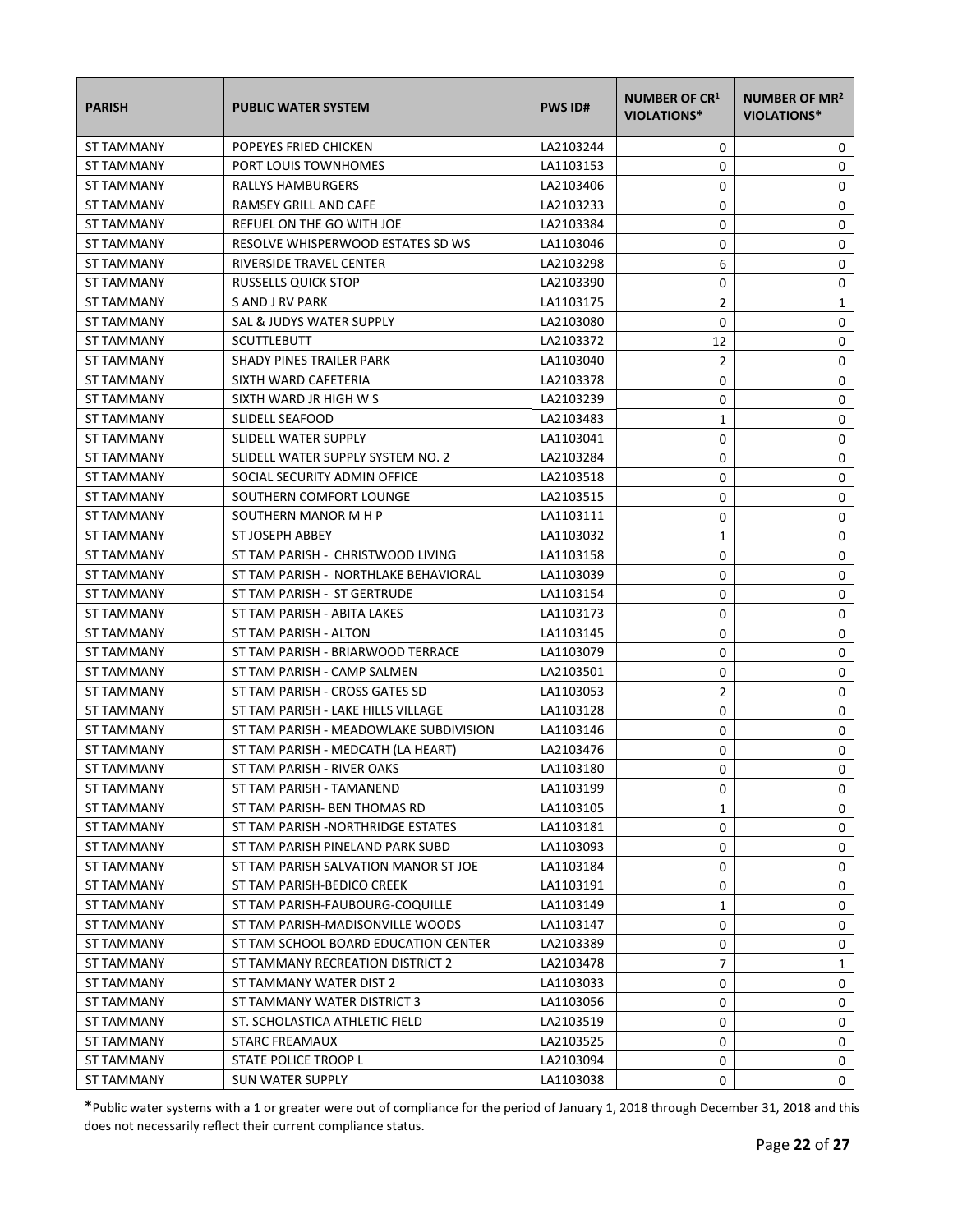| <b>PARISH</b>     | <b>PUBLIC WATER SYSTEM</b>               | <b>PWS ID#</b> | <b>NUMBER OF CR1</b><br><b>VIOLATIONS*</b> | NUMBER OF MR <sup>2</sup><br>VIOLATIONS* |
|-------------------|------------------------------------------|----------------|--------------------------------------------|------------------------------------------|
| <b>ST TAMMANY</b> | <b>T RIVERS</b>                          | LA2103496      | 2                                          | 0                                        |
| <b>ST TAMMANY</b> | <b>TABIS HOUSE</b>                       | LA2103494      | 0                                          | 1                                        |
| <b>ST TAMMANY</b> | <b>TAMMANY MOBILE HOME PARK</b>          | LA1103042      | 11                                         | 0                                        |
| ST TAMMANY        | <b>TAMMANY SUPPLY WATER SYSTEM</b>       | LA2103521      | 0                                          | 0                                        |
| ST TAMMANY        | TCHEFUNCTA CLUB ESTATES                  | LA1103043      | 0                                          | 0                                        |
| <b>ST TAMMANY</b> | <b>TESI BEAU PRE</b>                     | LA1103134      | 1                                          | 0                                        |
| ST TAMMANY        | <b>TESI CHERRYWOOD</b>                   | LA1103129      | 0                                          | 0                                        |
| ST TAMMANY        | <b>TESI RIGOLETS ESTATES</b>             | LA1103122      | 1                                          | 0                                        |
| <b>ST TAMMANY</b> | <b>TESI RIGOLETS HARBOR</b>              | LA1103144      | $\overline{2}$                             | 0                                        |
| ST TAMMANY        | THE FIRST CLASS ACADEMY DAYCARE          | LA2103502      | 0                                          | 0                                        |
| ST TAMMANY        | THE LITTLE ACADEMY                       | LA2103318      | 0                                          | 0                                        |
| ST TAMMANY        | THE MEADOWS                              | LA1103106      | 0                                          | 0                                        |
| ST TAMMANY        | THE RESTAURANT                           | LA2103436      | 0                                          | 0                                        |
| ST TAMMANY        | TIMBERLAND MOBILE HOME PARK              | LA1103194      | 1                                          | 0                                        |
| ST TAMMANY        | TOWN OF PEARL RIVER                      | LA1103157      | 0                                          | 0                                        |
| <b>ST TAMMANY</b> | <b>TOYOTA OF SLIDELL</b>                 | LA2103427      | 0                                          | 0                                        |
| ST TAMMANY        | <b>TRINITY MARINE GROUP</b>              | LA2103343      | 0                                          | 0                                        |
| ST TAMMANY        | TULANE UNIVERSITY PRIMATE CENTER         | LA2103216      | 0                                          | 0                                        |
| ST TAMMANY        | <b>TWO SISTERS BILLIARDS</b>             | LA2103379      | 0                                          | 0                                        |
| <b>ST TAMMANY</b> | US FISH & WILDLIFE HQ                    | LA2103479      | 1                                          | 0                                        |
| ST TAMMANY        | UTILITIES INC - GREEN BRIER WATER SUPPLY | LA1103130      | 0                                          | 0                                        |
| ST TAMMANY        | UTILITIES INC - HUNTWYCK VILLAGE         | LA1103073      | 0                                          | 0                                        |
| ST TAMMANY        | UTILITIES INC - KINGSPOINT SUBDIVISION   | LA1103055      | 1                                          | 0                                        |
| ST TAMMANY        | UTILITIES INC - LAKE VILLAGE SD          | LA1103064      | 0                                          | 0                                        |
| ST TAMMANY        | UTILITIES INC - MAGNOLIA FOREST SUBD     | LA1103054      | 0                                          | 0                                        |
| ST TAMMANY        | UTILITIES INC - NORTH PARK WATER SUPPLY  | LA1103124      | 0                                          | 0                                        |
| ST TAMMANY        | UTILITIES INC - OAKMONT SUBD             | LA1103108      | 0                                          | 0                                        |
| ST TAMMANY        | UTILITIES INC - QUAIL RIDGE SUBDIVISION  | LA1103074      | 0                                          | 0                                        |
| <b>ST TAMMANY</b> | UTILITIES INC - WOODRIDGE SUBDIVISION    | LA1103075      | 0                                          | 0                                        |
| ST TAMMANY        | VALUE TRAVEL INN, INC                    | LA2103241      | 0                                          | 0                                        |
| ST TAMMANY        | <b>VILLAGE GUTHRIE SUBDIVISION</b>       | LA1103066      | $\mathbf{1}$                               | $\mathbf 0$                              |
| ST TAMMANY        | VILLAGES OF BOCAGE- MADISONVILLE         | LA1103195      | 0                                          | 0                                        |
| ST TAMMANY        | <b>VINTAGE COURT</b>                     | LA2103503      | 0                                          | 0                                        |
| ST TAMMANY        | <b>WASTE MANAGEMENT</b>                  | LA2103373      | 0                                          | 0                                        |
| ST TAMMANY        | WE DAT STOP                              | LA2103449      | 1                                          | 0                                        |
| <b>ST TAMMANY</b> | WHITE HOUSE HOLDINGS, LLC                | LA2103482      | 0                                          | 0                                        |
| ST TAMMANY        | WINN DIXIE #1500                         | LA2103440      | 1                                          | 0                                        |
| <b>TANGIPAHOA</b> | <b>4 OAKS MHP</b>                        | LA1105069      | 1                                          | 0                                        |
| <b>TANGIPAHOA</b> | <b>BAYWOOD ESTATES SUBD</b>              | LA1105045      | 0                                          | 0                                        |
| TANGIPAHOA        | CITY OF HAMMOND WATER SYSTEM             | LA1105009      | 0                                          | 0                                        |
| TANGIPAHOA        | COLONIAL INN MOTEL                       | LA2105089      | 0                                          | 0                                        |
| TANGIPAHOA        | DOLLAR GENERAL STORE NO 13944            | LA2105126      | 0                                          | 0                                        |
| TANGIPAHOA        | EASTERN HEIGHTS WATER WORKS              | LA1105003      | 1                                          | 0                                        |
| TANGIPAHOA        | EPISCOPAL CONFERENCE CTR A SPECIAL PLCE  | LA2105107      | 0                                          | 0                                        |
| TANGIPAHOA        | FLORIDA PAR JUV DETENTION CENTER         | LA1105081      | 0                                          | 0                                        |
| TANGIPAHOA        | FLUKER CHAPEL WATER WORKS                | LA1105005      | 0                                          | 0                                        |
| TANGIPAHOA        | <b>FSWC - HAMMOND HEIGHTS</b>            | LA1105010      | 1                                          | 0                                        |
| TANGIPAHOA        | FSWC - OAKWOOD ESTATES                   | LA1105017      | 0                                          | 0                                        |
| <b>TANGIPAHOA</b> | <b>FSWC- BRADY PLACE</b>                 | LA1105091      | 0                                          | 0                                        |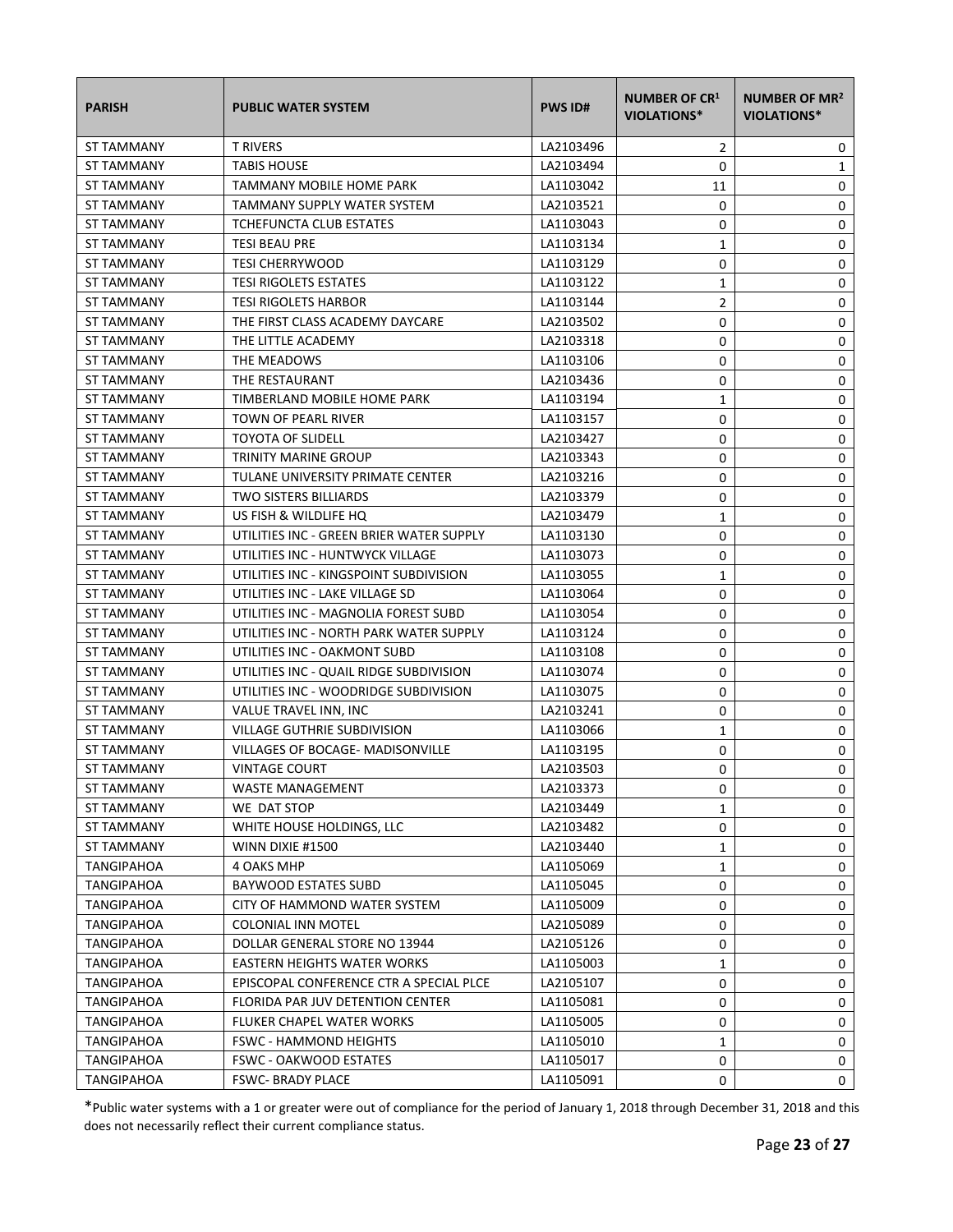| <b>PARISH</b>     | <b>PUBLIC WATER SYSTEM</b>              | <b>PWS ID#</b> | <b>NUMBER OF CR1</b><br><b>VIOLATIONS*</b> | NUMBER OF MR <sup>2</sup><br>VIOLATIONS* |
|-------------------|-----------------------------------------|----------------|--------------------------------------------|------------------------------------------|
| TANGIPAHOA        | <b>FSWC- VELMA</b>                      | LA1105078      | 1                                          | 0                                        |
| <b>TANGIPAHOA</b> | <b>FSWC-BANKSTON</b>                    | LA1105036      | 0                                          | 0                                        |
| <b>TANGIPAHOA</b> | <b>GLENWOOD BAPTIST YOUTH CAMP</b>      | LA2105067      | 3                                          | 0                                        |
| TANGIPAHOA        | <b>GLOBAL WILDLIFE CENTER</b>           | LA2105103      | 0                                          | 0                                        |
| TANGIPAHOA        | <b>HIGHWAY 51 MHP</b>                   | LA1105088      | 0                                          | 0                                        |
| TANGIPAHOA        | <b>INDEPENDENCE WATER SYSTEM</b>        | LA1105012      | $\mathbf{1}$                               | 0                                        |
| TANGIPAHOA        | KENTWOOD WATER SYSTEM                   | LA1105014      | 0                                          | 0                                        |
| TANGIPAHOA        | <b>MANCHAC</b>                          | LA2105124      | 0                                          | 0                                        |
| <b>TANGIPAHOA</b> | NORTH OAKS MEDICAL CENTER               | LA2105051      | 1                                          | 0                                        |
| TANGIPAHOA        | PONCHATOULA WATER SYSTEM                | LA1105019      | 0                                          | 0                                        |
| TANGIPAHOA        | ROSELAND WATER SYSTEM                   | LA1105022      | 0                                          | 0                                        |
| TANGIPAHOA        | SANDERSON FARMS, INC                    | LA2105004      | 0                                          | 0                                        |
| TANGIPAHOA        | SKINNEYS RESTAURANT                     | LA2105095      | 0                                          | 0                                        |
| <b>TANGIPAHOA</b> | SOUTHEAST BAPTIST ASSEMBLY              | LA2105066      | 0                                          | 0                                        |
| <b>TANGIPAHOA</b> | ST CHARLES MOBILE HOME PARK             | LA1105067      | 0                                          | 0                                        |
| TANGIPAHOA        | <b>TANGI MOBILE HOME PARK</b>           | LA1105042      | 0                                          | 0                                        |
| <b>TANGIPAHOA</b> | TANGIPAHOA (SECOND WARD) WATER DISTRICT | LA1105077      | 0                                          | 0                                        |
| TANGIPAHOA        | TANGIPAHOA PARISH WATER DISTRICT        | LA1105008      | 0                                          | 0                                        |
| <b>TANGIPAHOA</b> | TICKFAW WATER SYSTEM                    | LA1105027      | 0                                          | 0                                        |
| TANGIPAHOA        | <b>TOWER TRAX</b>                       | LA2105125      | 0                                          | 0                                        |
| TANGIPAHOA        | TOWN OF AMITE WATER SYSTEM              | LA1105001      | $\mathbf{1}$                               | 0                                        |
| TANGIPAHOA        | VILLAGE OF TANGIPAHOA WATER SYSTEM      | LA1105026      | 9                                          | 0                                        |
| TANGIPAHOA        | VIOLA MOBILE HOME PARK                  | LA1105084      | 0                                          | 0                                        |
| TANGIPAHOA        | <b>WESTVIEW WATER WORKS</b>             | LA1105028      | 0                                          | 0                                        |
| TANGIPAHOA        | <b>WHITES SEAFOOD</b>                   | LA2105118      | 1                                          | 0                                        |
| <b>TANGIPAHOA</b> | <b>WOODSIDE MHP</b>                     | LA1105090      | 0                                          | 0                                        |
| <b>TANGIPAHOA</b> | YOGI BEARS JELLYSTONE PK                | LA2105049      | 1                                          | 0                                        |
| <b>TENSAS</b>     | LAKE BRUIN WATER DISTRICT #1            | LA1107001      | 0                                          | 0                                        |
| <b>TENSAS</b>     | NEWELLTON WATER SYSTEM                  | LA1107003      | 0                                          | 0                                        |
| <b>TENSAS</b>     | ST JOSEPH WATER SYSTEM                  | LA1107004      | 3                                          | 0                                        |
| <b>TENSAS</b>     | TENSAS WATER DISTRICT ASSOCIATION       | LA1107009      | 0                                          | 0                                        |
| <b>TENSAS</b>     | <b>WATERPROOF WATER SYSTEM</b>          | LA1107005      | $\mathbf{1}$                               | 0                                        |
| <b>TERREBONNE</b> | HOUMA WATER TREATMENT SERVICE AREA      | LA1109001      | $\Omega$                                   | 0                                        |
| <b>TERREBONNE</b> | SCHRIEVER WATER TREATMENT SERVICE AREA  | LA1109002      | 0                                          | 0                                        |
| <b>UNION</b>      | <b>BERNICE WATER SYSTEM</b>             | LA1111001      | 0                                          | 0                                        |
| <b>UNION</b>      | CONCORD WATER SYSTEM                    | LA1111022      | $\mathbf{1}$                               | 0                                        |
| <b>UNION</b>      | <b>CORNEY WATER SYSTEM</b>              | LA1111002      | 0                                          | 0                                        |
| <b>UNION</b>      | DARBONNE WS NORTH                       | LA1111024      | 0                                          | 0                                        |
| <b>UNION</b>      | DARBONNE WS SOUTH                       | LA1111023      | 0                                          | 0                                        |
| <b>UNION</b>      | DOWNSVILLE WATER SYSTEM                 | LA1111004      | $\overline{7}$                             | 0                                        |
| <b>UNION</b>      | <b>FARMERVILLE WATER SYSTEM</b>         | LA1111005      | 1                                          | 0                                        |
| <b>UNION</b>      | HOLMESVILLE WATER SYSTEM                | LA1111008      | 0                                          | 0                                        |
| <b>UNION</b>      | JUNCTION CITY WATER SYSTEM              | LA1111009      | 0                                          | 0                                        |
| <b>UNION</b>      | LINVILLE-HAILE WATER SYSTEM             | LA1111010      | 0                                          | 0                                        |
| <b>UNION</b>      | LITROE WATER SYSTEM                     | LA1111025      | 1                                          | 0                                        |
| <b>UNION</b>      | <b>MARION WATER SYSTEM</b>              | LA1111011      | $\overline{2}$                             | 0                                        |
| <b>UNION</b>      | POINT WILHITE WS                        | LA1111012      | 0                                          | 0                                        |
| <b>UNION</b>      | RANDOLPH WATER SYSTEM                   | LA1111018      | 0                                          | 0                                        |
| <b>UNION</b>      | ROCKY BRANCH WATER SYSTEM               | LA1111013      | 0                                          | 0                                        |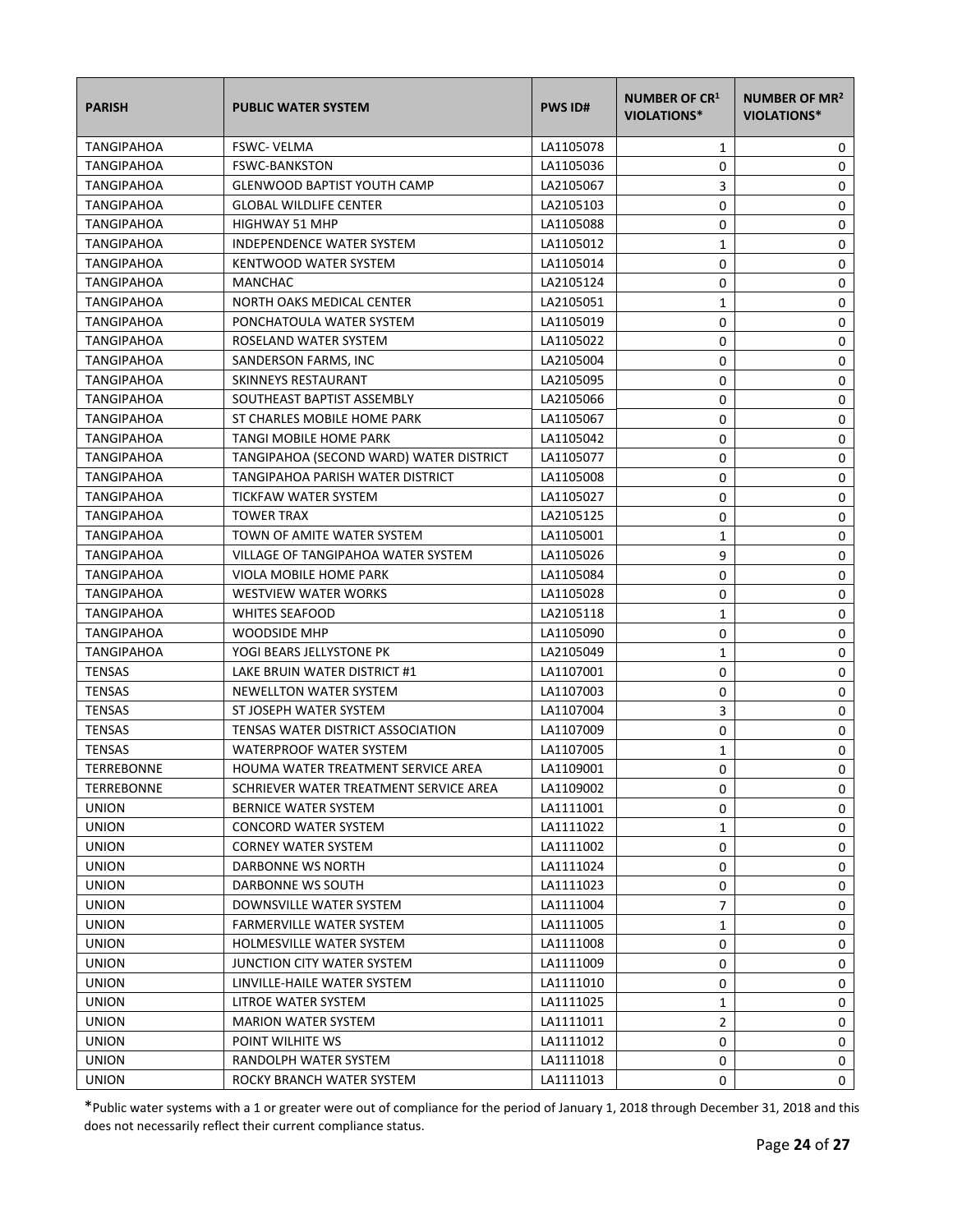| <b>PARISH</b>     | <b>PUBLIC WATER SYSTEM</b>                                | <b>PWS ID#</b> | <b>NUMBER OF CR1</b><br><b>VIOLATIONS*</b> | NUMBER OF MR <sup>2</sup><br><b>VIOLATIONS*</b> |
|-------------------|-----------------------------------------------------------|----------------|--------------------------------------------|-------------------------------------------------|
| <b>UNION</b>      | SALEM WATER SYSTEM                                        | LA1111014      | 1                                          | 0                                               |
| <b>UNION</b>      | SARDIS WATER SYSTEM                                       | LA1111021      | 0                                          | 0                                               |
| <b>UNION</b>      | TRI-WATER SYSTEM                                          | LA1111020      | 0                                          | 0                                               |
| <b>UNION</b>      | UNION PARISH WATERWORKS DISTRICT 1                        | LA1111015      | 1                                          | 1                                               |
| <b>UNION</b>      | WARDS CHAPEL WATER SYSTEM                                 | LA1111016      | 1                                          | 0                                               |
| <b>UNION</b>      | WEST STERLINGTON WATER SYSTEM                             | LA1111017      | 1                                          | 0                                               |
| <b>VERMILION</b>  | CITY OF ABBEVILLE WATER SYSTEM                            | LA1113001      | 2                                          | 0                                               |
| <b>VERMILION</b>  | CITY OF KAPLAN WATER SYSTEM                               | LA1113009      | 1                                          | 0                                               |
| <b>VERMILION</b>  | <b>GRAND ISLE SHIPYARD WATER SYSTEM</b>                   | LA2113279      | 0                                          | 0                                               |
| <b>VERMILION</b>  | LA MAISON DES CHENES WATER SYSTEM                         | LA2113276      | 0                                          | 0                                               |
| <b>VERMILION</b>  | MAGNOLIA PLANTATION WATER SYSTEM INC                      | LA1113032      | 0                                          | 0                                               |
| <b>VERMILION</b>  | PECAN ISLAND WW DISTRICT NO 3                             | LA1113029      | 0                                          | 0                                               |
| <b>VERMILION</b>  | SOUTHEAST WW DISTRICT NO 2                                | LA1113031      | 0                                          | 0                                               |
| <b>VERMILION</b>  | TOWN OF DELCAMBRE WATER SYSTEM                            | LA1113004      | 0                                          | 0                                               |
| <b>VERMILION</b>  | TOWN OF ERATH WATER SYSTEM                                | LA1113005      | 0                                          | 0                                               |
| <b>VERMILION</b>  | TOWN OF GUEYDAN WATER SYSTEM                              | LA1113006      | 3                                          | 0                                               |
| <b>VERMILION</b>  | <b>VERMILION WATERWORKS DISTRICT 1</b>                    | LA1113034      | 0                                          | 0                                               |
| <b>VERMILION</b>  | VILLAGE OF MAURICE WATER SYSTEM                           | LA1113019      | 0                                          | 0                                               |
| <b>VERNON</b>     | CITY OF LEESVILLE WATER SYSTEM                            | LA1115019      | 1                                          | 0                                               |
| <b>VERNON</b>     | <b>CRAVENS HANDI STOP</b>                                 | LA2115128      | 0                                          | 0                                               |
| <b>VERNON</b>     | EAST CENTRAL VERNON WATER SYSTEM                          | LA1115117      | 0                                          | 0                                               |
| <b>VERNON</b>     | EMPIRE POINT COMMUNITY WATER SYSTEM                       | LA1115047      | 0                                          | 0                                               |
| <b>VERNON</b>     | <b>EVANS SCHOOL</b>                                       | LA2115003      | 0                                          | 0                                               |
| <b>VERNON</b>     | FORT POLK NORTH HOUSING WATER SYSTEM                      | LA1115087      | 0                                          | 0                                               |
| <b>VERNON</b>     | FORT POLK NORTH WATER SYSTEM                              | LA1115064      | 0                                          | 0                                               |
| <b>VERNON</b>     | FORT POLK SOUTH WATER SYSTEM                              | LA1115065      | 0                                          | 0                                               |
| <b>VERNON</b>     | FOX STOP LLC                                              | LA2115130      | 0                                          | 0                                               |
| <b>VERNON</b>     | NEW LLANO WATER DEPARTMENT                                | LA1115022      | 2                                          | 0                                               |
| <b>VERNON</b>     | PITKIN WATER SYSTEM                                       | LA1115026      | 0                                          | 0                                               |
| <b>VERNON</b>     | SANDY HILL WATER & SEWER                                  | LA1115090      | 3                                          | 0                                               |
| <b>VERNON</b>     | SOUTH VERNON PARISH WATERWORKS DISTRICT                   | LA1115118      | 0                                          | 0                                               |
| <b>VERNON</b>     | TOWN OF HORNBECK WATER SYSTEM                             | LA1115016      | 0                                          | 0                                               |
| <b>VERNON</b>     | TOWN OF ROSEPINE WATER SYSTEM                             | LA1115028      | 0                                          | 0                                               |
| <b>VERNON</b>     | US FORESTRY FULLERTON RECREATION AREA                     | LA2115011      | 0                                          | 0                                               |
| <b>VERNON</b>     | <b>VERNON PARISH WATER AND SEWER</b><br><b>COMMISSION</b> | LA1115071      | 0                                          | 0                                               |
| <b>VERNON</b>     | VILLAGE OF ANACOCO                                        | LA1115001      | $\mathbf{1}$                               | 0                                               |
| <b>VERNON</b>     | VILLAGE OF SIMPSON WATER SYSTEM                           | LA1115032      | 0                                          | 0                                               |
| <b>VERNON</b>     | WEST VERNON PARISH WATERWORKS DISTRICT                    | LA1115121      | 0                                          | 0                                               |
| <b>WASHINGTON</b> | 29 PALMS TRAILER PARK                                     | LA1117023      | 11                                         | 0                                               |
| <b>WASHINGTON</b> | ANGIE WATER SUPPLY                                        | LA1117008      | 1                                          | 0                                               |
| WASHINGTON        | <b>BO S STEAKHOUSE</b>                                    | LA2117100      | 4                                          | 0                                               |
| <b>WASHINGTON</b> | <b>BOGUE CHITTO STATE PARK- BOTTOMLAND</b>                | LA2117199      | 0                                          | 0                                               |
| <b>WASHINGTON</b> | <b>BOGUE CHITTO STATE PARK- CABINS</b>                    | LA2117200      | 0                                          | 0                                               |
| <b>WASHINGTON</b> | <b>BOGUE CHITTO STATE PARK- UPLAND CAMPGROU</b>           | LA2117198      | 0                                          | 0                                               |
| WASHINGTON        | BOGUE-LUSA WATER WORKS DISTRICT                           | LA1117009      | 0                                          | 0                                               |
| WASHINGTON        | <b>BOURNES SEAFOOD</b>                                    | LA2117030      | 0                                          | 0                                               |
| WASHINGTON        | CITY OF BOGALUSA WATER SYSTEM                             | LA1117001      | 3                                          | 0                                               |
| <b>WASHINGTON</b> | <b>COCONUTZ DAIQUIRIES</b>                                | LA2117195      | 0                                          | 0                                               |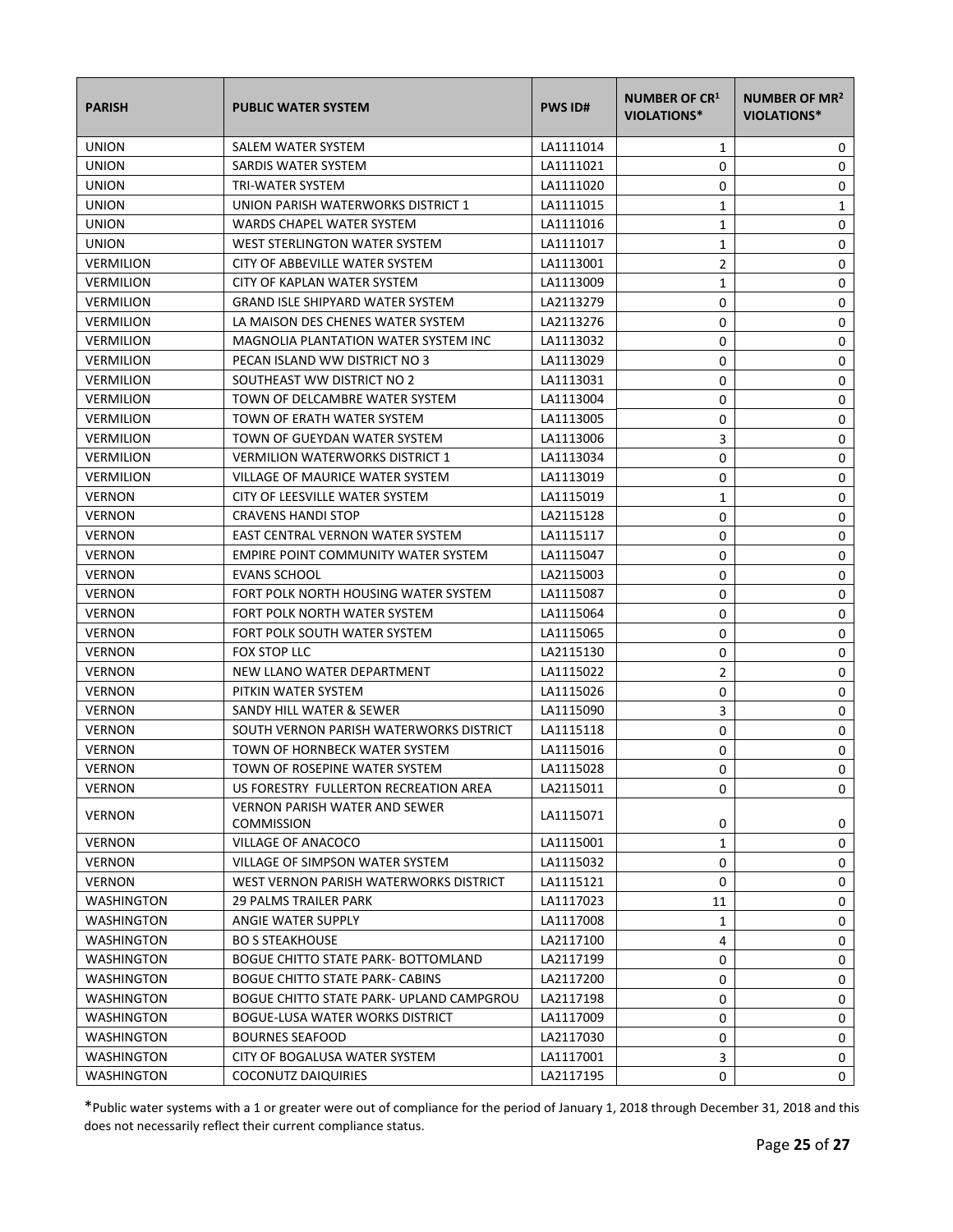| <b>PARISH</b>     | <b>PUBLIC WATER SYSTEM</b>           | <b>PWS ID#</b> | <b>NUMBER OF CR1</b><br><b>VIOLATIONS*</b> | NUMBER OF MR <sup>2</sup><br>VIOLATIONS* |
|-------------------|--------------------------------------|----------------|--------------------------------------------|------------------------------------------|
| WASHINGTON        | DOLLAR GENERAL HWY 25                | LA2117202      | 0                                          | 0                                        |
| <b>WASHINGTON</b> | DOLLAR GENERAL STORE 18724           | LA2117203      | 0                                          | 0                                        |
| <b>WASHINGTON</b> | DOLLAR GENERAL STORE NO 15137        | LA2117201      | 0                                          | 0                                        |
| WASHINGTON        | <b>ENON ELEMENTARY SCHOOL</b>        | LA2117015      | 1                                          | 0                                        |
| WASHINGTON        | <b>ENON QUICK SHOP LLC</b>           | LA2117093      | 0                                          | 0                                        |
| <b>WASHINGTON</b> | HAPPY ACRES MOBILE HOME PARK         | LA1117024      | 0                                          | 0                                        |
| <b>WASHINGTON</b> | LIL LANDERS BAR                      | LA2117184      | 5                                          | 0                                        |
| WASHINGTON        | <b>MOUNT HERMON WATER DISTRICT</b>   | LA1117021      | 0                                          | 0                                        |
| WASHINGTON        | PAPA JS HWY MART                     | LA2117109      | 0                                          | 0                                        |
| WASHINGTON        | RON SON BEAR                         | LA1117022      | 0                                          | 0                                        |
| WASHINGTON        | RURAL FRANKLINTON WATER              | LA1117003      | 1                                          | 0                                        |
| WASHINGTON        | S AND P TRUCK STOP                   | LA2117181      | 5                                          | 0                                        |
| WASHINGTON        | SANDSTONE LAKE WATER SUPPLY          | LA1117127      | 0                                          | 0                                        |
| <b>WASHINGTON</b> | THE LOUISIANA CASTLE                 | LA2117191      | 3                                          | 0                                        |
| <b>WASHINGTON</b> | TOWN OF FRANKLINTON WATER SYSTEM     | LA1117002      | 0                                          | 0                                        |
| <b>WASHINGTON</b> | UTILITIES INC - NORTH FOLSOM HILLS   | LA1117026      | 0                                          | 0                                        |
| <b>WASHINGTON</b> | VARNADO WATER WORKS                  | LA1117006      | 0                                          | 0                                        |
| <b>WASHINGTON</b> | VARNADO WATER WORKS - PINE           | LA1117025      | 0                                          | 0                                        |
| <b>WASHINGTON</b> | <b>WARNER'S QUICK STOP</b>           | LA2117125      | 1                                          | 0                                        |
| WASHINGTON        | <b>WARNERTON QUICK STOP</b>          | LA2117186      | 0                                          | 0                                        |
| <b>WASHINGTON</b> | WILLA VILLA MOBILE HOME              | LA1117019      | 0                                          | 0                                        |
| <b>WASHINGTON</b> | <b>WINDMILL NURSERY</b>              | LA2117178      | 0                                          | 0                                        |
| WEBSTER           | <b>BISTINEAU STATE PARK #1</b>       | LA2119001      | 0                                          | 0                                        |
| WEBSTER           | <b>BISTINEAU STATE PARK #2</b>       | LA2119002      | 0                                          | 0                                        |
| <b>WEBSTER</b>    | BISTINEAU WATER SYSTEM               | LA1119001      | 0                                          | 0                                        |
| <b>WEBSTER</b>    | <b>BLOCKER WATER SYSTEM</b>          | LA1119002      | 0                                          | 0                                        |
| <b>WEBSTER</b>    | <b>CENTRAL WATER SYSTEM</b>          | LA1119003      | 3                                          | 0                                        |
| <b>WEBSTER</b>    | <b>COTTON VALLEY WATER SYSTEM</b>    | LA1119004      | 6                                          | 0                                        |
| WEBSTER           | <b>CULLEN WATER SYSTEM</b>           | LA1119005      | 0                                          | 0                                        |
| <b>WEBSTER</b>    | DIXIE INN WATER SYSTEM               | LA1119006      | 0                                          | 0                                        |
| WEBSTER           | DIXIE OVERLAND WATER SYSTEM          | LA1119007      | 3                                          | $\pmb{0}$                                |
| WEBSTER           | DORCHEAT ACRES WATER SYSTEM          | LA1119032      | 0                                          | 0                                        |
| <b>WEBSTER</b>    | DOYLINE WATERWORKS DISTRICT 1        | LA1119008      | 0                                          | 0                                        |
| WEBSTER           | DUBBERLY WATER SYSTEM                | LA1119009      | 0                                          | 0                                        |
| WEBSTER           | <b>GERMANTOWN WATER SYSTEM</b>       | LA1119011      | 2                                          | 0                                        |
| WEBSTER           | <b>GILARK WATER SYSTEM</b>           | LA1119012      | 0                                          | 0                                        |
| WEBSTER           | <b>GIL-GAL WATER SYSTEM</b>          | LA1119034      | $\overline{2}$                             | 0                                        |
| WEBSTER           | HEFLIN WATER SYSTEM                  | LA1119013      | 0                                          | 0                                        |
| WEBSTER           | HORSE SHOE ROAD WATER SYSTEM         | LA1119015      | 1                                          | 0                                        |
| WEBSTER           | JENKINS COMMUNITY WATER SYSTEM       | LA1119016      | 0                                          | 0                                        |
| WEBSTER           | LAKESIDE RV PARK                     | LA2119021      | 0                                          | 0                                        |
| WEBSTER           | LETON WATER SYSTEM                   | LA1119017      | 0                                          | 0                                        |
| WEBSTER           | MCINTYRE WATER SYSTEM                | LA1119019      | 0                                          | 0                                        |
| WEBSTER           | MIDWAY WATER SYSTEM                  | LA1119020      | 0                                          | 0                                        |
| WEBSTER           | MINDEN WATER SYSTEM                  | LA1119021      | 0                                          | 0                                        |
| WEBSTER           | MUDDY BOTTOMS ATV AND REC PARK       | LA2119023      | 0                                          | 0                                        |
| WEBSTER           | NORTH WEBSTER PARISH INDUSTRIAL PARK | LA2119011      | $\overline{2}$                             | 0                                        |
| WEBSTER           | PALMETTO WATER WORKS INC             | LA1119022      | 0                                          | 0                                        |
| <b>WEBSTER</b>    | PLEASANT VALLEY WATER SYSTEM         | LA1119023      | 0                                          | 0                                        |